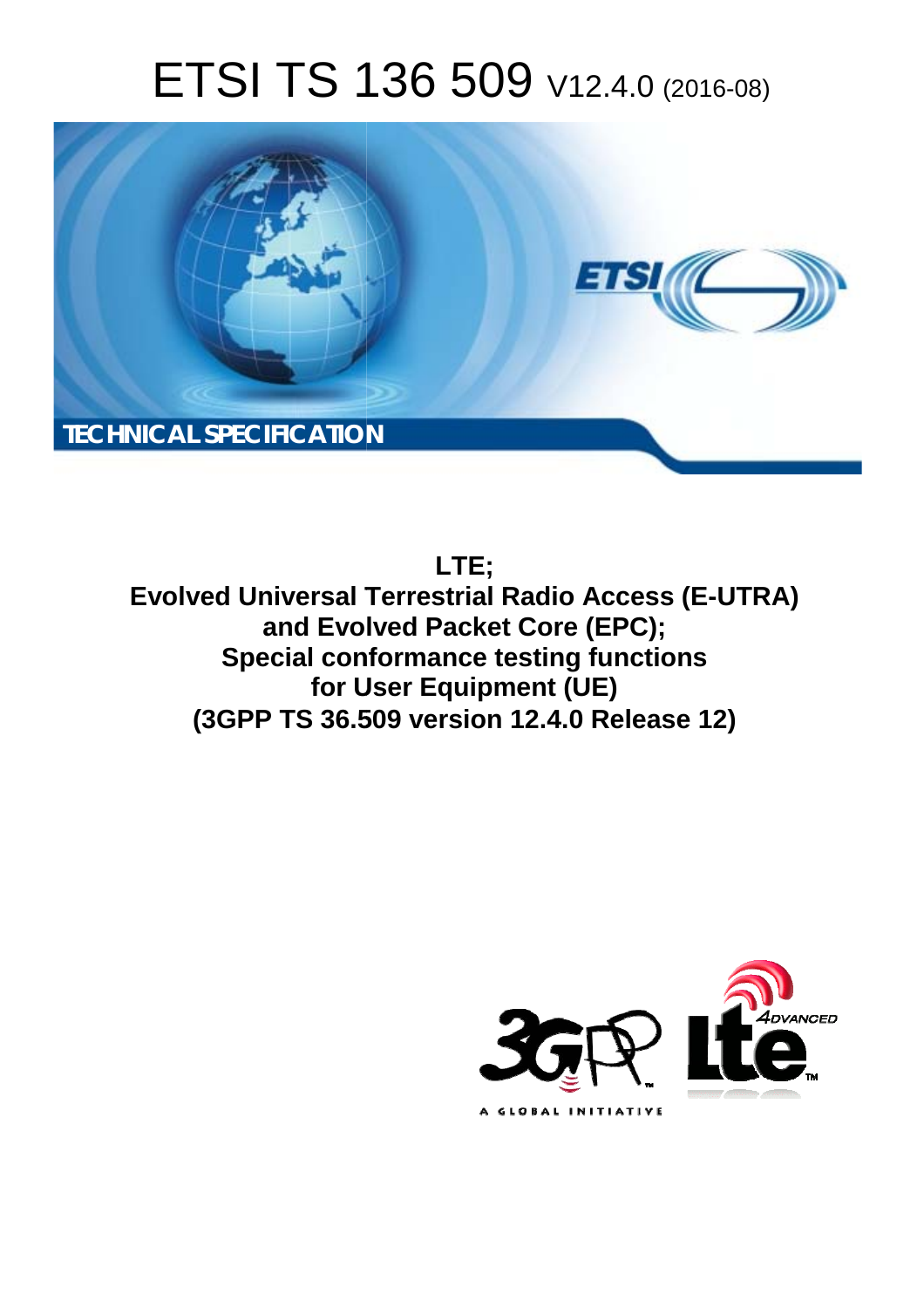Reference RTS/TSGR-0536509vc40

Keywords

 $\overline{1}$ 

### *ETSI*

#### 650 Route des Lucioles F-06921 Sophia Antipolis Cedex - FRANCE

Tel.: +33 4 92 94 42 00 Fax: +33 4 93 65 47 16

Siret N° 348 623 562 00017 - NAF 742 C Association à but non lucratif enregistrée à la Sous-Préfecture de Grasse (06) N° 7803/88

#### *Important notice*

The present document can be downloaded from: <http://www.etsi.org/standards-search>

The present document may be made available in electronic versions and/or in print. The content of any electronic and/or print versions of the present document shall not be modified without the prior written authorization of ETSI. In case of any existing or perceived difference in contents between such versions and/or in print, the only prevailing document is the print of the Portable Document Format (PDF) version kept on a specific network drive within ETSI Secretariat.

Users of the present document should be aware that the document may be subject to revision or change of status. Information on the current status of this and other ETSI documents is available at <https://portal.etsi.org/TB/ETSIDeliverableStatus.aspx>

If you find errors in the present document, please send your comment to one of the following services: <https://portal.etsi.org/People/CommiteeSupportStaff.aspx>

#### *Copyright Notification*

No part may be reproduced or utilized in any form or by any means, electronic or mechanical, including photocopying and microfilm except as authorized by written permission of ETSI.

The content of the PDF version shall not be modified without the written authorization of ETSI. The copyright and the foregoing restriction extend to reproduction in all media.

> © European Telecommunications Standards Institute 2016. All rights reserved.

**DECT**TM, **PLUGTESTS**TM, **UMTS**TM and the ETSI logo are Trade Marks of ETSI registered for the benefit of its Members. **3GPP**TM and **LTE**™ are Trade Marks of ETSI registered for the benefit of its Members and of the 3GPP Organizational Partners.

**GSM**® and the GSM logo are Trade Marks registered and owned by the GSM Association.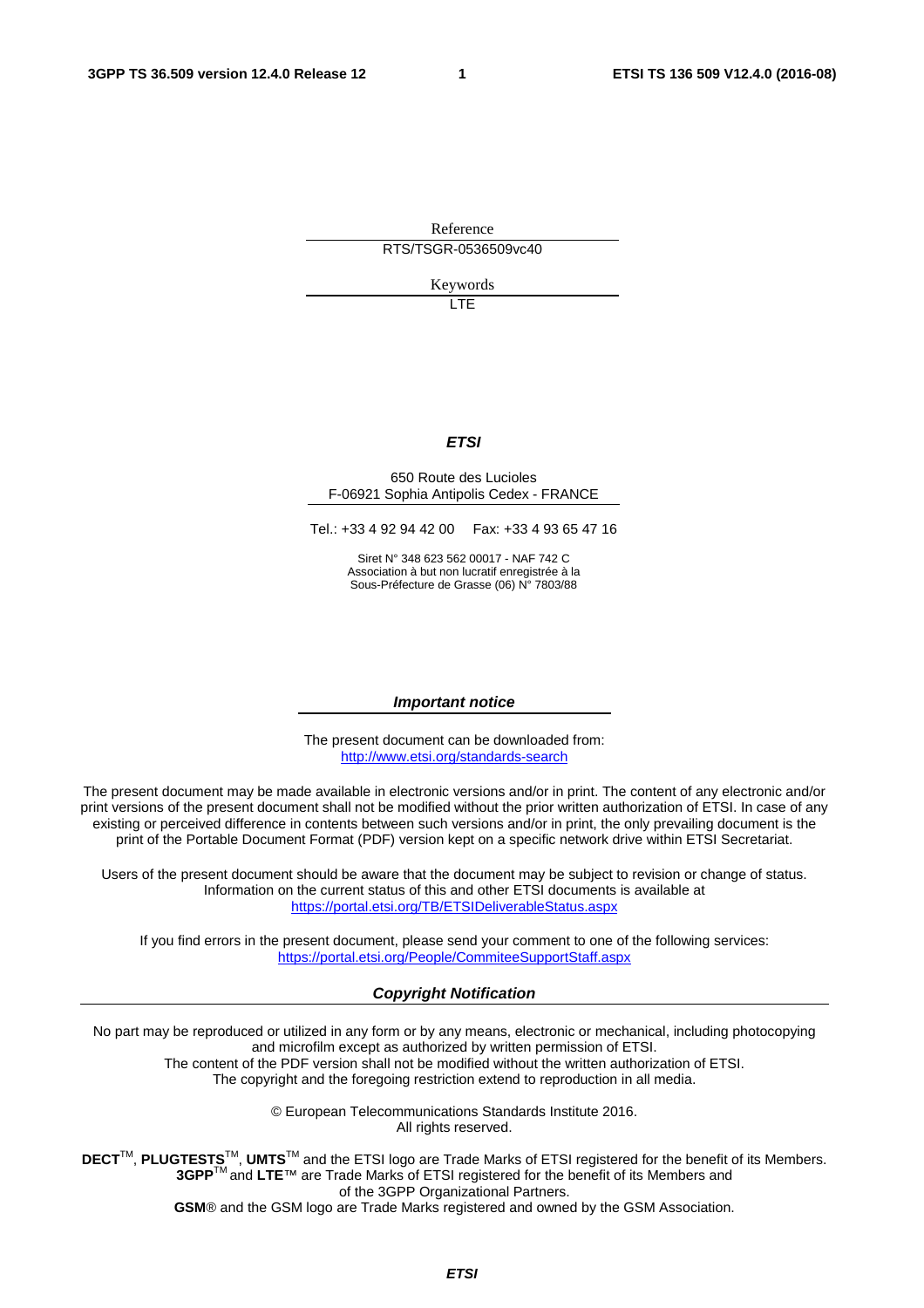# Intellectual Property Rights

IPRs essential or potentially essential to the present document may have been declared to ETSI. The information pertaining to these essential IPRs, if any, is publicly available for **ETSI members and non-members**, and can be found in ETSI SR 000 314: *"Intellectual Property Rights (IPRs); Essential, or potentially Essential, IPRs notified to ETSI in respect of ETSI standards"*, which is available from the ETSI Secretariat. Latest updates are available on the ETSI Web server ([https://ipr.etsi.org/\)](https://ipr.etsi.org/).

Pursuant to the ETSI IPR Policy, no investigation, including IPR searches, has been carried out by ETSI. No guarantee can be given as to the existence of other IPRs not referenced in ETSI SR 000 314 (or the updates on the ETSI Web server) which are, or may be, or may become, essential to the present document.

# Foreword

This Technical Specification (TS) has been produced by ETSI 3rd Generation Partnership Project (3GPP).

The present document may refer to technical specifications or reports using their 3GPP identities, UMTS identities or GSM identities. These should be interpreted as being references to the corresponding ETSI deliverables.

The cross reference between GSM, UMTS, 3GPP and ETSI identities can be found under [http://webapp.etsi.org/key/queryform.asp.](http://webapp.etsi.org/key/queryform.asp)

# Modal verbs terminology

In the present document "**shall**", "**shall not**", "**should**", "**should not**", "**may**", "**need not**", "**will**", "**will not**", "**can**" and "**cannot**" are to be interpreted as described in clause 3.2 of the [ETSI Drafting Rules](https://portal.etsi.org/Services/editHelp!/Howtostart/ETSIDraftingRules.aspx) (Verbal forms for the expression of provisions).

"**must**" and "**must not**" are **NOT** allowed in ETSI deliverables except when used in direct citation.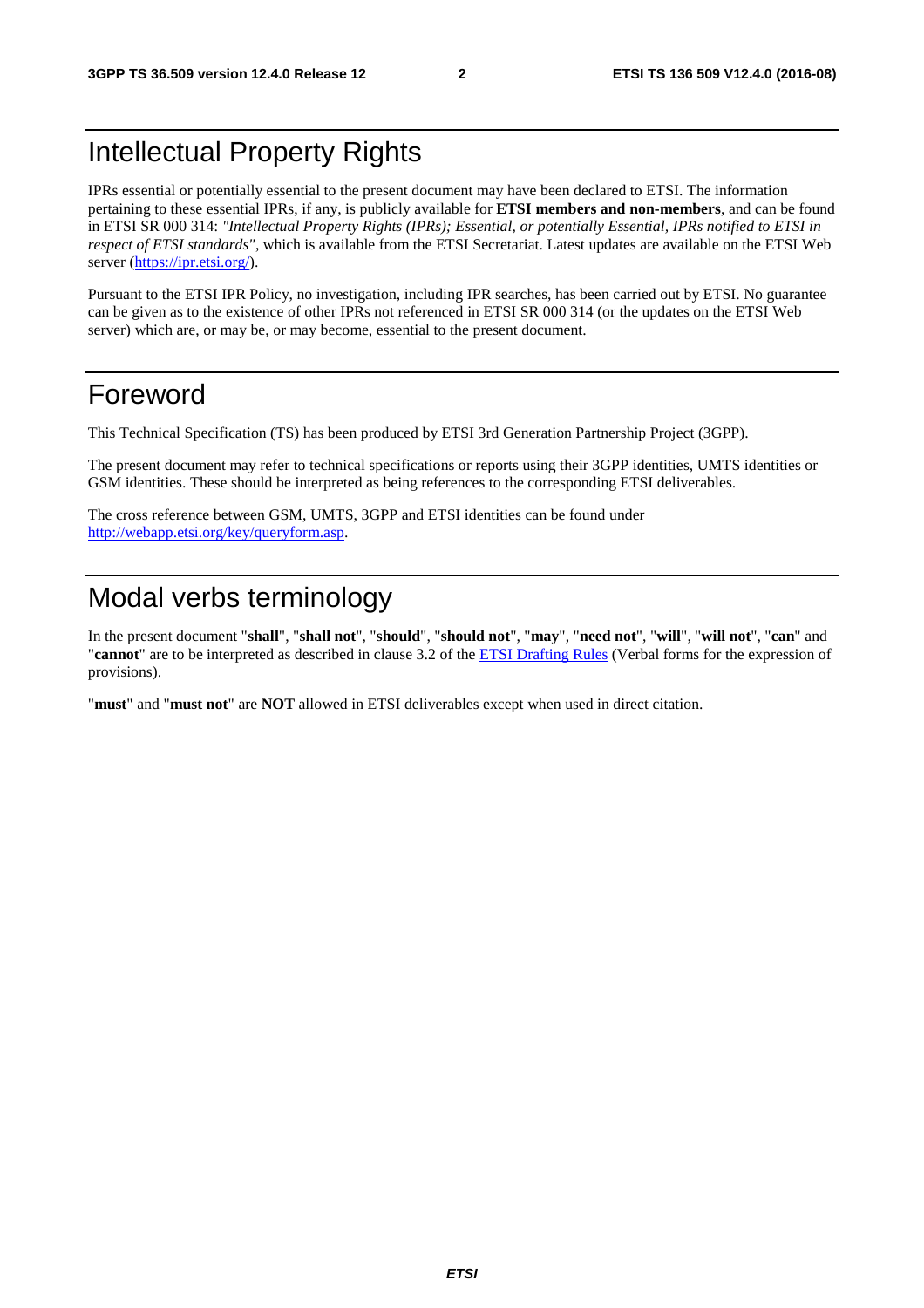ETSI TS 136 509 V12.4.0 (2016-08)

# Contents

| 1                  |                                                                                       |  |
|--------------------|---------------------------------------------------------------------------------------|--|
| $\overline{2}$     |                                                                                       |  |
| 3                  |                                                                                       |  |
| 3.1                |                                                                                       |  |
| 3.2                |                                                                                       |  |
| 4<br>4.1           |                                                                                       |  |
| 5                  |                                                                                       |  |
| 5.1                |                                                                                       |  |
| 5.2                |                                                                                       |  |
| 5.3                |                                                                                       |  |
| 5.3.1              |                                                                                       |  |
| 5.3.2<br>5.3.2.1   |                                                                                       |  |
| 5.3.2.2            |                                                                                       |  |
| 5.3.2.3            |                                                                                       |  |
| 5.3.3              |                                                                                       |  |
| 5.3.3.1            |                                                                                       |  |
| 5.3.3.2            |                                                                                       |  |
| 5.3.3.3            |                                                                                       |  |
| 5.4                |                                                                                       |  |
| 5.4.1              |                                                                                       |  |
| 5.4.2              |                                                                                       |  |
| 5.4.2.1            |                                                                                       |  |
| 5.4.2.1a           | UE test loop mode A PDCP SDU and UE test loop mode B IP PDU buffer size requirement25 |  |
| 5.4.2.2            |                                                                                       |  |
| 5.4.2.3            |                                                                                       |  |
| 5.4.3              |                                                                                       |  |
| 5.4.4              |                                                                                       |  |
| 5.4.4.1            |                                                                                       |  |
| 5.4.4.2            |                                                                                       |  |
| 5.4.4.3<br>5.4.4.4 |                                                                                       |  |
| 5.4.4.5            |                                                                                       |  |
| 5.4.4.6            |                                                                                       |  |
| 5.4.4.7            |                                                                                       |  |
| 5.4.4.8            |                                                                                       |  |
| 5.4.4.9            |                                                                                       |  |
| 5.4.4.10           | Establishment of the RRC/RR connection in E-UTRA, UTRA, GSM/GPRS and CDMA2000         |  |
|                    |                                                                                       |  |
| 5.4.4.11           | Release of RRC/RR connection in E-UTRA, UTRA, GSM/GPRS and CDMA2000 mode after        |  |
| 5.4.4a             |                                                                                       |  |
| 5.4.4a.1           |                                                                                       |  |
| 5.4.4a.2           |                                                                                       |  |
| 5.4.4b             |                                                                                       |  |
| 5.4.4b.1           |                                                                                       |  |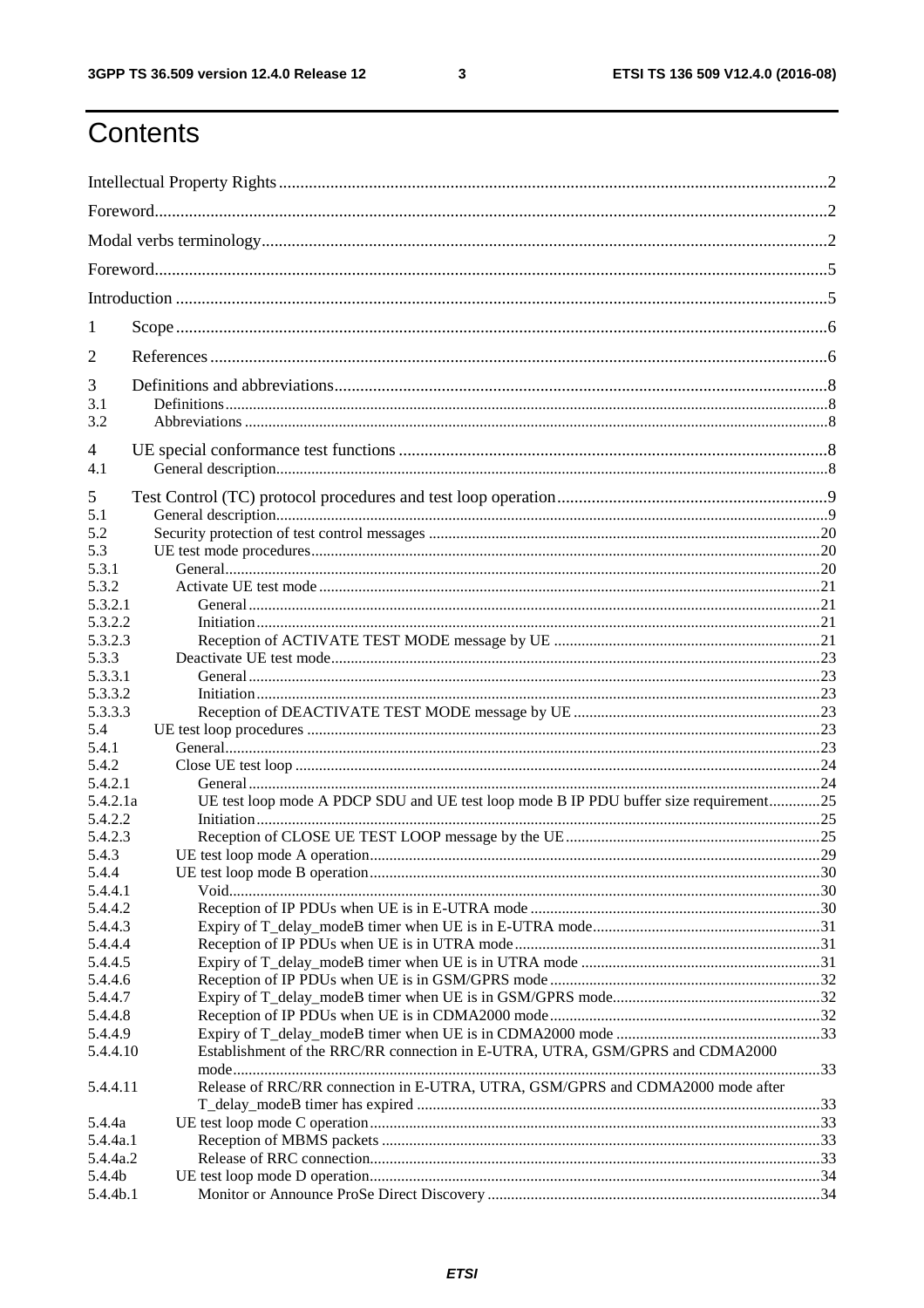| 5.4.4b.2         |                                                                          |  |
|------------------|--------------------------------------------------------------------------|--|
| 5.4.4c           |                                                                          |  |
| 5.4.4c.1         |                                                                          |  |
| 5.4.4c.2         |                                                                          |  |
| 5.4.4c.3         |                                                                          |  |
| 5.4.5            |                                                                          |  |
| 5.4.5.1          |                                                                          |  |
| 5.4.5.2          |                                                                          |  |
| 5.4.5.3          |                                                                          |  |
| 5.5              |                                                                          |  |
| 5.5.1<br>5.5.1.1 |                                                                          |  |
| 5.5.1.2          |                                                                          |  |
| 5.5.1.3          | Reception of RESET UE POSITIONING STORED INFORMATION message by UE38     |  |
| 5.5.2            |                                                                          |  |
| 5.5.2.1          |                                                                          |  |
| 5.5.2.2          |                                                                          |  |
| 5.5.2.3          |                                                                          |  |
| 5.6              |                                                                          |  |
| 5.6.1            |                                                                          |  |
| 5.6.1.1          |                                                                          |  |
| 5.6.1.2          |                                                                          |  |
| 5.6.1.3          | Reception of UE TEST LOOP MODE C MBMS PACKET COUNTER REQUEST by the UE40 |  |
| 5.7              |                                                                          |  |
| 5.7.1            |                                                                          |  |
| 5.7.1.1          |                                                                          |  |
| 5.7.1.2          |                                                                          |  |
| 5.7.1.3          |                                                                          |  |
| 6                |                                                                          |  |
| 6.1              |                                                                          |  |
| 6.2              |                                                                          |  |
| 6.3              |                                                                          |  |
| 6.4              |                                                                          |  |
| 6.5              |                                                                          |  |
| 6.6              |                                                                          |  |
| 6.7              |                                                                          |  |
| 6.8              |                                                                          |  |
| 6.9              |                                                                          |  |
| 6.10             |                                                                          |  |
| 6.11<br>6.12     |                                                                          |  |
| 6.13             |                                                                          |  |
| 6.14             |                                                                          |  |
|                  |                                                                          |  |
| $\overline{7}$   |                                                                          |  |
| 7.1              |                                                                          |  |
| 7.2              |                                                                          |  |
| 7.3              |                                                                          |  |
| 7.4              |                                                                          |  |
| 8                |                                                                          |  |
|                  | <b>Annex A (informative):</b>                                            |  |
|                  | <b>Annex B</b> (informative):                                            |  |
|                  |                                                                          |  |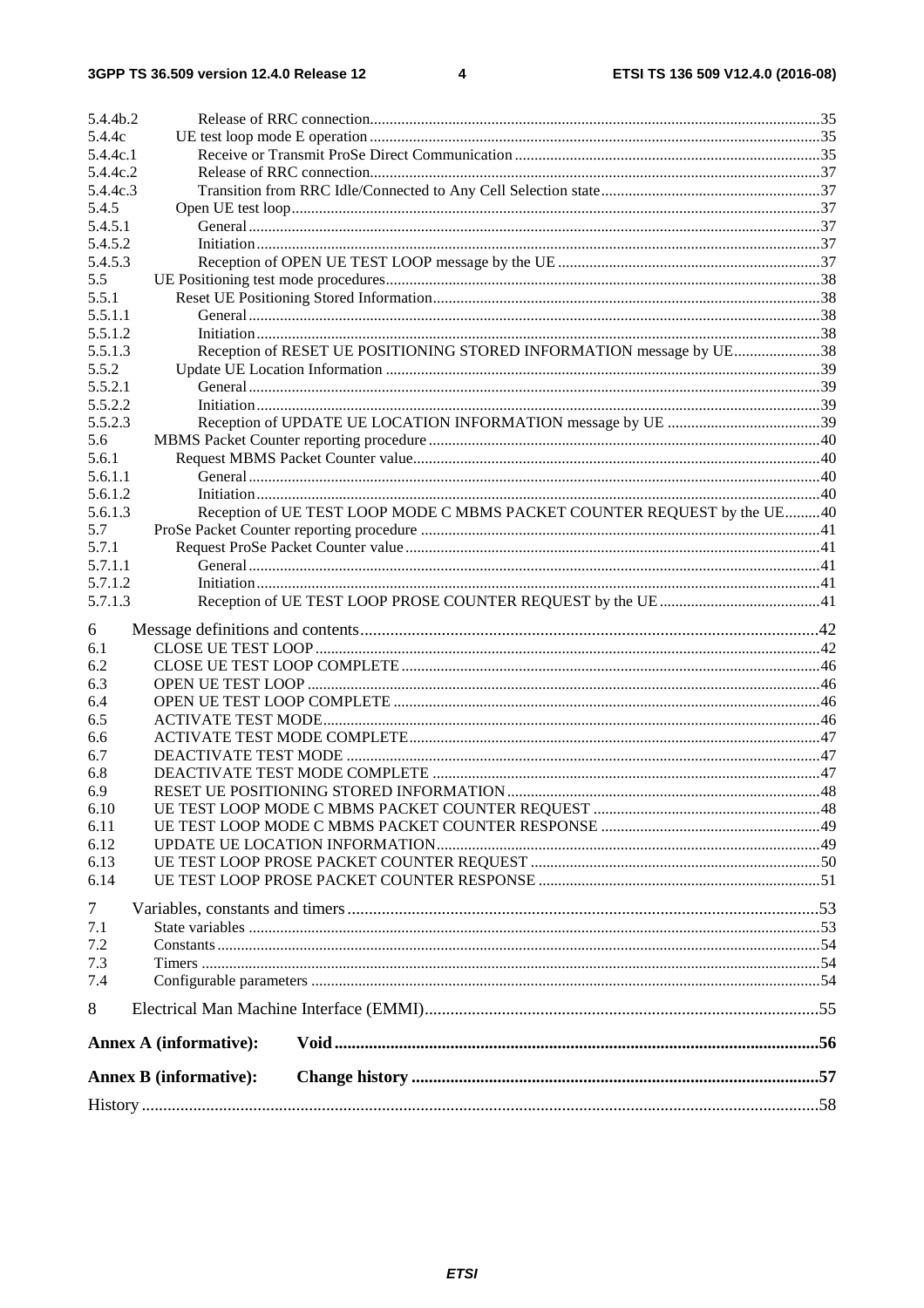# Foreword

This Technical Specification has been produced by the 3<sup>rd</sup> Generation Partnership Project (3GPP).

The contents of the present document are subject to continuing work within the TSG and may change following formal TSG approval. Should the TSG modify the contents of the present document, it will be re-released by the TSG with an identifying change of release date and an increase in version number as follows:

Version x.y.z

where:

- x the first digit:
	- 1 presented to TSG for information;
	- 2 presented to TSG for approval;
	- 3 or greater indicates TSG approved document under change control.
- y the second digit is incremented for all changes of substance, i.e. technical enhancements, corrections, updates, etc.
- z the third digit is incremented when editorial only changes have been incorporated in the document.

# Introduction

User Equipment (UE) Test Loop functionality is a mandatory feature to support E-UTRA / EPC conformance testing. It forms part of the core requirements and thus has a direct impact on the design of the UE.

The test methods applied in RF Conformance Test Specification TS 36.521-1 [27] and the test models used in Protocol Conformance Test Specifications TS 36.523-1 [30] and TS 36.523-3 [32] define the corresponding UE Test Loop functionality. The present specification describes the location of the data loop in the protocol stack as well as the procedure and specific messages to activate/deactivate the Test Loop functionality in the UE.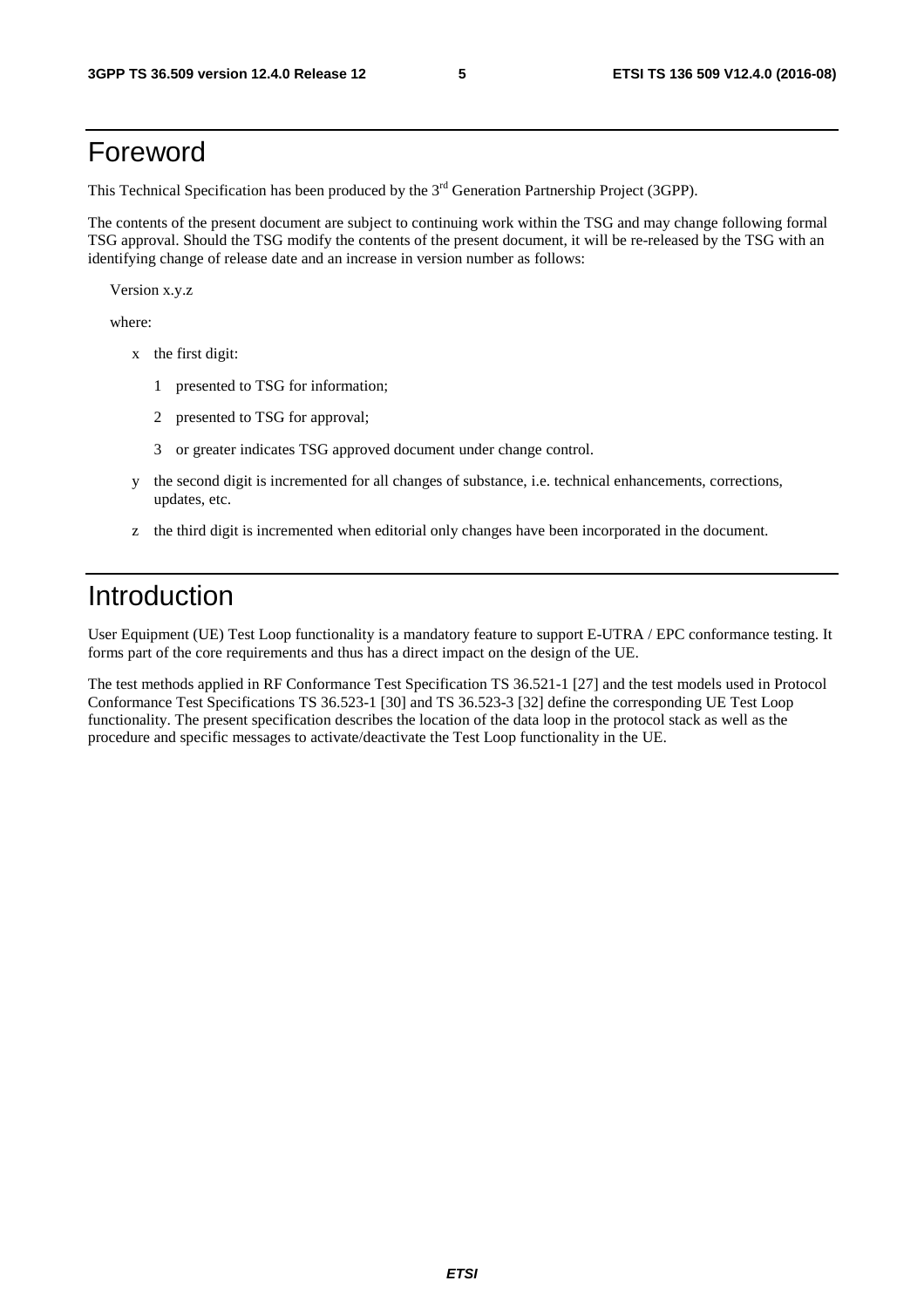# 1 Scope

The present document defines for User Equipment (UE) in E-UTRA FDD or TDD mode those special functions and their activation/deactivation methods that are required in UE for conformance testing purposes.

This document also describes the operation of these special functions for UEs supporting E-UTRA FDD or TDD mode, when operating in UTRA FDD and TDD mode, in GSM/GPRS mode, and in CDMA2000 mode.

# 2 References

The following documents contain provisions which, through reference in this text, constitute provisions of the present document.

- References are either specific (identified by date of publication, edition number, version number, etc.) or non-specific.
- For a specific reference, subsequent revisions do not apply.
- For a non-specific reference, the latest version applies. In the case of a reference to a 3GPP document (including a GSM document), a non-specific reference implicitly refers to the latest version of that document in the same Release as the present document.
- [1] 3GPP TR 21.905: "Vocabulary for 3GPP Specifications".
- [2] 3GPP TS 23.003: "Numbering, Addressing and Identification".
- [3] 3GPP TS 23.122: "Non-Access-Stratum functions related to Mobile Station (MS) in idle mode".
- [4] 3GPP TS 23.401: "3GPP System Architecture Evolution; GPRS enhancements for E-UTRAN access".
- [5] 3GPP TS 24.007: "Mobile radio interface signalling layer 3; General aspects".
- [6] 3GPP TS 24.008: "Mobile Radio Interface Layer 3 specification; Core Network Protocols; Stage 3".
- [7] 3GPP TR 24.801: "3GPP System Architecture Evolution; CT WG1 Aspects".
- [8] 3GPP TS 27.007: "AT command set for User Equipment (UE)".
- [9] 3GPP TS 31.101: "UICC-Terminal Interface; Physical and Logical Characteristics".
- [10] 3GPP TS 34.108: "Common Test Environments for User Equipment (UE) Conformance Testing".
- [11] 3GPP TS 34.109: "Terminal logical test interface; Special conformance testing functions".
- [12] 3GPP TS 34.123-1: "User Equipment (UE) conformance specification; Part 1: Protocol conformance specification".
- [13] 3GPP TS 34.123-2: "User Equipment (UE) conformance specification; Part 2: Implementation Conformance Statement (ICS) proforma specification".
- [14] 3GPP TS 34.123-3: "User Equipment (UE) conformance specification; Part 3: Abstract Test Suites (ATS)".
- [15] 3GPP TS 36.133: "Requirements for support of Radio Resource Management".
- [16] 3GPP TS 36.211: "Physical Channels and Modulation".
- [17] 3GPP TS 36.212: "Multiplexing and Channel Coding".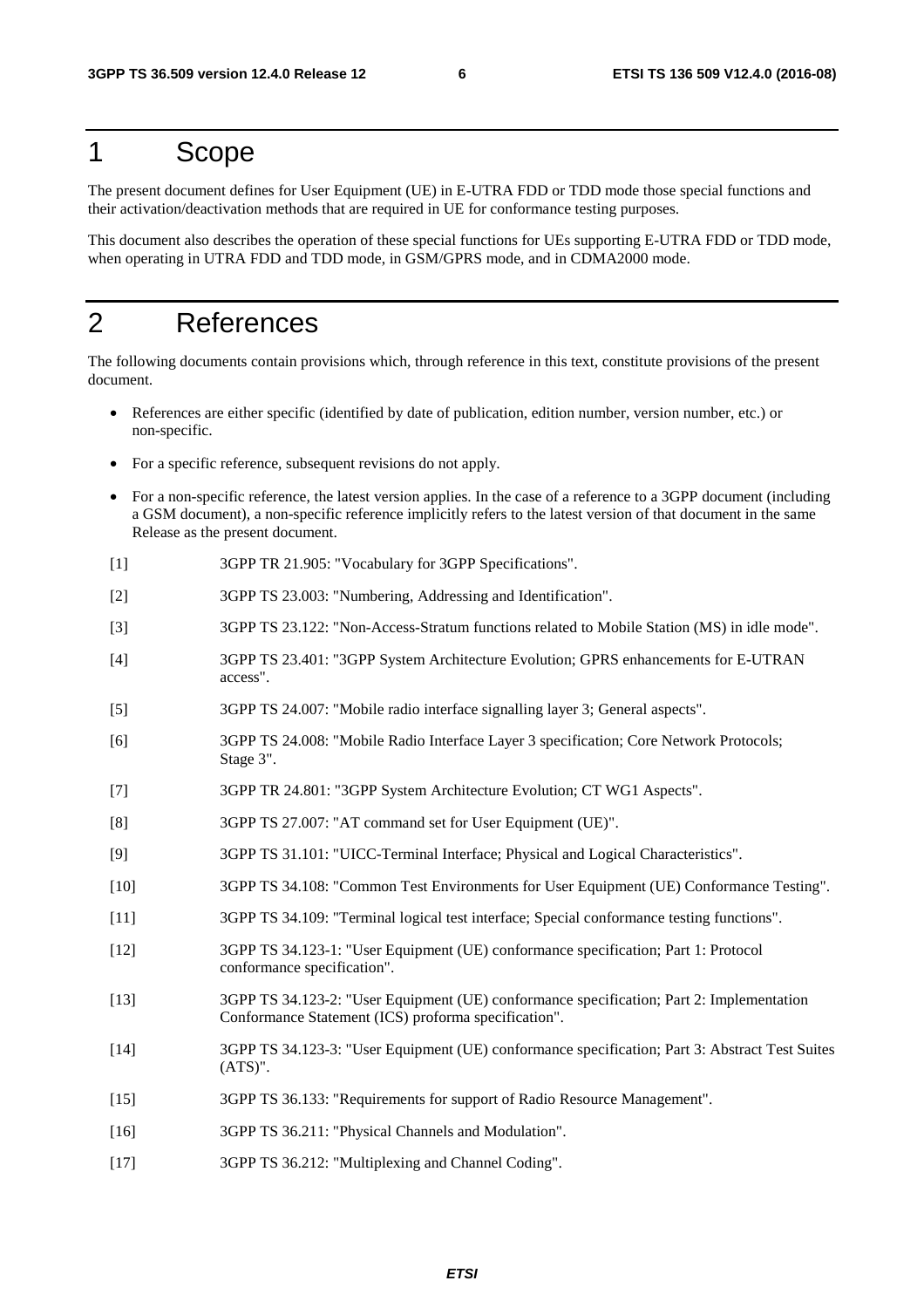[18] 3GPP TS 36.300: "Evolved Universal Terrestrial Radio Access (E-UTRA) and Evolved Universal Terrestrial Radio Access Network (E-UTRAN); Overall description; Stage 2". [19] 3GPP TS 36.302: "Services provided by the physical layer for E-UTRA". [20] 3GPP TS 36.304: "Evolved Universal Terrestrial Radio Access (EUTRA) User Equipment (UE) Procedures in idle mode ". [21] 3GPP TS 36.306: "Evolved Universal Terrestrial Radio Access (EUTRA) User Equipment (UE) Radio Access capabilities ". [22] 3GPP TS 36.321: "Evolved Universal Terrestrial Radio Access (EUTRA) Medium Access Control (MAC) protocol specification". [23] 3GPP TS 36.322: "Evolved Universal Terrestrial Radio Access (EUTRA) Radio Link Control (RLC) protocol specification". [24] 3GPP TS 36.323: "Evolved Universal Terrestrial Radio Access (EUTRA) Packet Data Convergence Protocol (PDCP) specification". [25] 3GPP TS 36.331: "Evolved Universal Terrestrial Radio Access (EUTRA) Radio Resource Control (RRC) Protocol Specification". [26] 3GPP TS 36.508: "Evolved Universal Terrestrial Radio Access (E-UTRA) and Evolved Packet Core (EPC); Common test environments for User Equipment (UE); Conformance Testing". [27] 3GPP TS 36.521-1: " Evolved Universal Terrestrial Radio Access (E-UTRA); User Equipment (UE) conformance specification Radio transmission and reception; Part 1: Conformance Testing". [28] 3GPP TS 36.521-2: "Evolved Universal Terrestrial Radio Access (E-UTRA); User Equipment (UE) conformance specification Radio transmission and reception; Part 2: Implementation Conformance Statement (ICS)". [29] 3GPP TS 36.521-3: "Evolved Universal Terrestrial Radio Access (E-UTRA); User Equipment (UE) conformance specification Radio transmission and reception; Part 3: Radio Resource Management Conformance Testing". [30] 3GPP TS 36.523-1: " Evolved Universal Terrestrial Radio Access (E-UTRA) and Evolved Packet Core (EPC); User Equipment (UE) conformance specification; Part 1: Protocol conformance specification". [31] 3GPP TS 36.523-2: "Evolved Universal Terrestrial Radio Access (E-UTRA) and Evolved Packet Core (EPC); User Equipment (UE) conformance specification; Part 2: Implementation Conformance Statement (ICS) proforma specification". [32] 3GPP TS 36.523-3: " Evolved Universal Terrestrial Radio Access (E-UTRA) and Evolved Packet Core (EPC)); User Equipment (UE) conformance specification; Part 3: Abstract Test Suites (ATS)". [33] 3GPP TS 44.014: "Individual equipment type requirements and interworking; Special conformance testing functions". [34] 3GPP TS 51.010-1: "Mobile Station (MS) conformance specification; Part 1: Conformance specification ". [35] ISO/IEC 9646 (all parts): "Information technology - Open Systems Interconnection - Conformance testing methodology and framework". [36] 3GPP TS 24.301: "Non-Access-Stratum (NAS) protocol for Evolved Packet System (EPS); Stage 3". [37] 3GPP TS 36.355: 'Evolved Universal Terrestrial Radio Access (E-UTRA); LTE Positioning Protocol (LPP)'. [38] 3GPP TS 24.334: "Proximity-services (ProSe) User Equipment (UE) to ProSe function protocol aspects; Stage 3".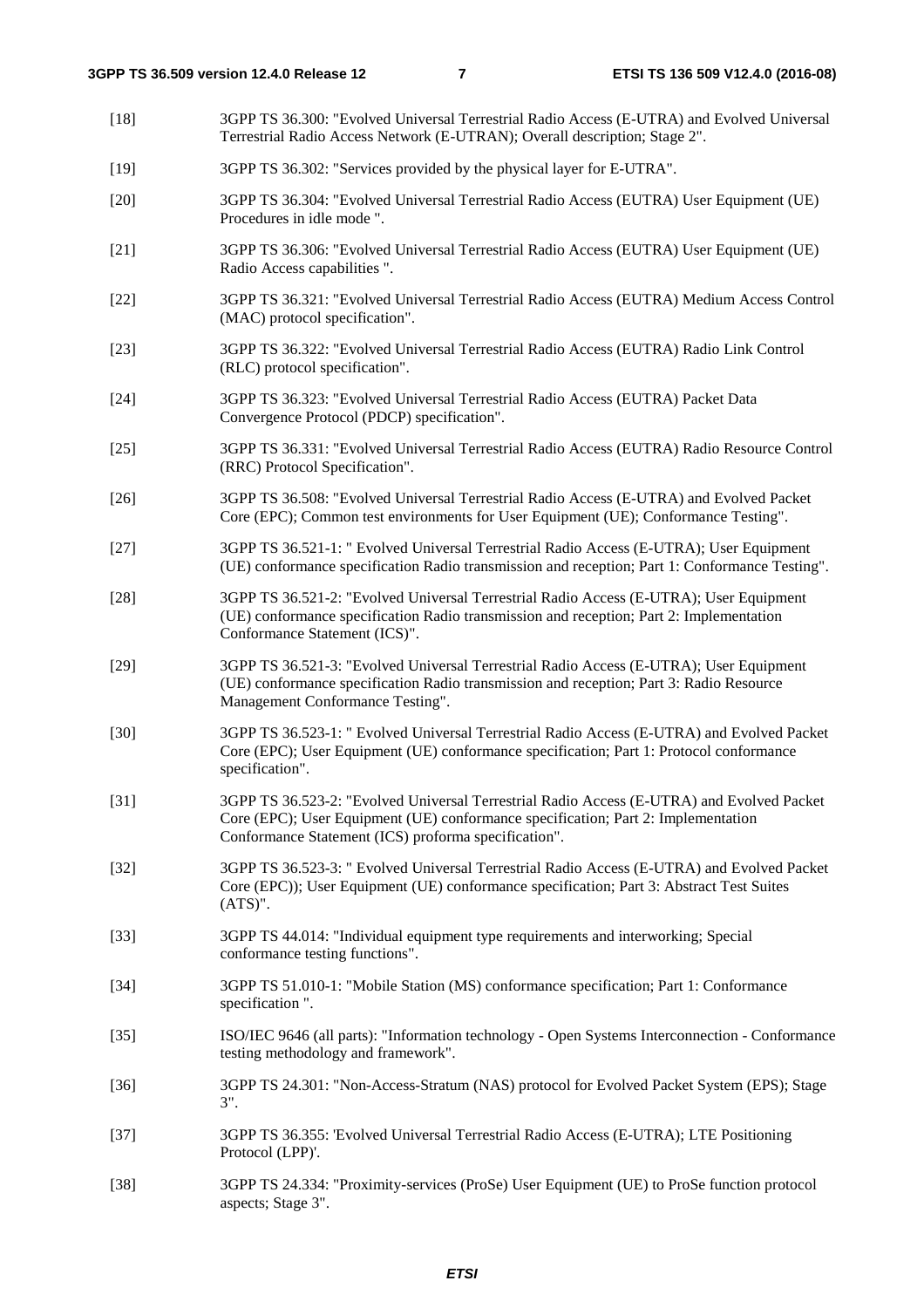# 3 Definitions and abbreviations

# 3.1 Definitions

For the purposes of the present document, the terms and definitions given in TR 21.905 [1] apply, unless specified below:

**Uni-directional Data Radio Bearer**: Data radio bearer identified by a data radio bearer identifier capable to deliver data only in downlink or uplink

**Bi-directional Data Radio Bearer**: Data radio bearer identified by a data radio bearer identifier capable to deliver data in both downlink and uplink

**Logical Test Interface:** interface which provides the logical service to interwork and to communicate between UE and System Simulator during the test of a UE

**SS (System Simulator):** test system (or equipment) that drives the test process with UE, like eNB (evolved Node B) simulator

**TC (Test Control):** UE protocol entity used by the SS to control the UE specific testing functions

**UE (User Equipment):** user equipment as defined in [1] that is under test

**User:** test user, who handles the test and measurement process via the logical test interface

# 3.2 Abbreviations

For the purposes of the present document, the abbreviations specified in TR 21.905 [1] apply, with any additional abbreviations specified below:

| <b>DRB</b>        | Data Radio Bearer                              |
|-------------------|------------------------------------------------|
| <b>EMM</b>        | <b>EPS Mobility Management</b>                 |
| <b>E-MBMS</b>     | Evolved Multimedia Broadcast Multicast Service |
| <b>ENB</b>        | Evolved Node B                                 |
| <b>EPS</b> Bearer | <b>Evolved Packet System Bearer</b>            |
| <b>ESM</b>        | <b>EPS</b> Session Management                  |
| LB                | Loop Back                                      |
| <b>MAC</b>        | Media Access Control                           |
| <b>MBMS</b>       | Multimedia Broadcast Multicast Service         |
| <b>MTC</b>        | Main Test Component                            |
| ProSe             | Proximity-based Services                       |
| <b>RAB</b>        | Radio Access Bearer                            |
| <b>RMC</b>        | Reference Measurement Channel                  |
| <b>ROHC</b>       | <b>Robust Header Compression</b>               |
| SDF               | Service Data Flow                              |
| SS.               | <b>System Simulator</b>                        |
| ТC                | <b>Test Control</b>                            |
|                   |                                                |

# 4 UE special conformance test functions

# 4.1 General description

The SS performs activation and deactivation of the conformance test functions in the UE by sending Security Protected NAS Layer 3 messages. Apart from sending the appropriate deactivation command to the UE the functions shall be deactivated by:

switching off the UE; or

by removing the USIM.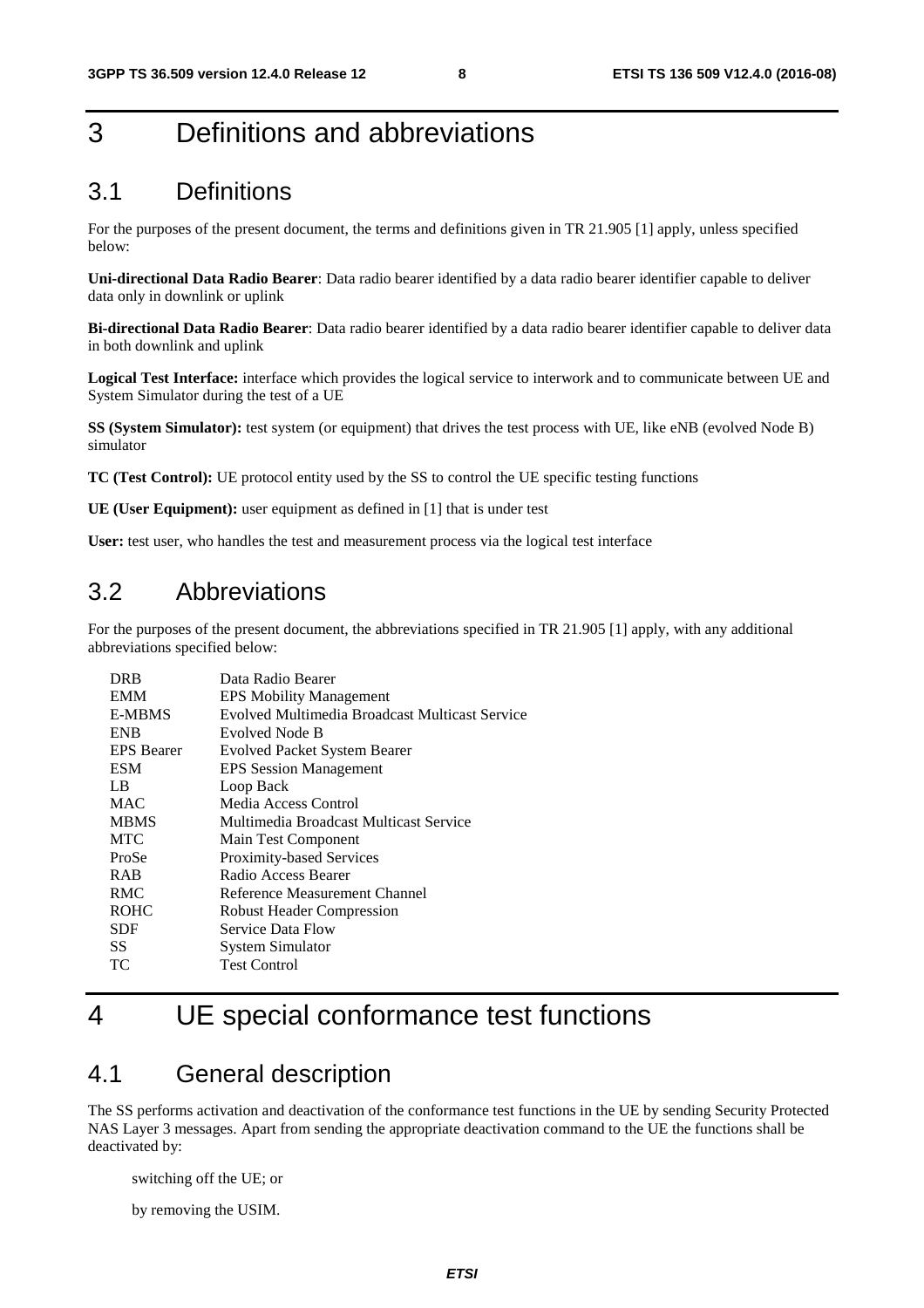The following special UE conformance testing functions can be activated (and deactivated):

- UE test loop function;
- Electrical Man Machine Interface (EMMI).

The following Test Control (TC) procedures are used to control the UE test loop function:

- Close UE test loop;
- Open UE test loop.

No specific TC procedures are associated with EMMI.

# 5 Test Control (TC) protocol procedures and test loop operation

# 5.1 General description

The UE test loop function provides access to isolated functions of the UE via the radio interface without introducing new physical interfaces just for the reason of conformance testing.

NOTE 1: It should be emphasised that the UE test loop function only describes the functional behaviour of the UE with respect to its external interfaces; physical implementation of the UE test loop function is completely left open to the manufacturer.

The UE test loop function is activated by transmitting the appropriate TC message to the UE, see clause 6.

The UE test loop function can be operated in five different loopback modes:

- UE test loop mode A;
- UE test loop mode B:
- UE test loop mode C;
- UE test loop mode D; and
- UE test loop mode E.

UE test loop mode A provides loopback of PDCP SDUs for bi-directional data radio bearers while UE is operating in E-UTRA mode. The downlink PDCP SDUs received by the UE on each bi-directional data radio bearer are returned on the same radio bearer regardless of the PDCP SDU contents and of the TFT of the associated EPS bearer context [36].

UE test loop mode B provides loopback of PDCP SDUs (E-UTRA and UTRA), SNDCP PDUs (GSM/GPRS) and RLP PDUs (CDMA2000) for bi-directional EPS bearers while UE is operated in E-UTRA, UTRA, GSM/GPRS or CDMA2000 modes. When operating in E-UTRA, UTRA or GSM/GPRS then the downlink PDCP SDUs or SNDCP PDUs received by the UE on all bi-directional data radio bearers are returned by the UE on the data radio bearer associated with an EPS bearer context with a TFT matching the TCP/UDP/IP protocol information within the PDCP SDU or SNDCP SDU [36]. When operating in CDMA2000 modes, the downlink RLP PDUs received by the UE on all bi-directional data radio bearers are returned by the UE on the data radio bearer with the smallest identity, regardless of the RLP PDU content and of the TFT of the associated EPS bearer context.

UE test loop mode C provides counting of successfully received MBMS Packets on a given MTCH while UE is operating in E-MBMS/E-UTRA mode. For E-MBMS then one or more MTCHs are multiplexed on a MCH. MBMS packets for a MTCH are delivered as one RLC SDU per MBMS packet segmented into one or more RLC UMD PDUs.

UE test loop mode D provides means for announcing or monitoring of ProSe Direct Discovery messages on SL-DCH, as specified by the test loop mode D setup IE in the CLOSE UE TEST LOOP message. In particular, for discovery

NOTE 2: When multiple PDN connections are established (or multiple Primary PDP Contexts are active), it is assumed that different IP addresses are allocated to the UE by the SS on each PDN.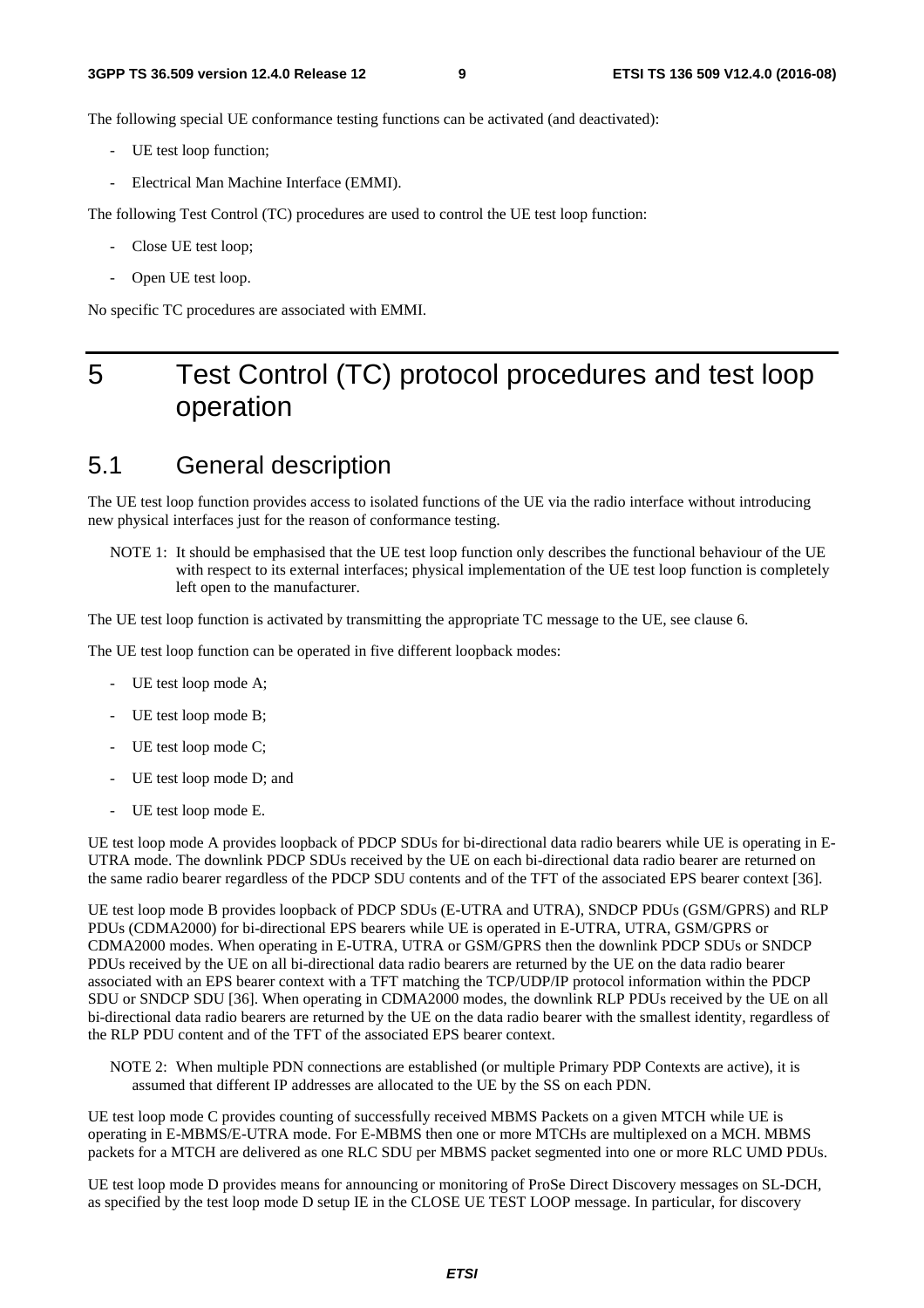monitor operation, UE test loop mode D provides counting of successfully received SL-DCH MAC SDUs while the UE is operating in ProSe Direct Discovery/E-UTRA mode. For discovery announce operation, UE test loop mode D provides trigger for transmission of ProSe Direct Discovery message on SL-DCH.

NOTE 3: UE test loop mode D is intended for RF/RRM testing purposes.

NOTE 4: ProSe Direct Discovery messages on the PC5 interface are delivered as one MAC SDU per ProSe Direct Discovery message.

UE test loop mode E provides means for either transmit or receive of ProSe Direct Communication packets, as specified by the test loop mode E setup IE in the CLOSE UE TEST LOOP message. In particular, for communication receive operation, UE test loop mode E provides counting of successfully received STCH PDCP SDUs and PSCCH transport blocks while the UE is operating in ProSe Direct Communication/E-UTRA mode. For communication transmit operation, UE test loop mode E provides trigger for transmission of IP packets for ProSe Direct Communication message on STCH.

- NOTE 5: UE test loop mode E is intended for RF/RRM testing and partially for Protocol testing for Protocol testing it is used only in the case of Reception of communication data.
- NOTE 6: The Application trigger required to force the UE to start or stop a particular ProSe Service is out of the scope of the test loop modes D and E.

UE test loop mode A is mandatory to all E-UTRA UEs.

UE test loop mode B for operation in E-UTRA mode is mandatory to all E-UTRA UEs.

UE test loop mode B for operation in UTRA mode is mandatory to all E-UTRA UEs supporting UTRA radio access.

UE test loop mode B for operation in GSM/GPRS mode is mandatory to all E-UTRA UEs supporting GSM/GPRS radio access.

UE test loop mode B for operation in CDMA2000 mode is mandatory to all E-UTRA UEs supporting CDMA2000 radio access.

UE test loop mode C is mandatory for E-UTRA UEs supporting E-MBMS.

UE test loop mode D is mandatory for E-UTRA UEs supporting ProSe Direct Discovery.

UE test loop mode E is mandatory for E-UTRA UEs supporting ProSe Direct Communication.

Support of UPDATE UE LOCATION INFORMATION is optional for all E-UTRA UEs with the exception of E-UTRA UEs supporting ProSe Direct Communication for which it is mandatory.

For E-UTRA UE supporting multiple radio access technologies then UE reception of Test Control messages is limited to UE operating in E-UTRA mode, while continuation of loopback of user data is provided over the change to other UE supported radio access technologies.

UE test loop mode B for operation in UTRA, GSM/GPRS and CDMA2000 mode is only applicable for loopback of user data in PS domain.

The TC entity may be seen as a L3 or a NAS entity.

Figure 5.1-1 shows a functional block diagram of UE test loop function for TC entity and UE test loop mode A. The loopback of PDCP SDUs for UE test loop mode A is specified in sub clause 5.4.3.

Figure 5.1-2 shows a functional block diagram of UE test loop function for TC entity and UE test loop mode B. The loopback of IP PDUs/PDCP SDUs for UE test loop mode B and UE in E-UTRA mode is specified in subclauses 5.4.4.2 and 5.4.4.3.

Figure 5.1-3 shows a functional block diagram of UE test loop function for UE test loop mode B and UE operating in UTRA mode. The loopback of IP PDUs/PDCP SDUs for UE test loop mode B and UE in UTRA mode is specified in subclauses 5.4.4.4 and 5.4.4.5.

Figure 5.1-4 shows a functional block diagram of UE test loop function for UE test loop mode B for UE operating in GSM/GPRS mode. The loopback of IP PDUs/SNDCP SDUs for UE test loop mode B and UE in GSM/GPRS mode is specified in subclauses 5.4.4.6 and 5.4.4.7.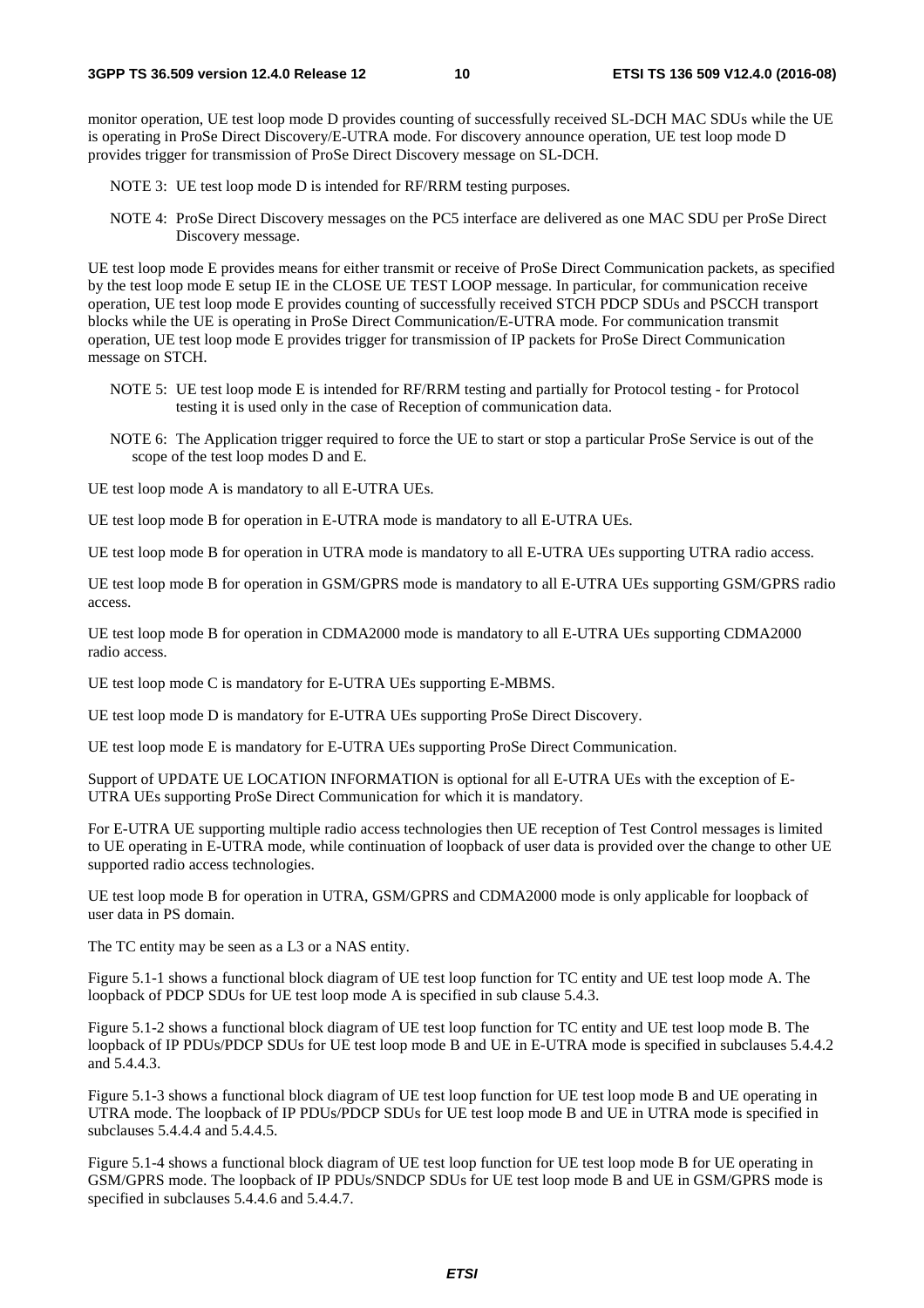Figure 5.1-5 shows a functional block diagram of UE test loop function for UE test loop mode B for UE operating in CDMA2000 mode. The loopback of IP PDUs/RLP SDUs for UE test loop mode B and UE in CDMA2000 mode is specified in subclauses 5.4.4.8 and 5.4.4.9.

Figure 5.1-6 shows a functional block diagram of UE test loop function for TC entity and UE test loop mode C. The MBMS Packet Counter function for UE test loop mode C is specified in sub clause 5.4.4.a. The MBMS Packet Counter function is limited to count successfully received MBMS packets on one MTCH configured by the SS when UE test loop mode C is activated.

Figure 5.1-7 and Figure 5.1-8 show a functional block diagram of the UE test loop mode for TC entity and UE test loop mode D. The ProSe Direct Discovery Packet Counter function for UE test loop mode D is specified in clause 5.4.4b. The ProSe Direct Discovery packet counter function is limited to count successfully received SL-DCH MAC SDUs when UE test loop mode D is activated.

Figure 5.1-9 and Figure 5.1-10 show a functional block diagram of the UE test loop mode for TC entity and UE test loop mode E. The ProSe Direct Communication Packet Counter function for UE test loop mode E is specified in clause 5.4.4c. The ProSe Direct Communication packet counter function is limited to count successfully received STCH PDCP SDUs and PSCCH PHY Transport blocks when the UE test loop mode E is activated.



NOTE 7: ROHC functionality in PDCP Layer 2 is optional for UE implementations.

**Figure 5.1-1: Model for Test Control and UE Test Loop Mode A on UE side for E-UTRA**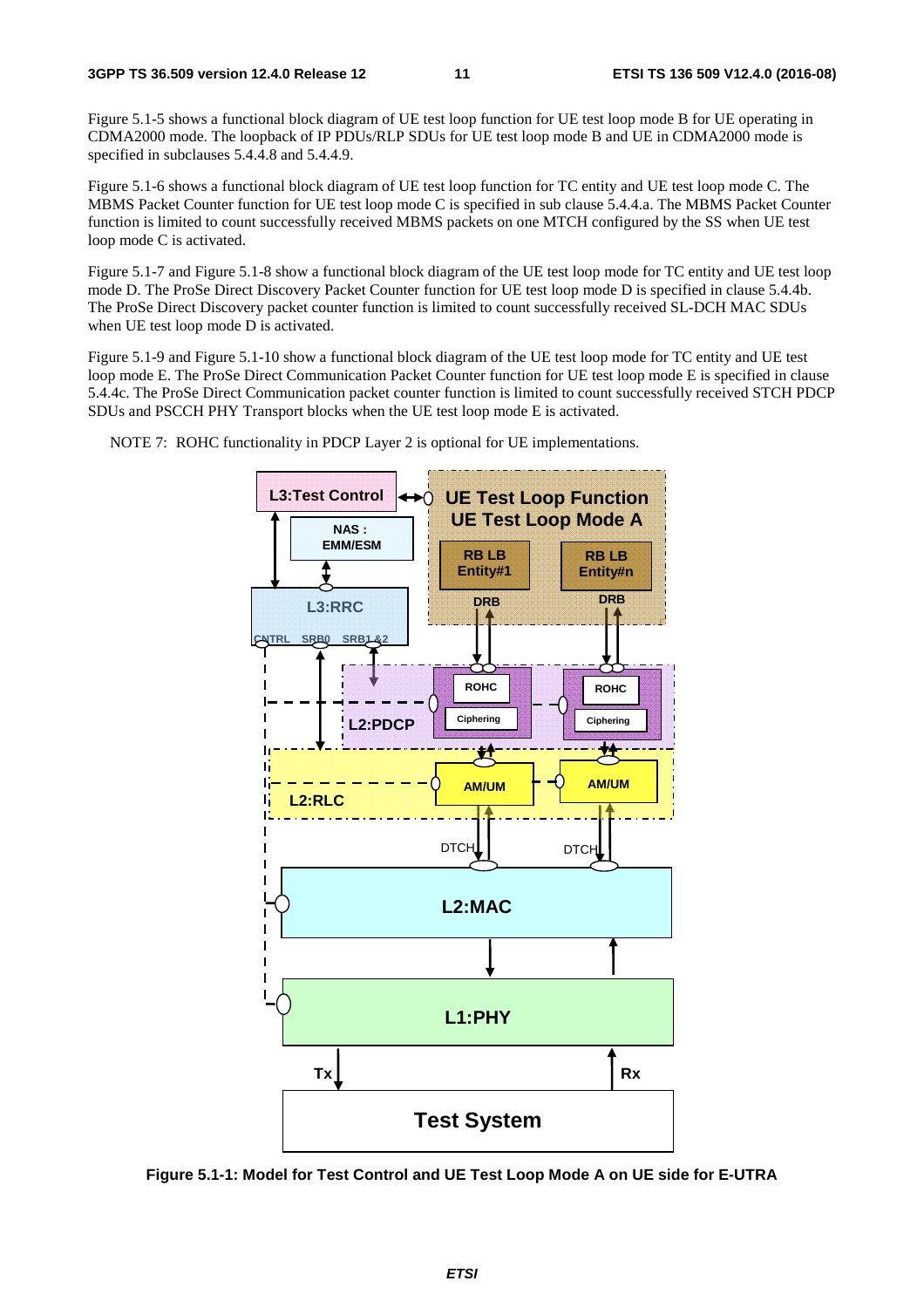

**Figure 5.1-2: Model for Test Control and UE Test Loop Mode B on UE side for E-UTRA**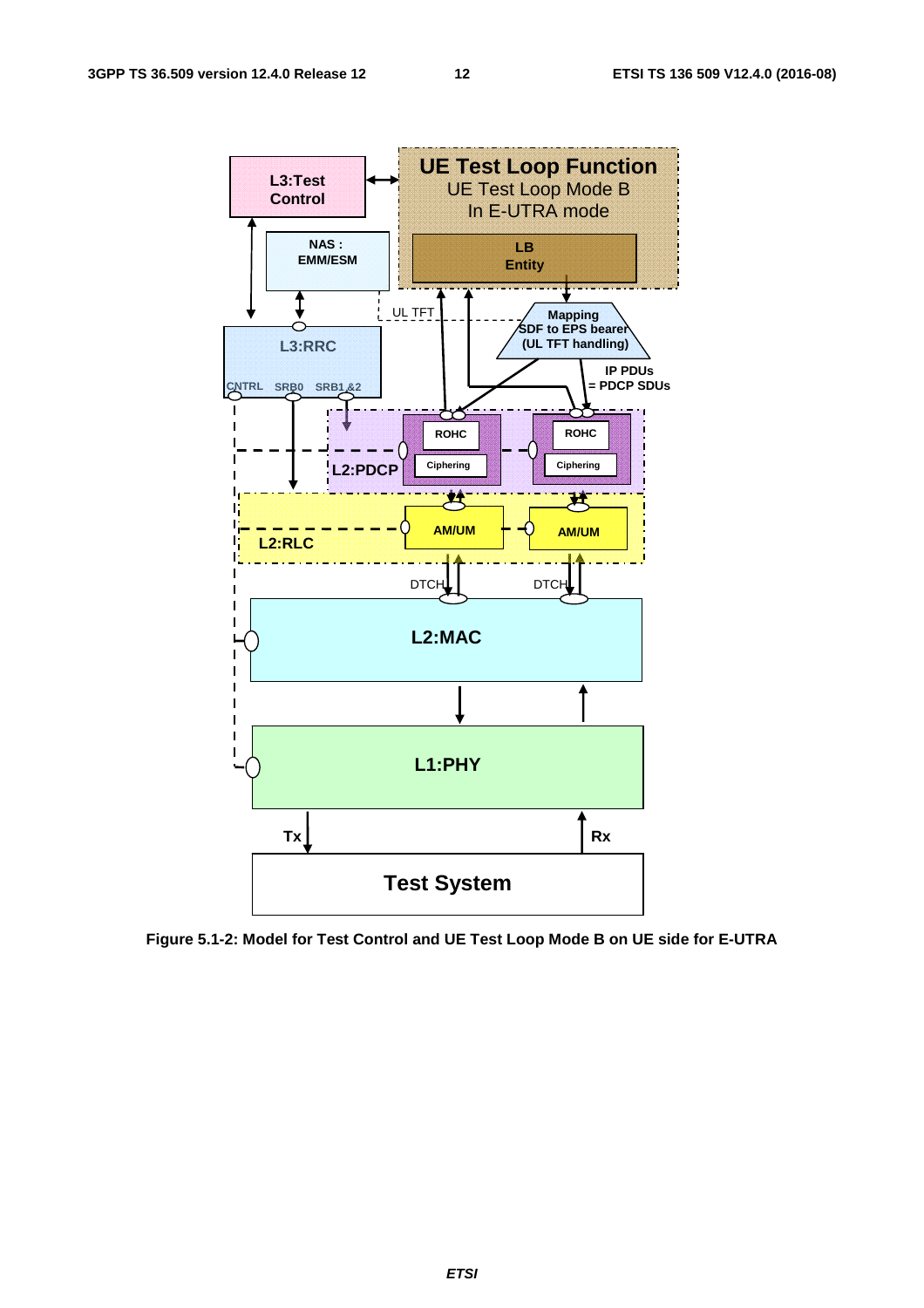

**Figure 5.1-3: Model for UE Test Loop Mode B on UE side for UTRA**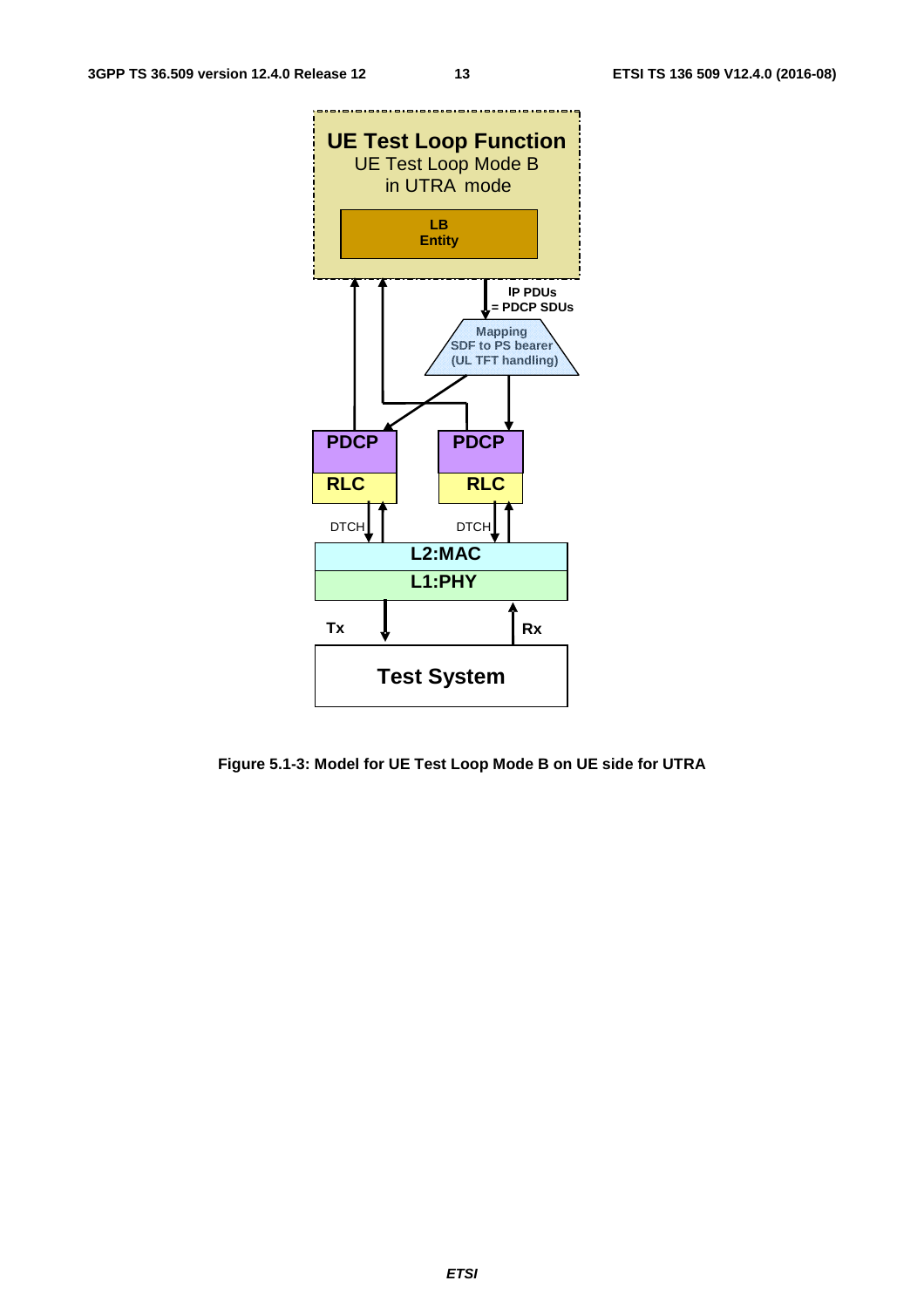

**Figure 5.1-4: Model for UE Test Loop Mode B on UE side for GSM/GPRS**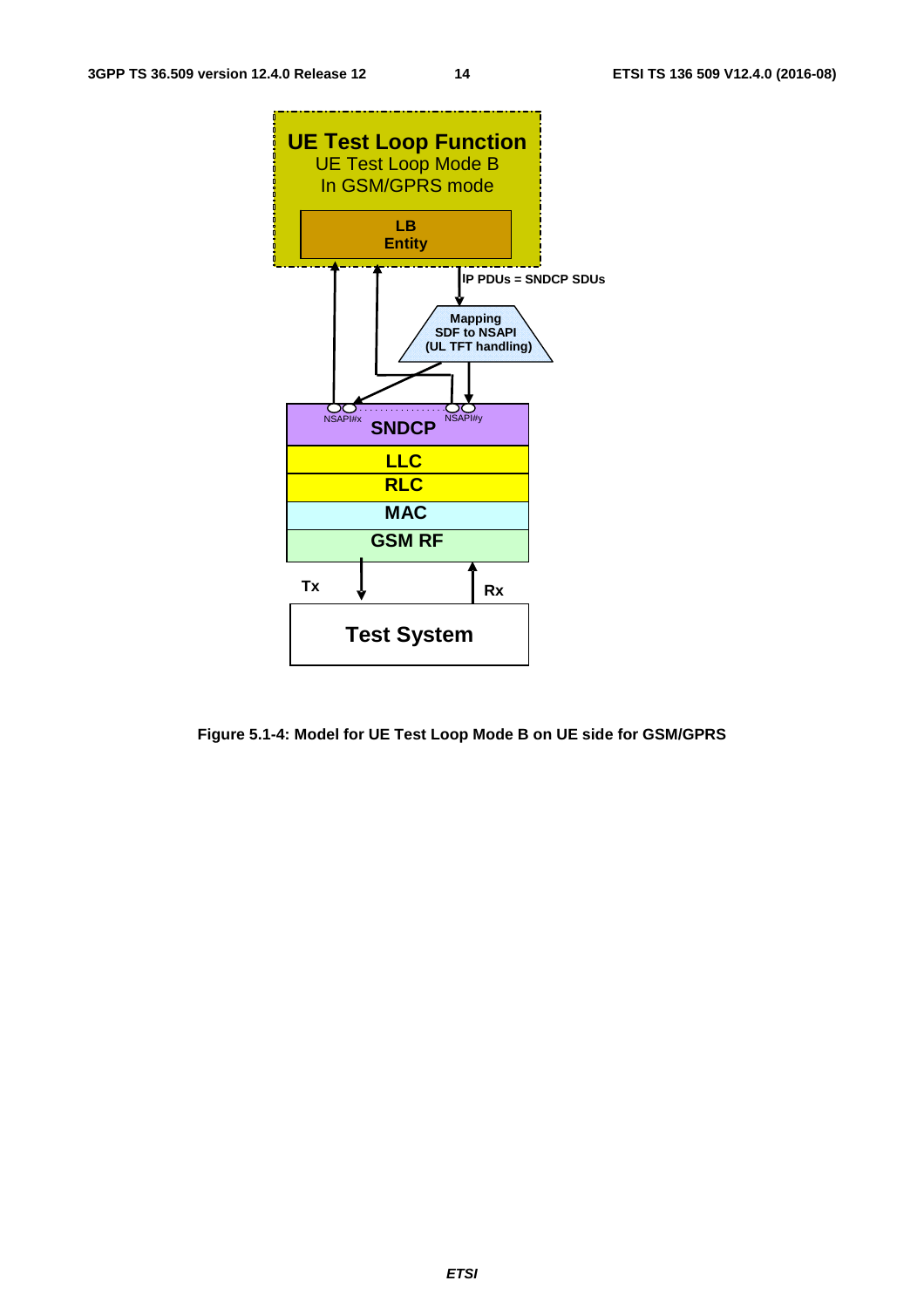

**Figure 5.1-5: Model for UE Test Loop Mode B on UE side for CDMA2000**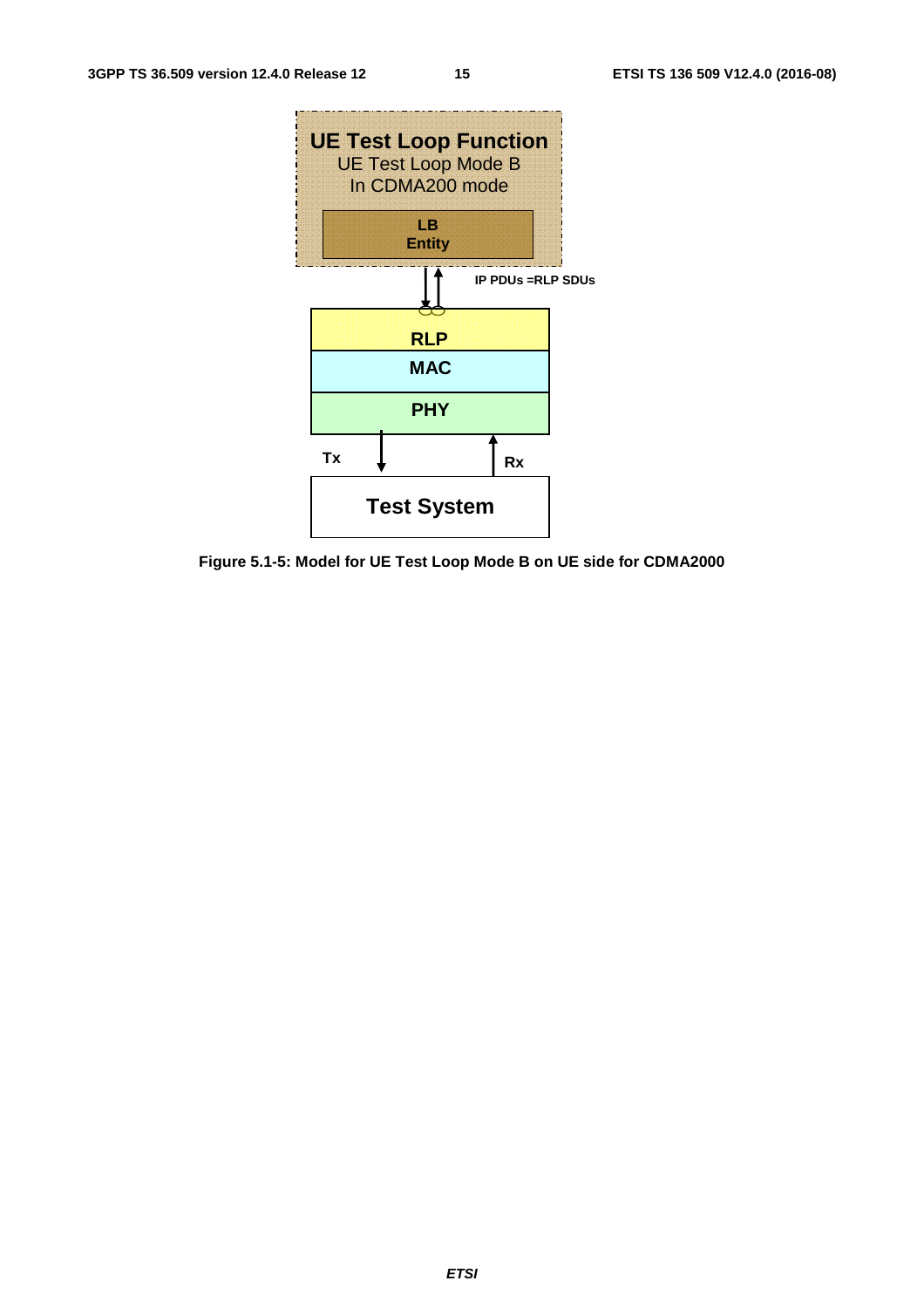

**Figure 5.1-6: Model for UE test loop mode C on UE side**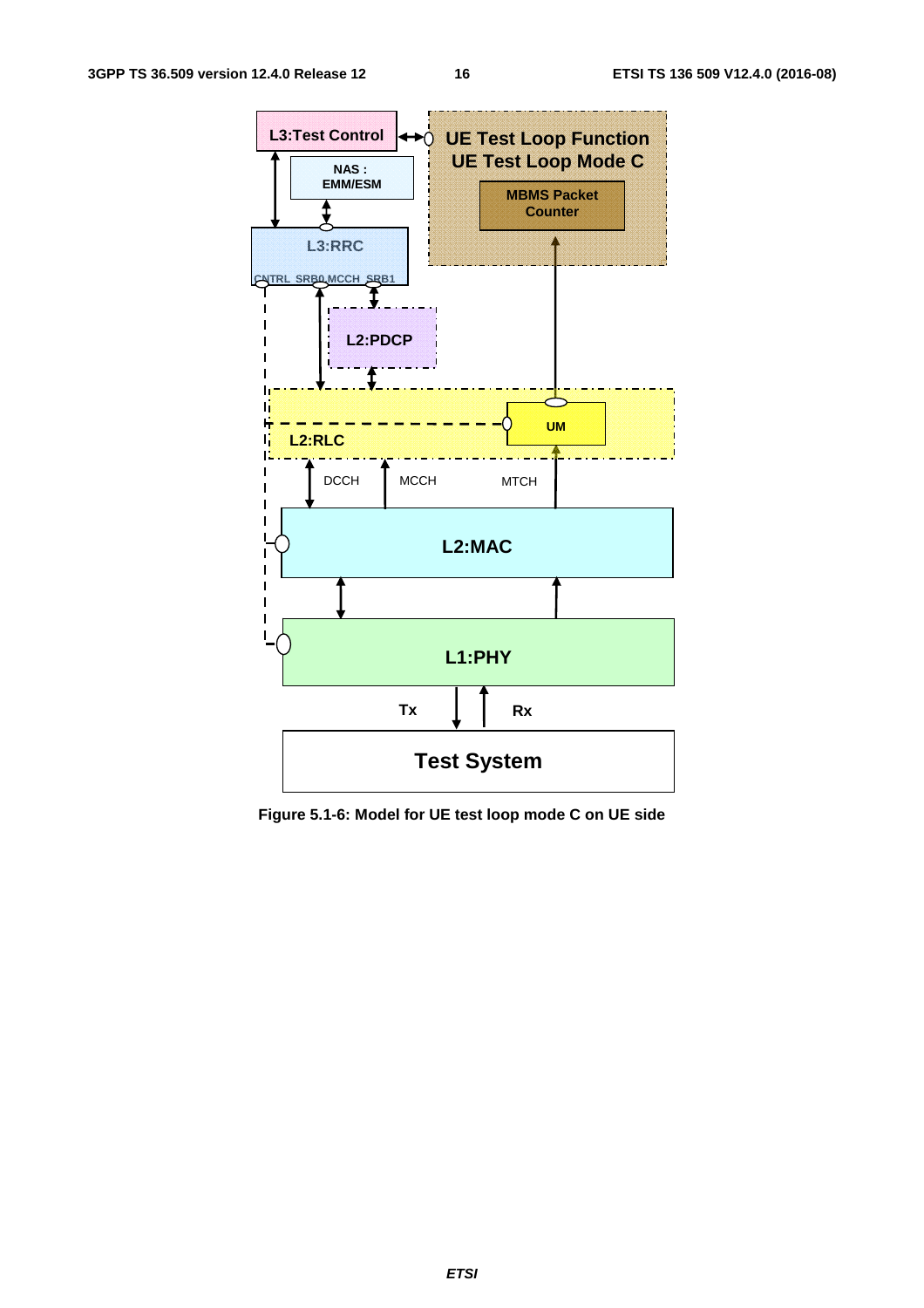

**Figure 5.1-7: Model for UE test loop mode D on UE side (when Discovery monitor is indicated in the UE test loop mode D setup IE)**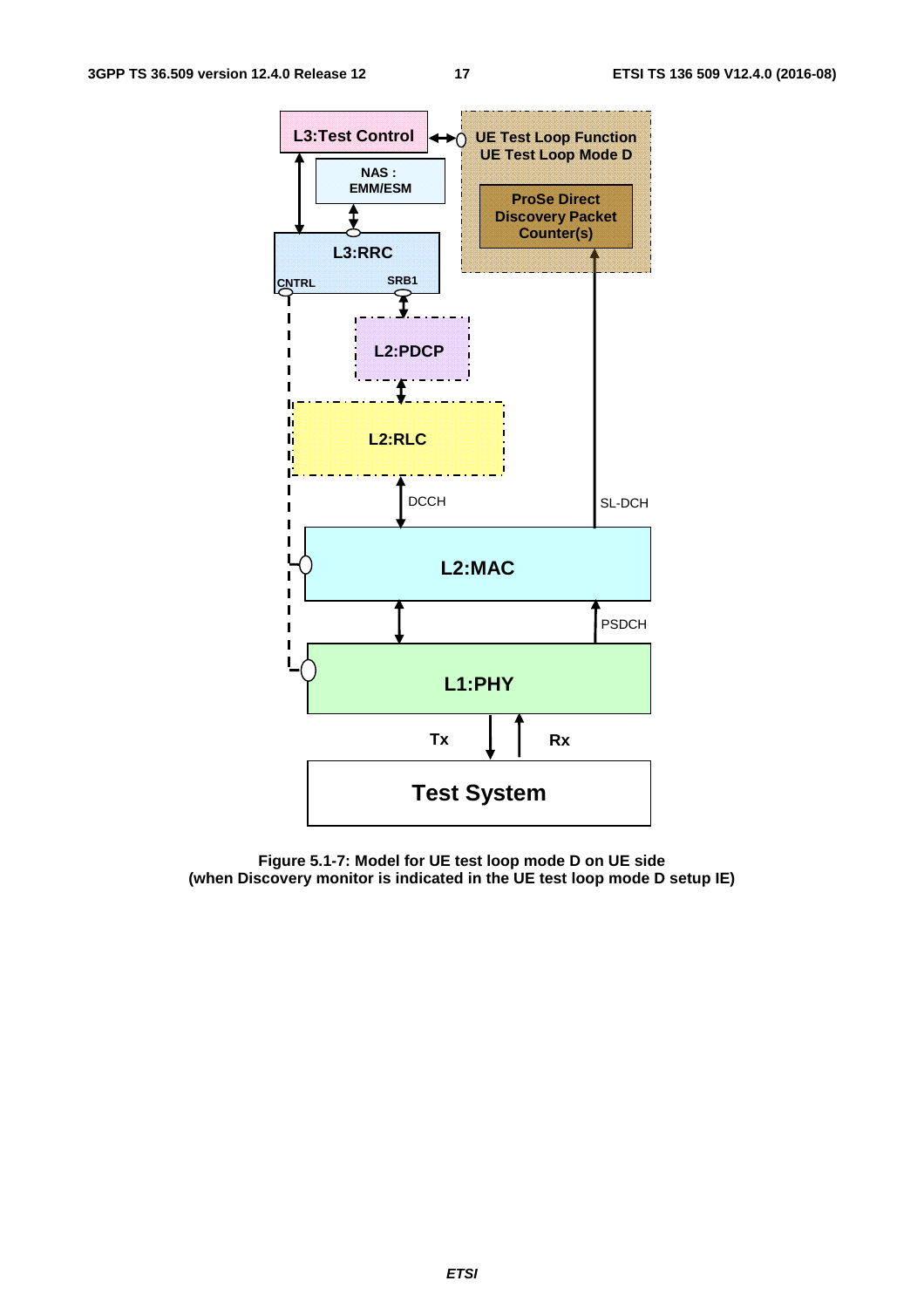

**Figure 5.1-8: Model for UE test loop mode D on UE side (when Discovery announce is indicated in the UE test loop mode D setup IE)**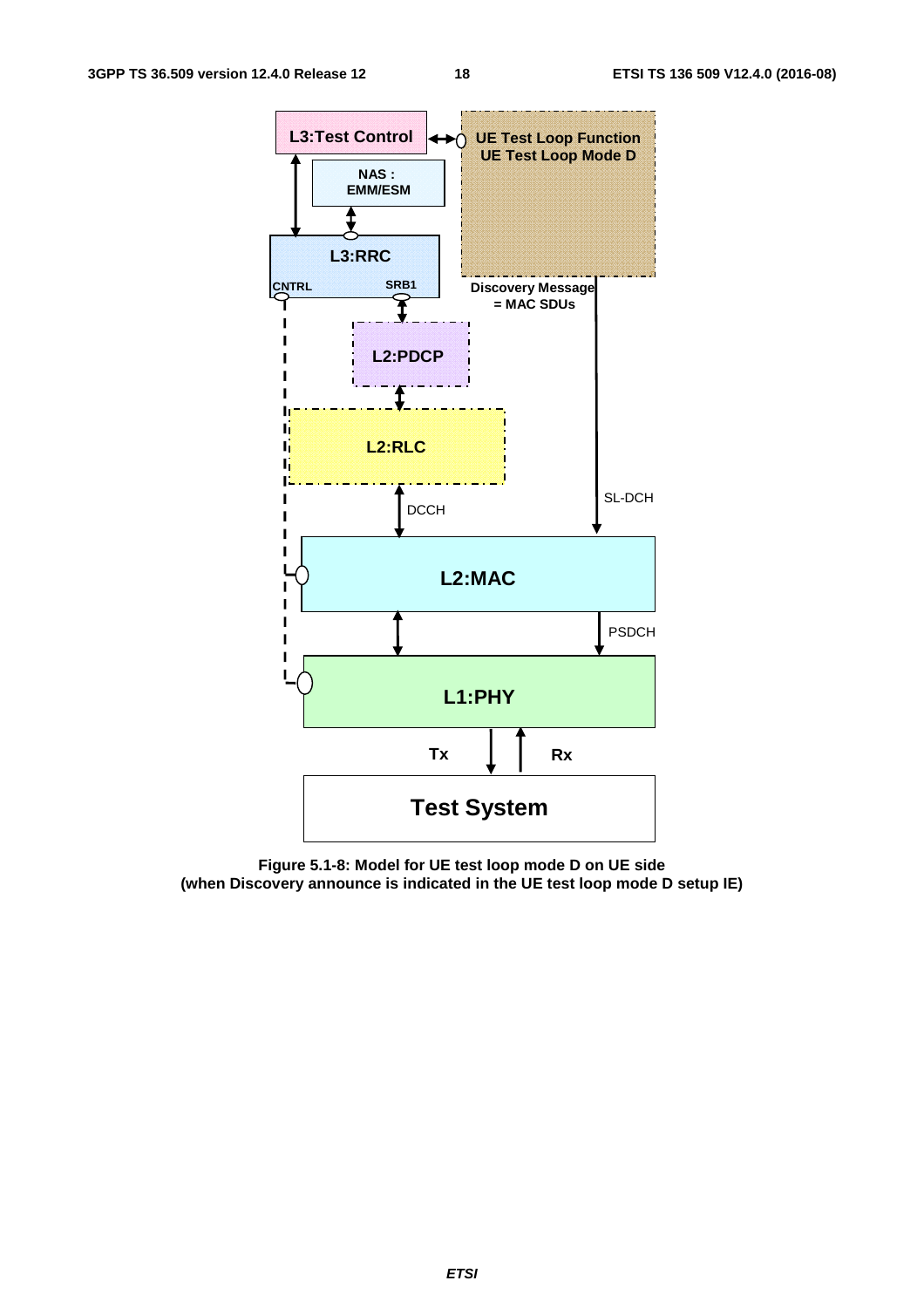

**Figure 5.1-9: Model for UE test loop mode E on UE side (when Communication receive is indicated in UE test loop mode E setup IE)**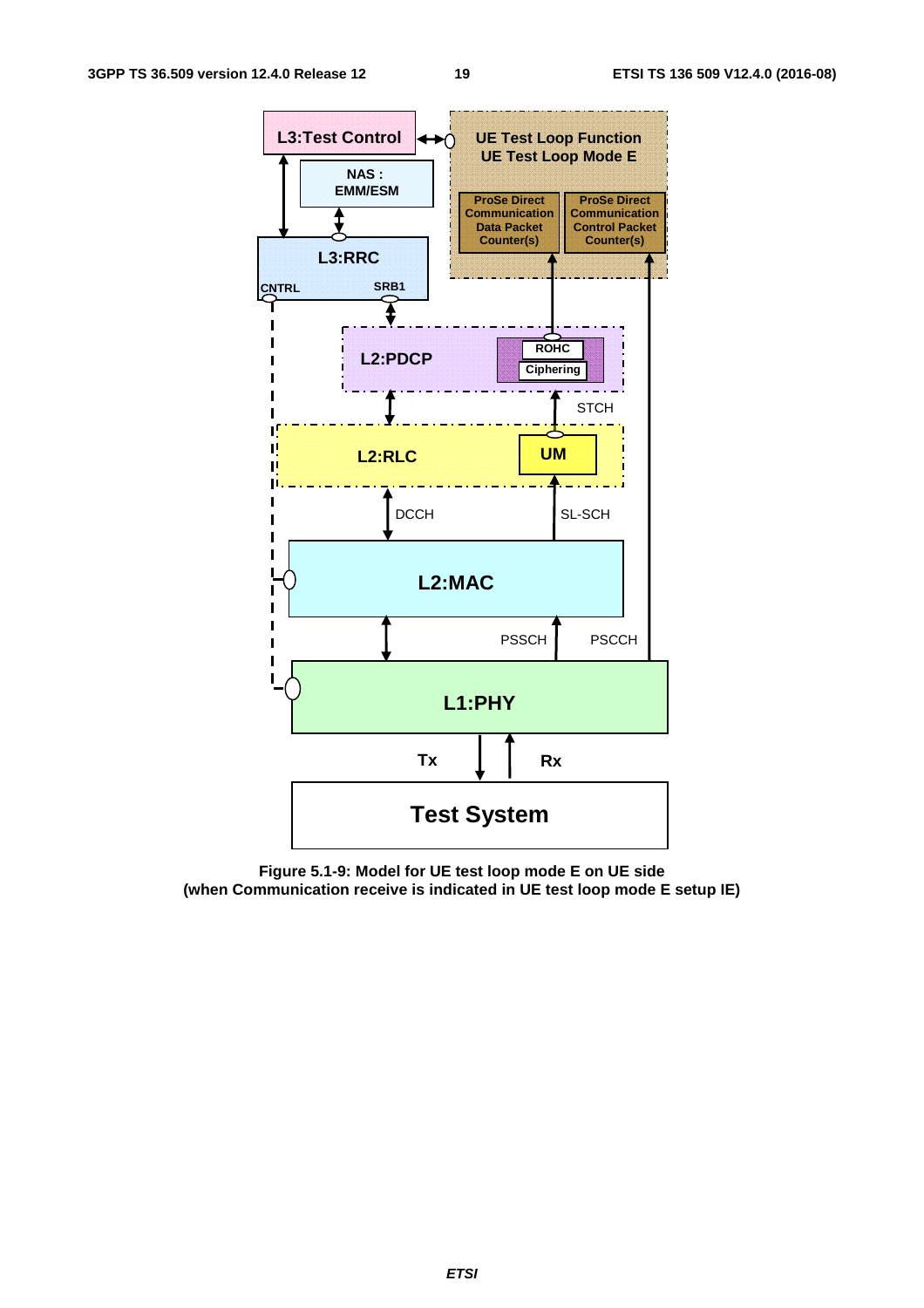

**Figure 5.1-10: Model for UE test loop mode E on UE side (when Communication transmit is indicated in the UE test loop mode E setup IE)** 

# 5.2 Security protection of test control messages

The test control messages, i.e. ACTIVATE TEST MODE, DEACTIVATE TEST MODE, CLOSE UE TEST LOOP, and OPEN UE TEST LOOP, are integrity protected and ciphered according to TS 24.301 clause 4.4.

# 5.3 UE test mode procedures

# 5.3.1 General

The UE test mode procedures are intended for setting the UE into a test mode where the SS can set up data radio bearers (UE test loop mode A) or EPS bearers (UE test loop mode B) or MTCH data radio bearers (UE test loop mode C) or SL-DCH (UE test loop mode D) or STCH and PSCCH (UE test loop mode E) to be terminated in the UE test loop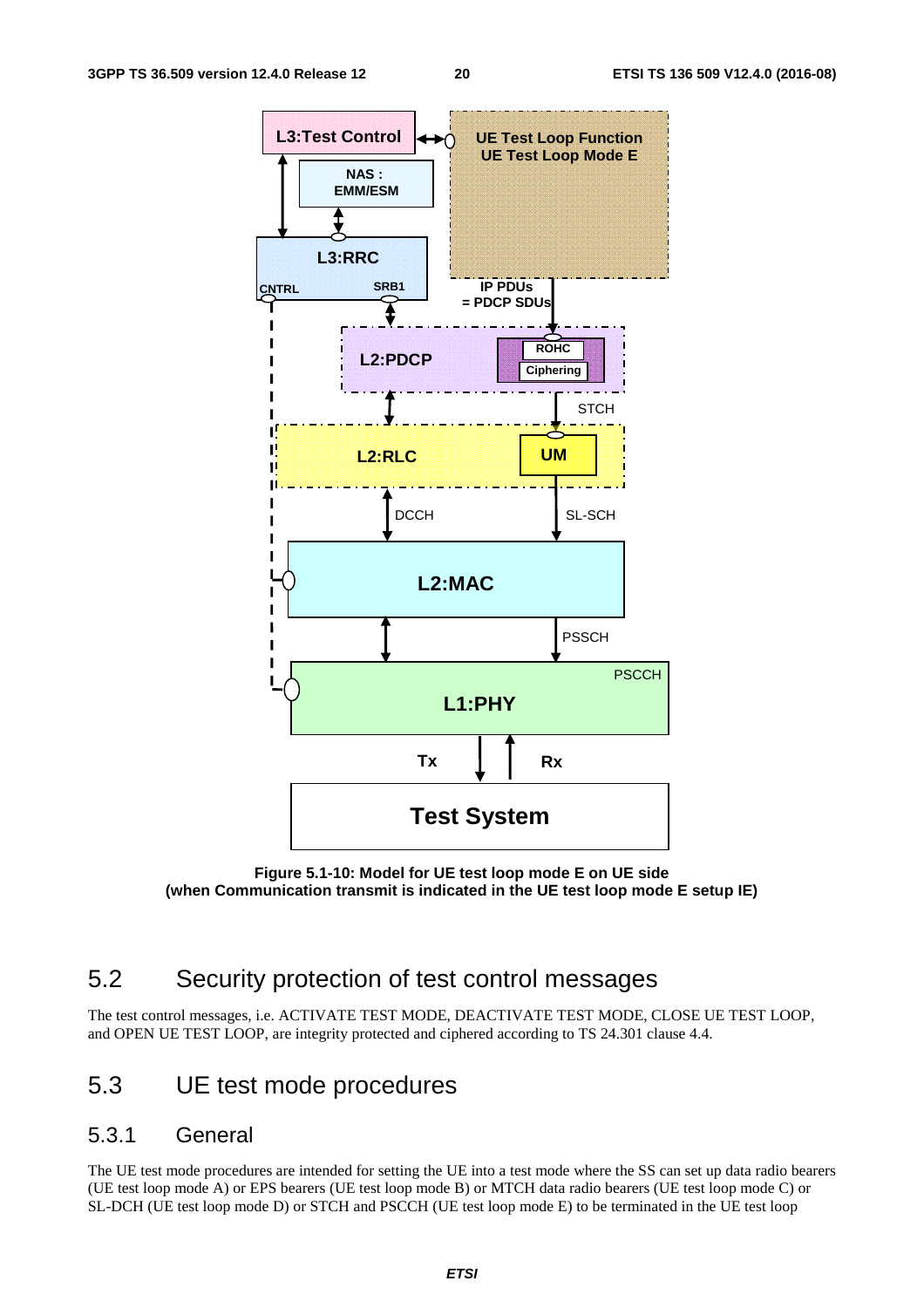function; as well as, for making UE leave the test mode if it has previously been set into it and return to normal operation.

# 5.3.2 Activate UE test mode



**Figure 5.3.2-1: Activate UE test mode procedure** 

### 5.3.2.1 General

The SS uses the activate UE test mode procedure to get the UE into a test mode where the SS can set up one or more sets of data radio bearers with an associated EPS bearer context (UE test loop mode A) or EPS bearers (UE test loop mode B) or MTCH data radio bearers (UE test loop mode C) before commanding the UE to terminate them in the UE test loop function. The activation of the UE test loop function in UE test loop mode A, UE test loop mode B, UE Test loop mode C, UE test loop mode D, or UE test loop mode E will control if the UE is terminating the data radio bearers, the EPS bearers or the MTCH data radio bearer or the SL-DCH or the STCH/PSCCH in the UE test loop function.

#### 5.3.2.2 Initiation

The SS can activate the UE test mode when UE is in E-UTRA connected state.

NOTE: Refer to TS 36.508 [28] subclause 4.5.1 for more details on UE states.

The SS requests the UE to activate the UE test mode by transmitting an ACTIVATE TEST MODE message.

### 5.3.2.3 Reception of ACTIVATE TEST MODE message by UE

Upon receiving the ACTIVATE TEST MODE message the UE shall:

1> if a default EPS bearer context is already activated:

2> the UE behaviour is unspecified.

1> else:

2> activate the UE test mode;

2> send ACTIVATE TEST MODE COMPLETE message.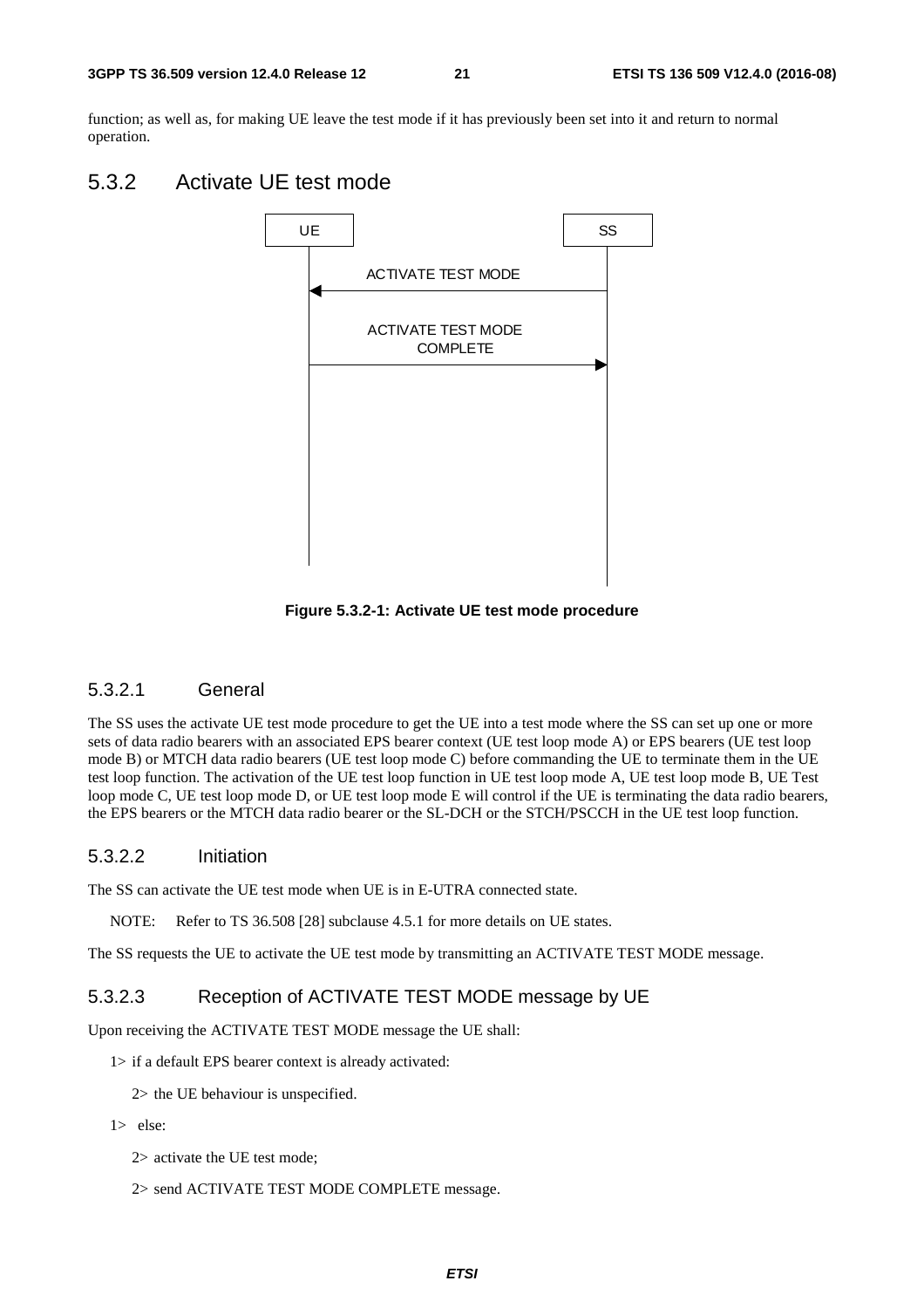When the UE test mode is active, the UE operates normally, except for the following:

- 1> the UE shall accept any request to establish a data radio bearer with an associated EPS bearer context, both included in the same RRC message, and within the radio access capabilities of the UE;
- 1> optionally, if the UE supports CSG Proximity Indication;
	- 2> the UE shall ignore any non 3GPP radio signals which are normally used in determining proximity to a CSG (closed subscriber group) cell and delete any previously stored cell information for proximity detection.
- NOTE 1: The UE may provide other means which would guarantee that the UE ignores any non 3GPP radio signals which are normally used in determining proximity to a CSG (closed subscriber group) cell and deletes any previously stored cell information for proximity detection. For such UEs the above mentioned CSG requirements in UE test mode may not apply.
- 1> if neither test loop mode A operation, test loop mode B operation, test loop mode C operation, test loop mode D operation nor test loop mode E operation is ongoing:
	- 2> if the UE is operating in E-UTRAN mode, for each PDN connection requested by the UE:
		- 3> if the UE has not received the ACTIVATE DEFAULT EPS BEARER CONTEXT REQUEST message in response to the PDN CONNECTIVITY REQUEST message; or
		- 3> if the UE has received the response message with the PDN type IE set to 'IPv4' and an IPv4 address value different from '0.0.0.0' and "IPv4 address allocation via DHCPv4" was not requested by the UE:
			- 4> the UE shall not transmit any uplink PDCP SDU on any DRB associated with the requested PDN:
			- 4> the UE may discard any received downlink PDCP SDU on any DRB associated with the requested PDN.
- NOTE 2: If the UE has requested the use of DHCPv4 signalling for allocation of an IPv4 address, the UE may either accept the IPv4 address provided via NAS signalling and not transmit any uplink PDCP SDU on any DRB and may discard downlink PDCP SDUs on any DRB, or the UE may transmit and receive DHCPv4 messages to obtain an IPv4 address, according to the procedure described in TS 36.508 clause 4.5.2A.
	- 3> if the UE has received the response message with the PDN type IE set to "IPv6" or "IPv4v6" or "IPv4 address allocation via DHCPv4" was requested by the UE , and the UE has not yet obtained its IP address(es);
		- 4> the UE may transmit uplink PDCP SDUs on any DRB associated with the requested PDN, for the sole purpose of obtaining its IP address(es).
	- 3> if the UE has obtained its IP address(es):
		- 4> the UE shall not transmit any uplink PDCP SDU on any DRB associated with the requested PDN:
		- 4> the UE may discard any received downlink PDCP SDU on any DRB associated with the requested PDN.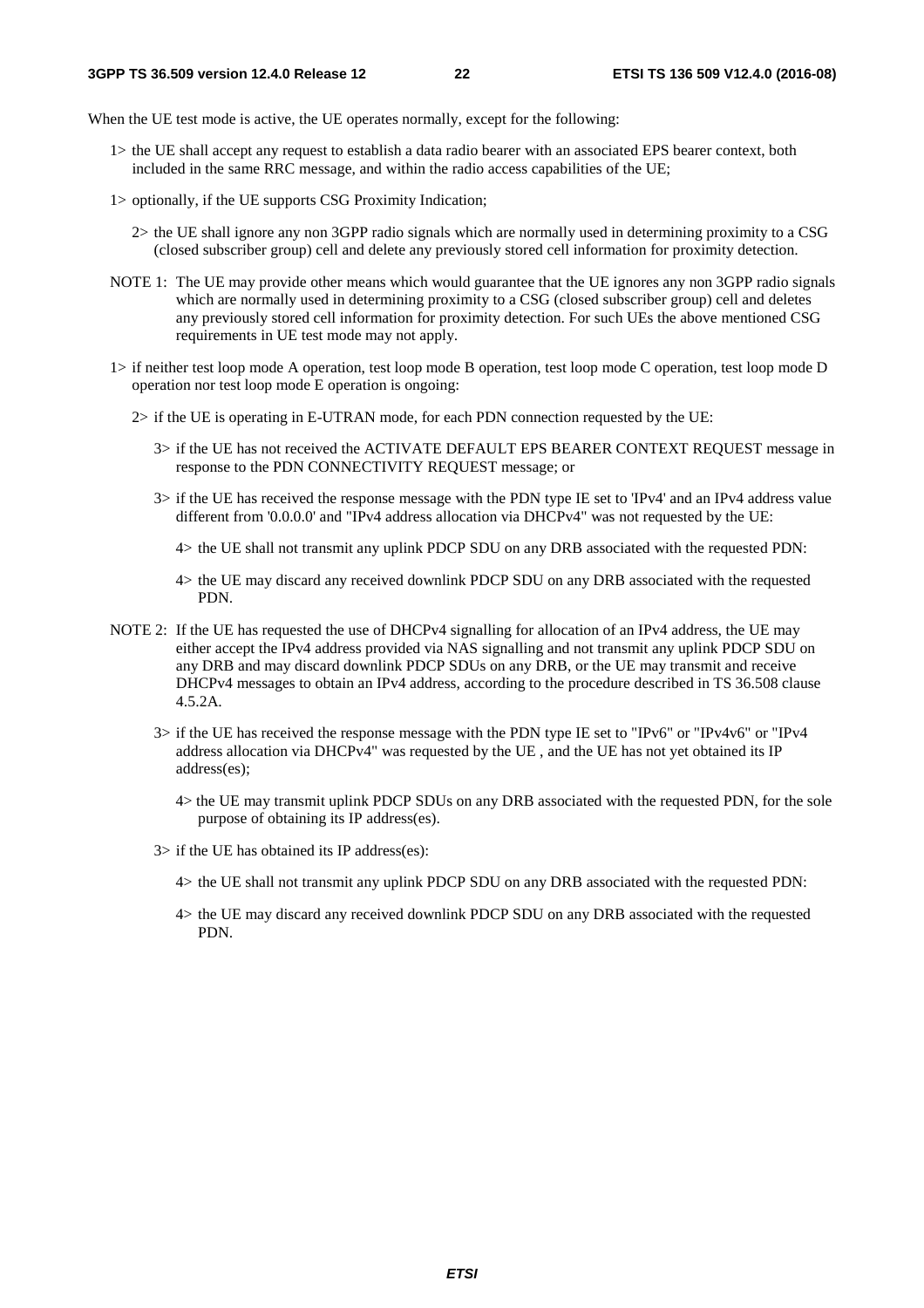# 5.3.3 Deactivate UE test mode



**Figure 5.3.3-1: Deactivate UE test mode procedure** 

### 5.3.3.1 General

The purpose of this procedure is to deactivate the UE test mode and return UE to normal operation.

NOTE: Deactivation of the UE test loop mode may occur as well as a result of other events. For further details see e.g. 4.1, 5.4.2.1.

### 5.3.3.2 Initiation

The SS can deactivate the UE test mode when UE is in E-UTRA connected state and the UE test mode is active.

NOTE: Refer to TS 36.508 [28] subclause 4.5.1 for more details on UE states.

The SS requests the UE to deactivate the UE test mode by transmitting a DEACTIVATE TEST MODE message.

### 5.3.3.3 Reception of DEACTIVATE TEST MODE message by UE

Upon receiving the DEACTIVATE TEST MODE message the UE shall:

1> deactivate the UE test mode;

1> send a DEACTIVATE TEST MODE COMPLETE message.

# 5.4 UE test loop procedures

# 5.4.1 General

The UE test loop function is intended for:

- E-UTRA RF receiver and transmitter testing to generate data transfer in downlink and uplink.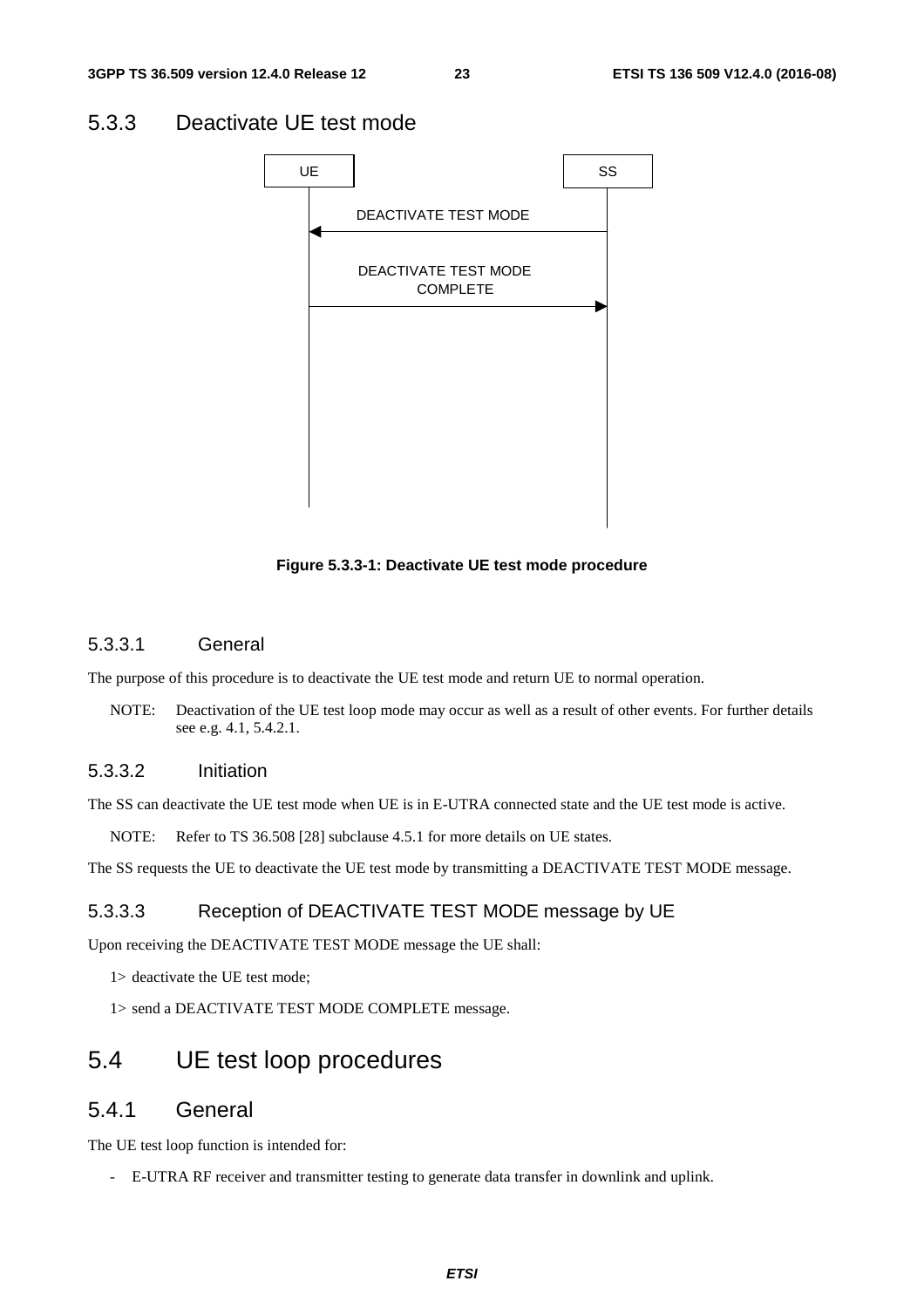- E-UTRA layer 2 (MAC, RLC, PDCP) and data radio bearer testing to generate data transfer in downlink and uplink.
- EPC and E-UTRA layer 3 testing to verify data transfer continuation over RRC and EPC procedures.
- EPC NAS user-plane testing to verify uplink TFT handling.
- E-UTRA/EPC Inter-system testing to verify data transfer continuation over Inter-system change procedures to and from UTRA, GSM/GPRS and CDMA2000.
- E-UTRA/E-MBMS MCH performance testing.
- E-UTRA/E-MBMS layer 2 (MAC, RLC) and MTCH data radio bearer testing.
- E-UTRA/ProSe RF receiver and transmitter testing to generate data transfer in sidelink.
- E-UTRA/ProSe Direct Discovery layer 2 (MAC) SL-DCH performance testing.
- E-UTRA/ProSe Direct Communication layer 2 (MAC, RLC, PDCP) STCH and layer 1 (PHY) PSCCH performance testing.

# 5.4.2 Close UE test loop



**Figure 5.4.2-1: Close UE test loop procedure** 

### 5.4.2.1 General

The SS uses the close UE test loop procedure to start the UE Test Loop function in the UE while in E-UTRA mode.

A prerequisite for UE test loop mode A is that at least one bi-directional data radio bearer has been established between SS and UE.

A prerequisite for UE test loop mode B is that at least one EPS bearer context has been established between SS and UE.

A prerequisite for UE test loop mode C is that at least one MTCH data radio bearer has been established between SS and UE.

A prerequisite for UE test loop mode D is that the UE is pre-authorized for ProSe Direct Discovery operation.

NOTE 1: No radio bearer setup is required to transmit or receive ProSe Direct Discovery messages.

A prerequisite for UE test loop mode E is that the UE is pre-authorized for ProSe Direct Communication operation and pre-configured parameters are provided in the USIM.

NOTE 2: Explicit signalling for sidelink radio bearer (SLRB) is not required to transmit or receive STCH for ProSe Direct Communication.

The UE shall provide for normal layer 1, layer 2, RRC, EMM and ESM functionality while the UE test loop function is active. This includes (but is not limited to) handover procedures and normal disconnection of the data radio bearer.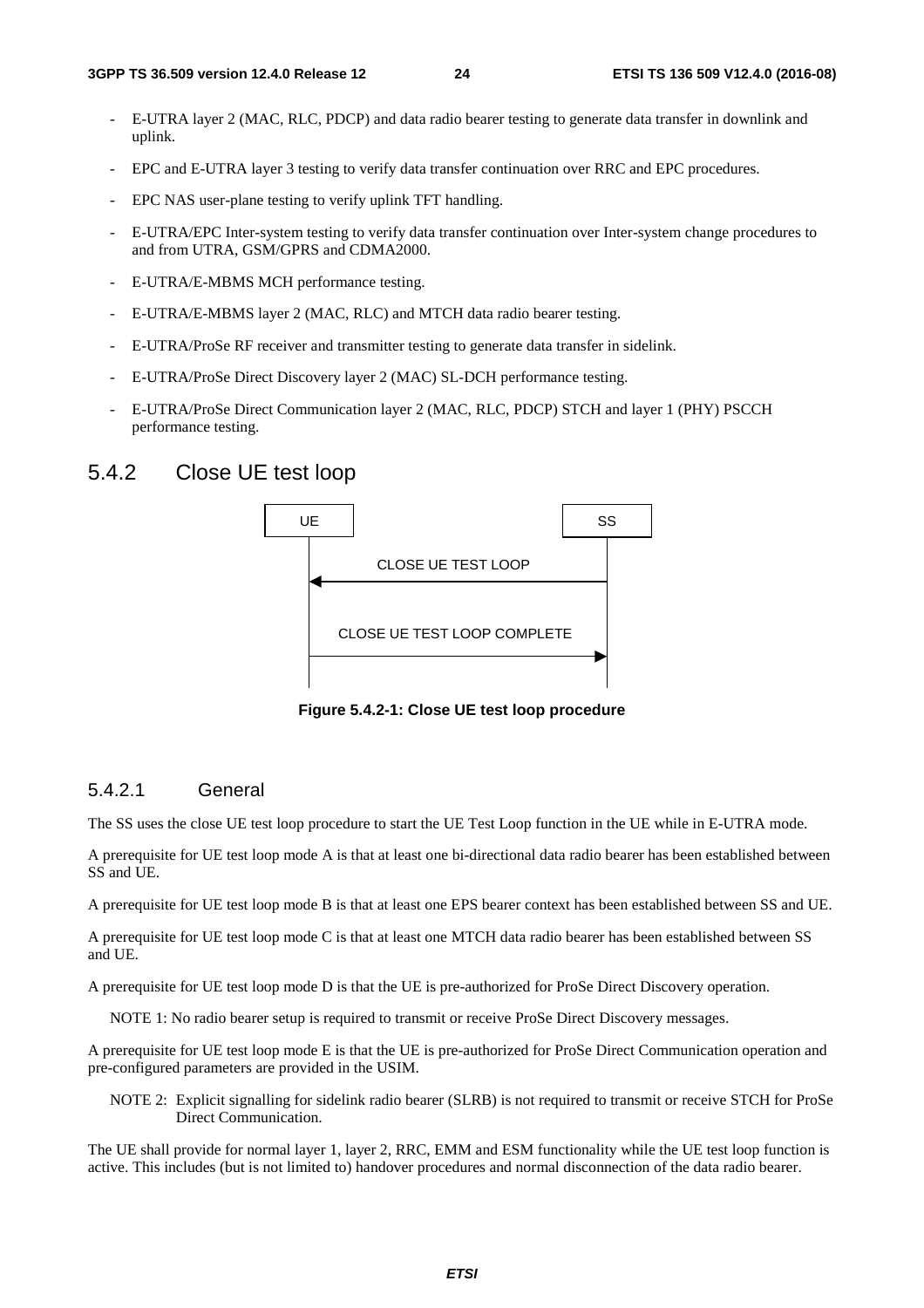For UE test loop mode A the loopback shall be maintained across handovers within E-UTRA, but after data radio bearer release, the loopback shall cease to exist.

For UE test loop mode B the loopback shall be maintained across handovers within E-UTRA and between radio access system (E-UTRA to/from UTRA, E-UTRA to/from GSM/GPRS and E-UTRA to/from CDMA2000). This means that any buffered IP PDUs in the UE test loop function at the time of the intra- or inter-system change shall be kept in the UE test loop function and being scheduled for transmission transparently to the intra- or inter-system change.

For UE test loop mode A or B, UE shall not transmit any uplink U-plane data other than the data returned by the loopback entity.

For UE test loop mode D and E, the UE (and not the test loop) shall provide full normal ProSe functionality as specifi ed in TS 24.334 [38] and TS 36.331 [25] e.g. ProSe synchronization signals transmission and/or reception as configured by RRC, while the UE test loop is active.

### 5.4.2.1a UE test loop mode A PDCP SDU and UE test loop mode B IP PDU buffer size requirement

The minimum UE loopback buffer size for PDCP SDUs (UE test loop mode A) and IP PDUs (UE test loop mode B), when UE is operated in RLC AM or UM mode, shall be according to table 5.4.2.1a-1. The UE behaviour, when the loopback buffer capacity is exceeded, is unspecified.

|         | <b>UE Category</b> | Minimum loopback buffer size                       |
|---------|--------------------|----------------------------------------------------|
|         |                    | <b>[bytes]</b>                                     |
|         |                    | (note 1)                                           |
|         | Category 0         | 4000                                               |
|         | Category 1         | 60000                                              |
|         | Category 2         | 60000                                              |
|         | Category 3         | 60000                                              |
|         | Category 4         | 60000                                              |
|         | Category 5         | 60000                                              |
| Note 1: |                    | Minimum loopback buffer size has been selected     |
|         |                    | 1) for each UE category such that the UE shall be  |
|         |                    | able to forward all data received in one TTI when  |
|         |                    | the applicable maximum transport block size of     |
|         |                    | the UE is used, and 2) to allow execution of MAC   |
|         |                    | test cases 7.1.4.3 and 7.1.4.3a in TS 36.523-1     |
|         |                    | [30], which requires a minimum loopback buffer     |
|         |                    | size of 3600 bytes for Category 0 (7.1.4.3a) and   |
|         |                    | 57280 bytes for all other UE categories (7.1.4.3). |

**Table 5.4.2.1a-1: Minimum loopback buffer size for different UE categories** 

### 5.4.2.2 Initiation

The SS can request the UE to close a test loop in mode A if at least one bi-directional data radio bearer is established and the UE test mode is active.

The SS can request the UE to close a test loop in mode B if at least one EPS bearer is established and the UE test mode is active. The SS can request the UE to close a test loop in mode C if at least one MTCH data radio bearer is established and the UE test mode is active.

The SS requests the UE to close its UE test loop mode A, UE test loop mode B, UE test loop mode C, UE test loop mode D or UE test loop mode E by transmitting a CLOSE UE TEST LOOP message.

### 5.4.2.3 Reception of CLOSE UE TEST LOOP message by the UE

Upon receiving the CLOSE UE TEST LOOP message the UE shall:

1> if UE test loop mode A has been selected;

2> if no bi-directional data radio bearers are established or if the UE test mode is not active; or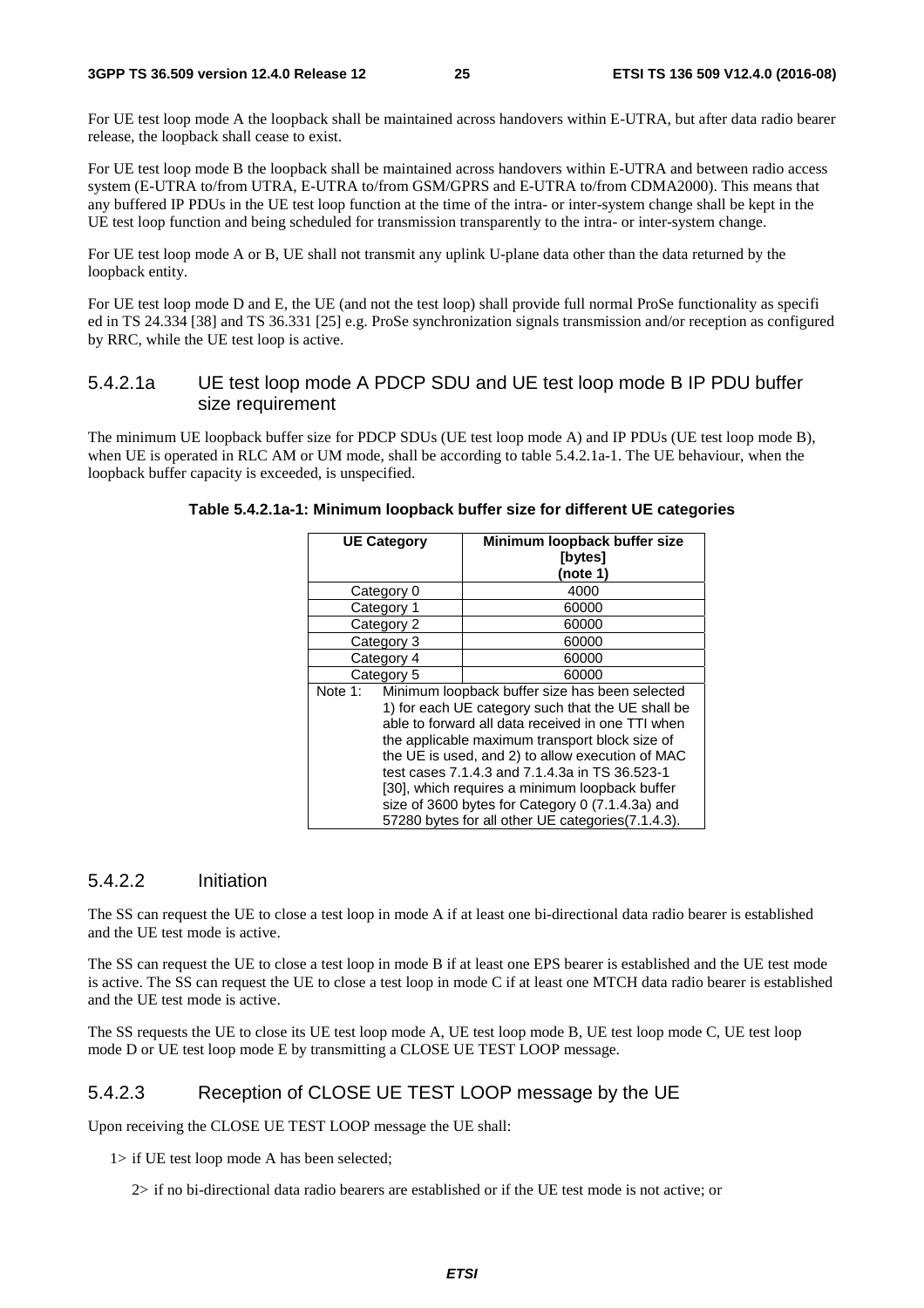- 2> if UE test loop mode A or UE test loop mode B operation is already closed on one or more data radio bearers; or
- $2$  if TEST\_LOOP\_MODE\_C\_ACTIVE = TRUE or TEST\_LOOP\_MODE\_D\_ACTIVE = TRUE or TEST\_LOOP\_MODE\_E\_ACTIVE = TRUE:

3> the UE behaviour is unspecified

- 2> else:
	- 3> for LB\_ID=0 MAX\_ModeA\_LB\_entities -1:

4> set DRB\_ID(LB\_ID) to 0 (indicate no DRB mapped)

- $4>$  set UL\_PDCP\_SDU\_scaling(LB\_ID) to FALSE
- $3$  set LB\_ID to 0
- 3> for each established bi-directional data radio bearer in ascending order and starting with the data radio bearer with the lowest configured Data Radio bearer identity number:
	- 4> if LB\_ID is less than MAX\_ModeA\_LB\_entities:
		- 5> set DRB\_ID(LB\_ID) to the Data Radio bearer identity number
		- 5> increment LB\_ID by 1
	- 4> else:
		- 5> the UE behaviour is unspecified
- 3> if the UE test loop mode A setup IE is included:
	- 4> for each LB Setup DRB IE in the LB setup list of the UE test loop mode A setup IE:
		- 5> for LB\_ID=0 to MAX\_ModeA\_LB\_entities-1:
			- $6>$  if DRB ID(LB ID) is equal to the Data Radio bearer identity number parameter of the LB Setup DRB IE:
				- 7> if the LB Setup DRB(LB\_ID) IE is included:
				- $7$  set UL\_PDCP\_SDU\_scaling(LB\_ID) to TRUE
				- 7> set UL\_PDCP\_SDU\_size(LB\_ID) to UL PDCP SDU size parameter of the LB Setup DRB(LB\_ID) IE
- 3> perform the UE actions for UE Test Loop Mode A operation as specified in subclause 5.4.3; and
- 3> send CLOSE UE TEST LOOP COMPLETE message (the loopback shall be operational prior to the sending of the acknowledgement).
- 1> else if UE test loop mode B has been selected;
	- 2> if no EPS bearer is established or if the UE test mode is not active; or
	- 2> if the test loop is already active on one or more EPS bearers; or
	- 2> if TEST\_LOOP\_MODE\_C\_ACTIVE = TRUE or TEST\_LOOP\_MODE\_D\_ACTIVE = TRUE or TEST\_LOOP\_MODE\_E\_ACTIVE = TRUE:
		- 3> the UE behaviour is unspecified.
	- 2> otherwise:
		- 3> set TEST\_LOOP\_MODE\_B\_ACTIVE to TRUE
		- $3$  set timer T\_delay\_modeB to the value of IP PDU delay timer parameter of the UE test loop mode B IE;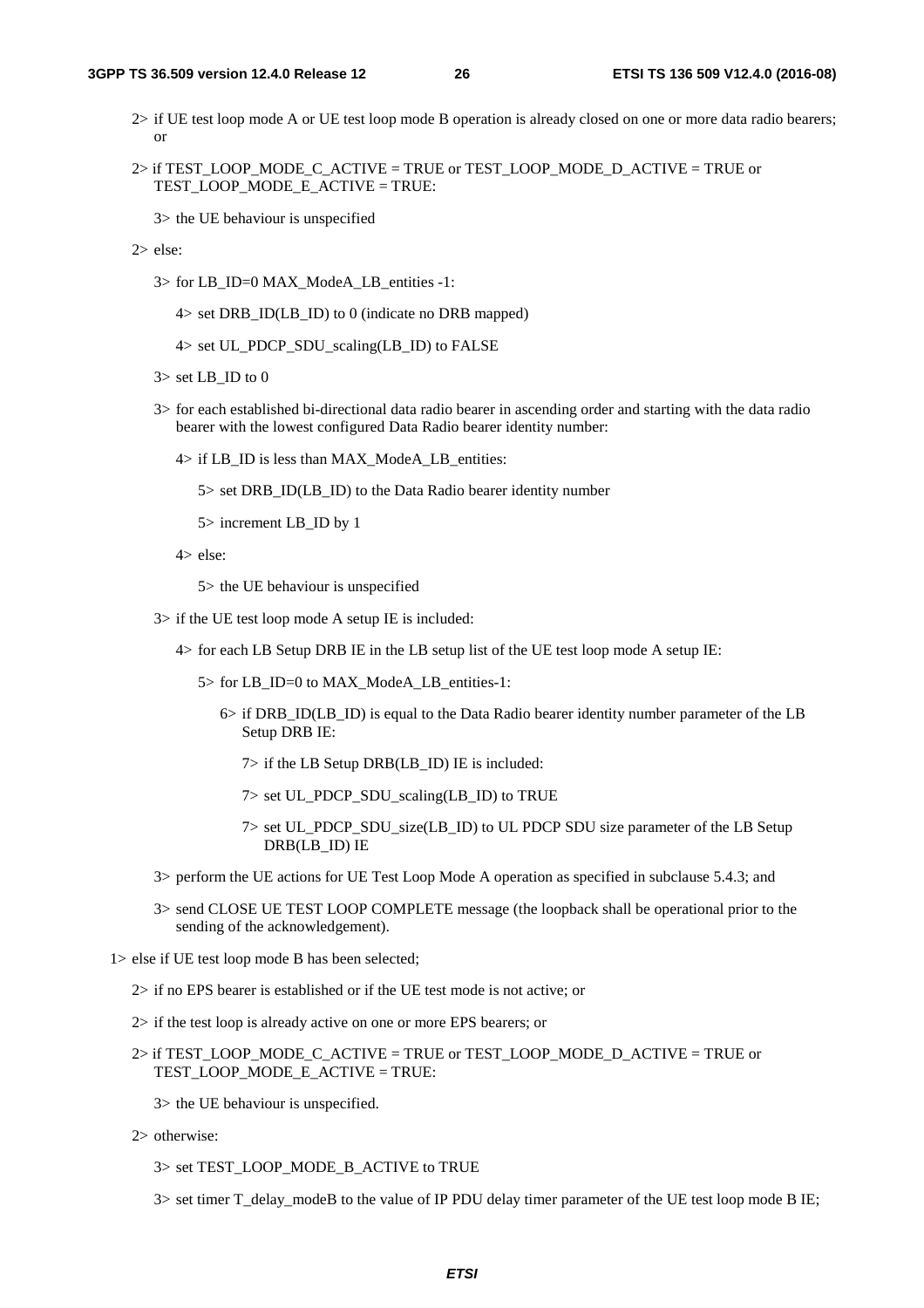3> if the IP PDU delay timer parameter of the UE test loop mode B IE has a value larger than zero:

4> set BUFFER\_IP\_PDUs to TRUE

3> else:

- 4> set BUFFER\_IP\_PDUs to FALSE
- 3> set CDMA2000\_INITIATED to FALSE
- 3> perform the UE actions for UE Test Loop Mode B operation as specified in subclause 5.4.4 and 5.4.4.1 to 5.4.4.11; and
- 3> send CLOSE UE TEST LOOP COMPLETE message (the loopback shall be operational prior to the sending of the acknowledgement).

1> else if UE test loop mode C has been selected;

- 2> if no MTCH data radio bearer is established or if the UE test mode is not active; or
- 2> if UE test loop mode A or UE test loop mode B operation is already closed on one or more data radio bearers; or
- 2> if TEST\_LOOP\_MODE\_C\_ACTIVE = TRUE or TEST\_LOOP\_MODE\_D\_ACTIVE = TRUE or TEST\_LOOP\_MODE\_E\_ACTIVE = TRUE:

3> the UE behaviour is unspecified.

- 2> otherwise:
	- 3> set TEST\_LOOP\_MODE\_C\_ACTIVE to TRUE
	- 3> set state variable MBMS\_PACKET\_COUNTER to zero;
	- 3> perform the UE actions for UE Test Loop Mode C operation as specified in subclause 5.4.4a; and
	- 3> send CLOSE UE TEST LOOP COMPLETE message (the loopback shall be operational prior to the sending of the acknowledgement).
- 1> else if UE test loop mode D has been selected;
	- 2> if UE test loop mode A or UE test loop mode B operation is already closed on one or more data radio bearers; or
	- 2> if TEST\_LOOP\_MODE\_C\_ACTIVE = TRUE or TEST\_LOOP\_MODE\_D\_ACTIVE = TRUE or TEST\_LOOP\_MODE\_E\_ACTIVE = TRUE:
		- 3> the UE behaviour is unspecified.
	- 2> otherwise:
		- 3> set TEST\_LOOP\_MODE\_D\_ACTIVE to TRUE
		- 3> if the Discovery Announce or Monitor parameter in UE test loop mode D setup IE is set as zero;
			- 4> set TEST\_LOOP\_MODE\_D\_TRIGGER to MONITOR
			- 4> set state variable PROSE\_DISCOVERY\_MONITOR\_N to the number of entities in the list of ProSe App Codes to individually monitor included in the UE test loop mode D setup IE;
			- 4> if PROSE\_DISCOVERY\_MONITOR\_N is greater than MAX\_ModeD\_Monitor\_Entities:

5> the UE behaviour is unspecified.

- $4>$  for SL\_ID = 0...(PROSE\_DISCOVERY\_MONITOR\_N-1):
	- 5> set state variable PROSE\_DISCOVERY\_APPCODE(SL\_ID) to the parameter ProSe App Code (LSBs) #(SL\_ID) to monitor of the UE test loop mode D setup IE;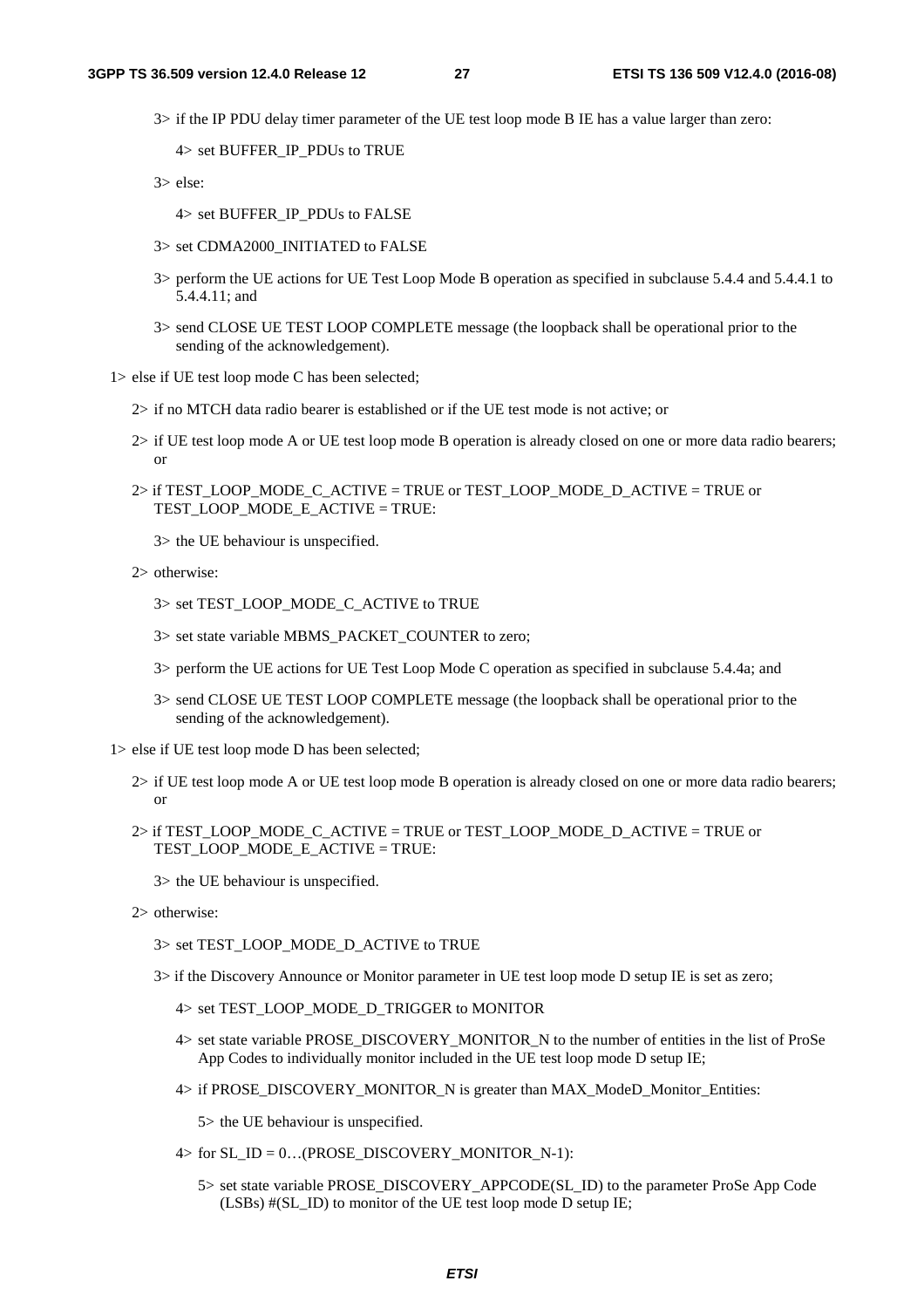5> set state variable PSDCH\_PACKET\_COUNTER(SL\_ID) to zero;

- 4> set state variable PSDCH\_PACKET\_COUNTER(PROSE\_DISCOVERY\_MONITOR\_N) to zero;
- 4> perform the UE actions for UE Test Loop Mode D operation as specified in subclause 5.4.4b;
- 3> if the Discovery Announce or Monitor parameter in UE test loop mode D setup IE is set as one;
	- 4> set TEST\_LOOP\_MODE\_D\_TRIGGER to ANNOUNCE
	- 4> perform the UE actions for UE Test Loop Mode D operation as specified in subclause 5.4.4b;
- 3> send CLOSE UE TEST LOOP COMPLETE message (the loopback shall be operational prior to the sending of the acknowledgement).

1> else if UE test loop mode E has been selected;

- 2> if UE test loop mode A or UE test loop mode B operation is already closed on one or more data radio bearers; or
- $2$  if TEST\_LOOP\_MODE\_C\_ACTIVE = TRUE or TEST\_LOOP\_MODE\_D\_ACTIVE = TRUE or TEST\_LOOP\_MODE\_E\_ACTIVE = TRUE; or
- 2> if the UE is unable to read the pre-configured parameters for ProSe Direct Communication from the USIM:

3> the UE behaviour is unspecified.

2> otherwise:

- 3> set TEST\_LOOP\_MODE\_E\_ACTIVE to TRUE
- 3> if the Communication Transmit or Receive parameter in UE test loop mode E setup IE is set as zero;
	- 4> set TEST\_LOOP\_MODE\_E\_TRIGGER to RECEIVE
	- 4> set state variable PROSE\_COMMUNICATION\_MONITOR\_N to the number of entities in the list of Group Destination IDs to individually monitor included in the UE test loop mode E setup IE;
	- 4> if PROSE\_COMMUNICATION\_MONITOR\_N is greater than MAX\_ModeE\_Monitor\_Entities:
		- 5> the UE behaviour is unspecified.
	- $4>$  for SL\_ID = 0...(PROSE\_COMMUNICATION\_MONITOR\_N-1):
		- 5> set state variable PROSE\_COMMUNICATION\_DEST\_ID(SL\_ID) to the parameter Group Destination ID  $\#$ (SL\_ID) to monitor of the UE test loop mode E setup IE;
	- 5> set state variable STCH\_PACKET\_COUNTER(SL\_ID) to zero;

5> set state variable PSCCH\_PACKET\_COUNTER(SL\_ID) to zero;

- 4> set state variable STCH\_PACKET\_COUNTER(PROSE\_COMMUNICATION\_MONITOR\_N) to zero;
- 4> set state variable PSCCH\_PACKET\_COUNTER(PROSE\_COMMUNICATION\_MONITOR\_N) to zero;
- 4> perform the UE actions for UE Test Loop Mode E operation as specified in subclause 5.4.4c;
- 3> if the Communication Transmit or Receive parameter in UE test loop mode E setup IE is set as one;
	- 4> set TEST\_LOOP\_MODE\_E\_TRIGGER to TRANSMIT
	- 4> perform the UE actions for UE Test Loop Mode E operation as specified in subclause 5.4.4c;
- 3> send CLOSE UE TEST LOOP COMPLETE message (the loopback shall be operational prior to the sending of the acknowledgement).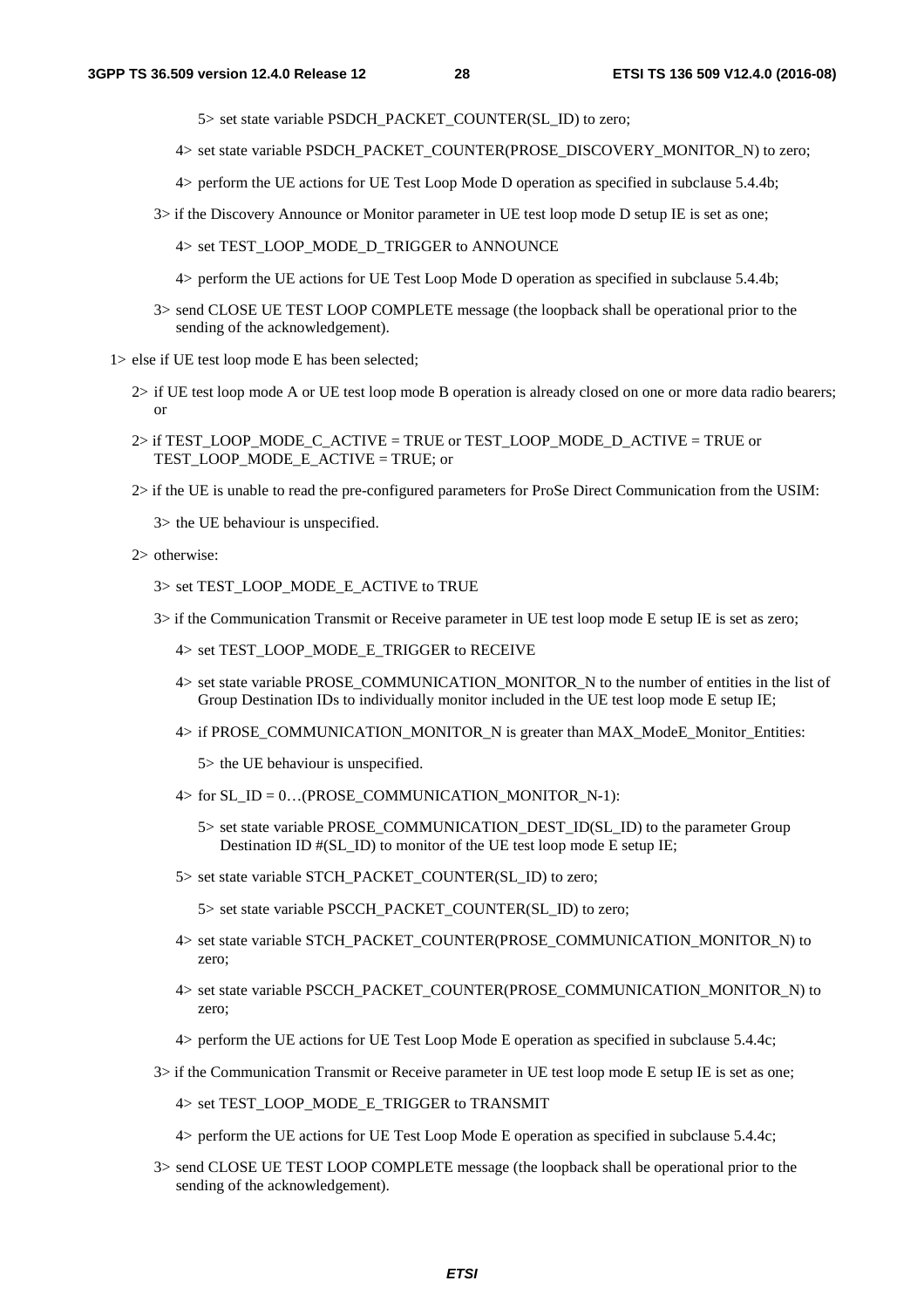1> else;

2> the UE behaviour is unspecified.

# 5.4.3 UE test loop mode A operation

Upon receiving a PDCP SDU identified by LB\_ID when operating in E-UTRA mode with UE Test Loop Mode A active the UE shall:

- $1>$  if UL\_PDCP\_SDU\_scaling(LB\_ID) is FALSE:
	- 2> take the PDCP SDU from the output of the PDCP Service Access Point (SAP) and provide it as input to the correspondent PDCP SAP in uplink and transmit, see Figure 5.4.3-1.

1> else:

 $2>$  if UL\_PDCP\_SDU\_size(LB\_ID) = 0:

3> discard the PDCP SDU (no data is returned).

2> else:

- 3> if the size of the received PDCP SDU in downlink is equal to UL\_PDCP\_SDU\_size(LB\_ID):
	- 4> take the PDCP SDU from the output of the PDCP SAP and provide it as input to the correspondent PDCP SAP in uplink and transmit, see Figure 5.4.3-1.
- 3> else if the size of the received PDCP SDU in downlink is bigger than UL\_PDCP\_SDU\_size(LB\_ID):
	- 4> create a UL PDCP SDU of size UL\_PDCP\_SDU\_size(LB\_ID) by taking the first K bits of the received PDCP SDU in downlink PDCP SAP, where K is equal to UL\_PDCP\_SDU\_size(LB\_ID) and provide it as input to the correspondent PDCP SAP in uplink and transmit, see Figure 5.4.3-2.
- 3> else if the size of the received PDCP SDU in downlink is less than UL\_PDCP\_SDU\_size(LB\_ID):
	- 4> create a UL PDCP SDU of size UL\_PDCP\_SDU\_size(LB\_ID) by repeating the data received in downlink PDCP SDU in downlink to fill the UL PDCP SDU (truncating the last block if necessary), provide it as input to the correspondent PDCP SAP in uplink and transmit, see Figure 5.4.3-3.
- NOTE: Size of the received PDCP SDUs in downlink shall be bit strings that are byte aligned (i.e. multiple of 8 bits) according to TS 36.323 [24] clause 6.2.1.



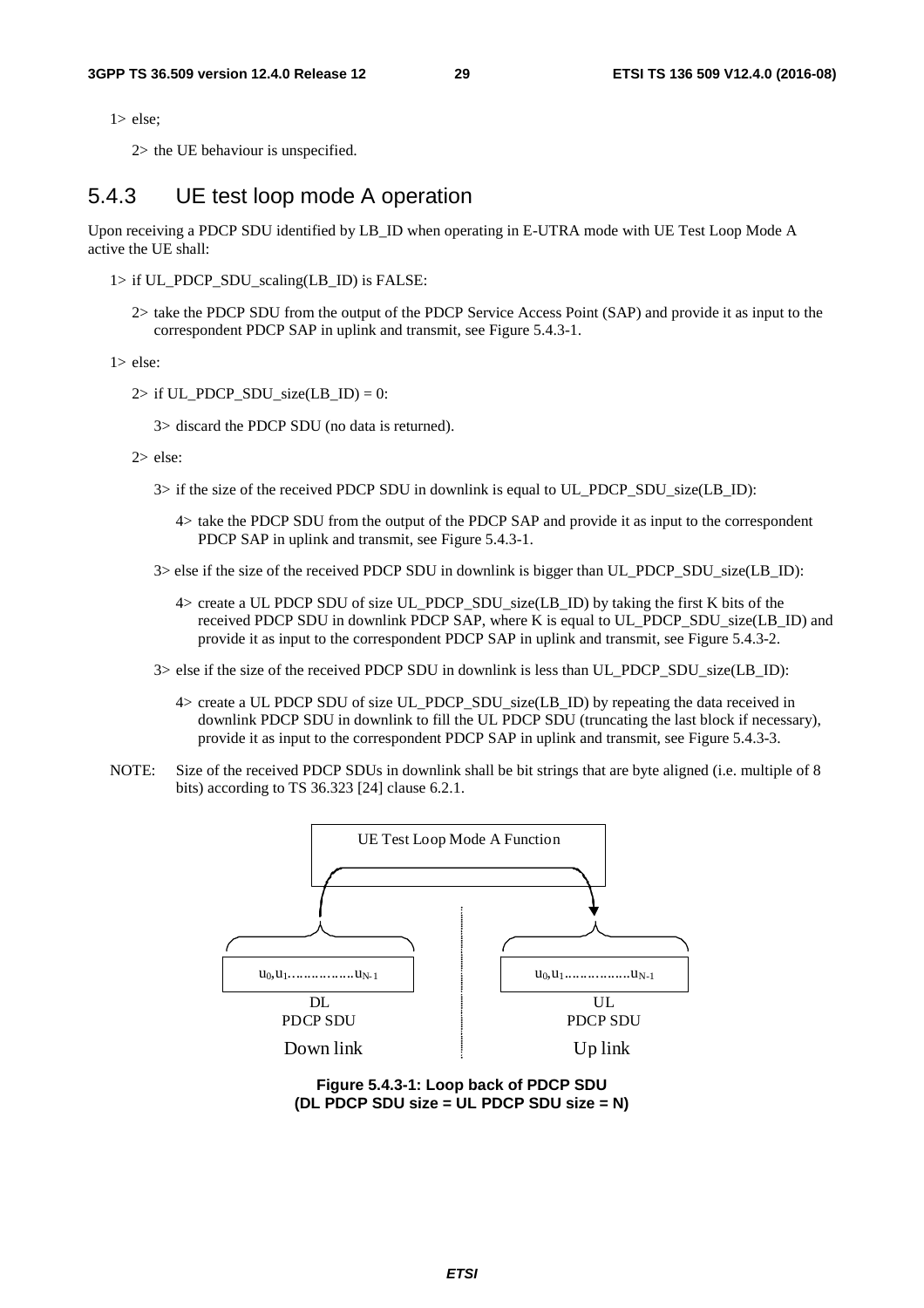

**Figure 5.4.3-2: DL > UL PDCP SDU block size (DL PDCP SDU size = N, UL PDCP SDU size = K)** 



**Figure 5.4.3-3: DL < UL PDCP SDU block size (DL PDCP SDU size = N, UL PDCP SDU size = 2\*N + K)** 

# 5.4.4 UE test loop mode B operation

5.4.4.1 Void

### 5.4.4.2 Reception of IP PDUs when UE is in E-UTRA mode

Upon receiving a PDCP SDU (=IP PDU) when operating in E-UTRA mode with UE Test Loop Mode B active the UE shall:

1> if T\_delay\_modeB timer is running:

2> buffer the received PDCP SDU

1> else

- 2> if BUFFER\_IP\_PDUs is TRUE
	- 3> buffer the received PDCP SDU
	- 3> Start T\_delay\_modeB timer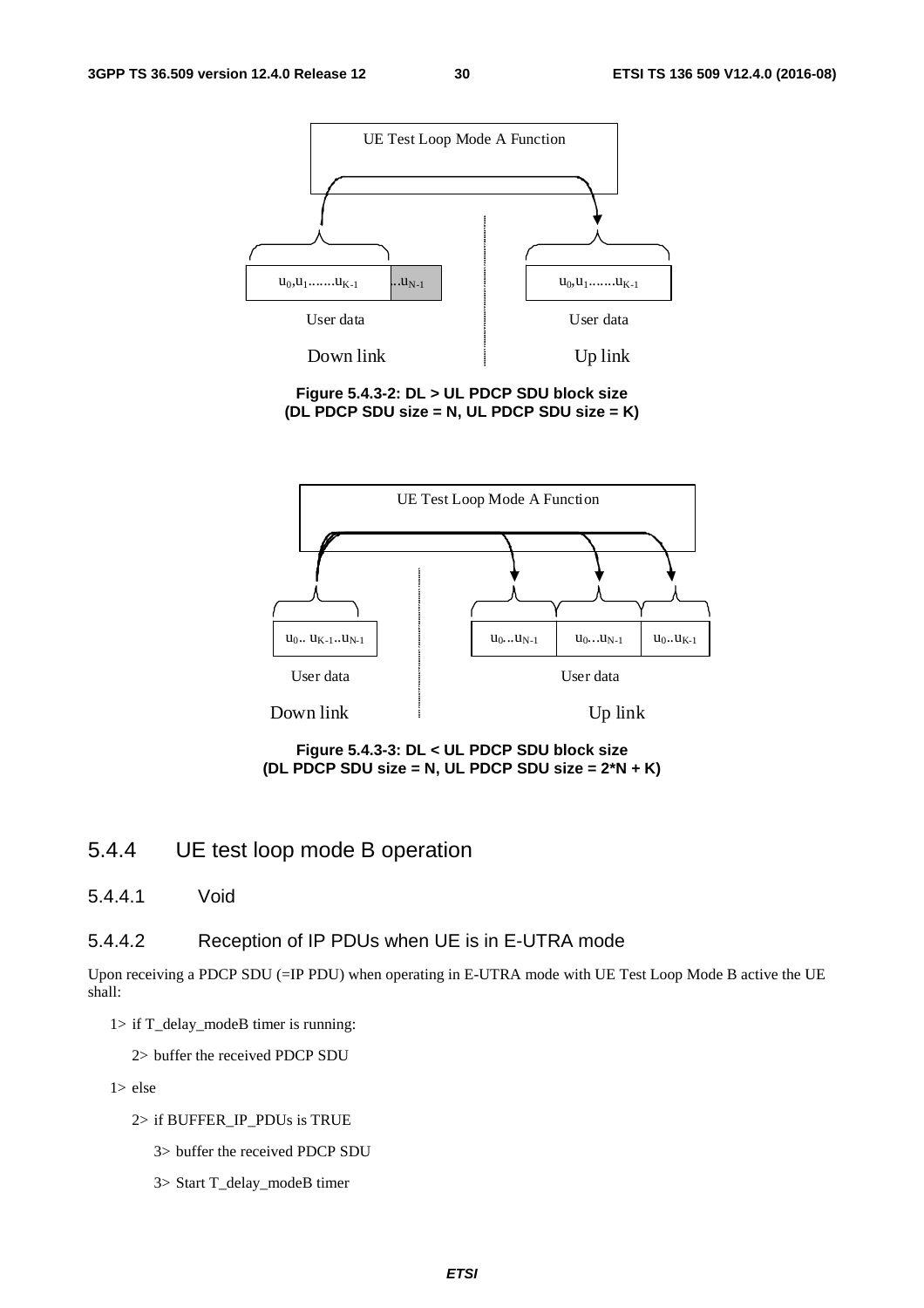2> else

- 3> submit the received PDCP SDU without any modification of the IP header to the UL TFT handling SAP for transmission in uplink. See note.
- NOTE 1: The UL TFT function in the UE is mapping IP PDUs received from SDF to EPS bearer/radio bearer as configured by SS in the UL TFT IE sent as part of the EPS bearer establishment procedures. See figure 5.1-2.
- NOTE 2: Size of the received PDCP SDUs in downlink shall be bit strings that are byte aligned (i.e. multiple of 8 bits) according to TS 36.323 [24] clause 6.2.1. The PDCP SDUs themselves shall contain a valid IPv4 or IPv6 Header in accordance with the PDN type (Ref. TS 24.301 [36]) accepted by the UE.

### 5.4.4.3 Expiry of T\_delay\_modeB timer when UE is in E-UTRA mode

When timer T\_delay\_modeB expires when UE is operating in E-UTRA mode and has UE Test Loop Mode B active then the UE shall:

1> submit the buffered PDCP SDUs in the same order as received (first-in-first-out) and without any modification of the IP header to the UL TFT handling SAP for transmission in uplink. See note 1.

1> set BUFFER\_IP\_PDUs to FALSE

- NOTE 1: The UL TFT function in the UE is mapping IP PDUs received from SDF to EPS bearer/radio bearer as configured by SS in the UL TFT IE sent as part of the EPS bearer establishment procedures. See figure 5.1-2.
- NOTE 2: After the PDCP SDU buffer becomes empty the loopback will return any received PDCP SDU in uplink directly as specified in clause 5.4.4.2. In order to reactivate the loopback delay and PDCP SDU buffering the SS shall deactivate UE test loop B function first.

### 5.4.4.4 Reception of IP PDUs when UE is in UTRA mode

When UE receives a PDCP SDU when UE is operating in UTRA mode and has UE Test Loop Mode B active then the UE shall:

- $1>$  if T\_delay\_modeB timer is running:
	- 2> buffer the received PDCP SDU

1> else

- 2> if BUFFER\_IP\_PDUs is TRUE
	- 3> buffer the received PDCP SDU
	- 3> Start T\_delay\_modeB timer
- 2> else
	- 3> submit the received PDCP SDU without any modification of the IP header to the UL TFT handling SAP for transmission in uplink.

#### 5.4.4.5 Expiry of T\_delay\_modeB timer when UE is in UTRA mode

When timer T\_delay\_modeB expires when UE is operating in UTRA mode and has UE Test Loop Mode B active the then UE shall:

- 1> submit the buffered IP PDUs in the same order as received (first-in-first-out) and without any modification of the IP header to the UL TFT handling SAP for transmission in uplink.
- 1> set BUFFER\_IP\_PDUs to FALSE.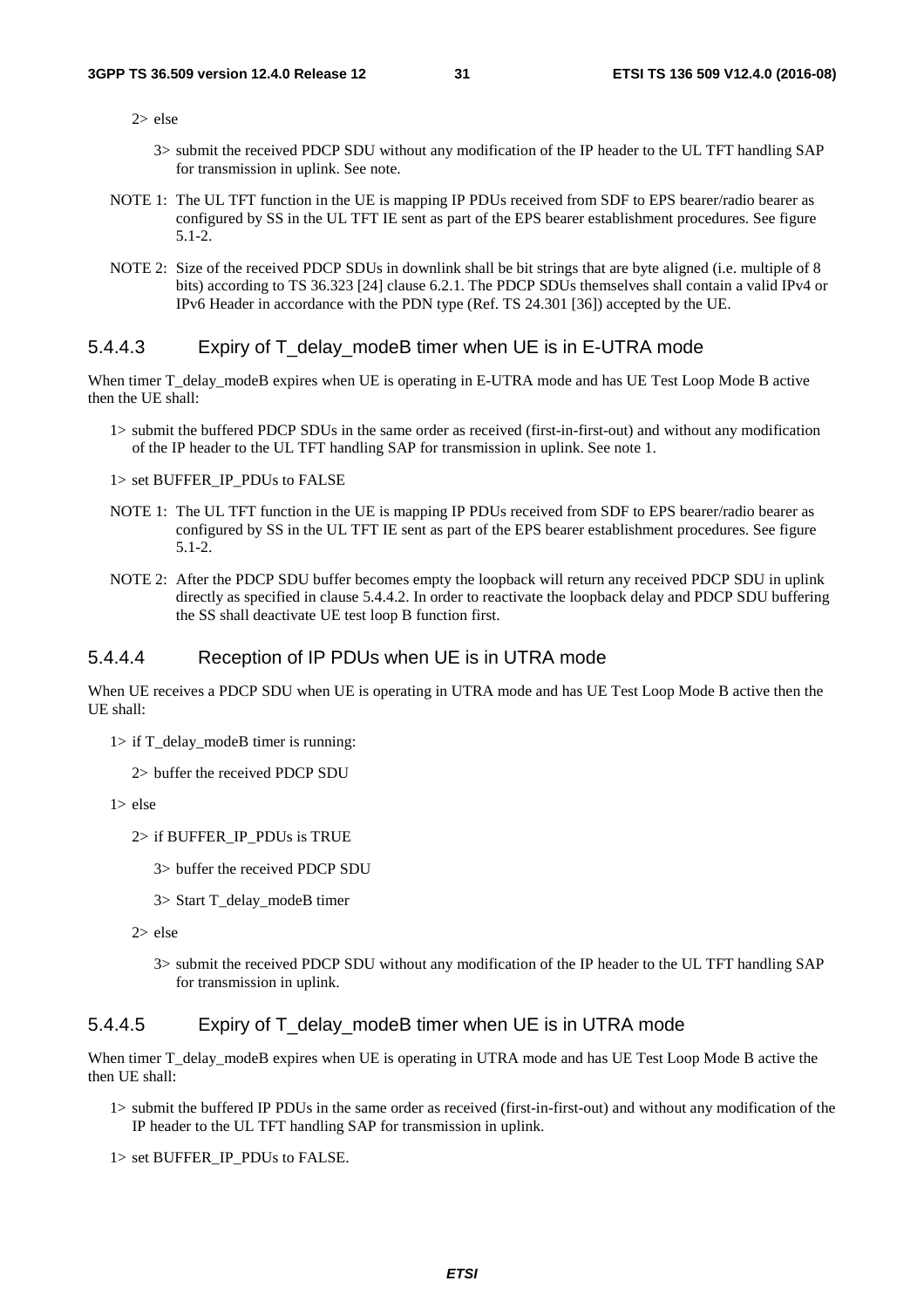NOTE: After the IP PDU buffer becomes empty the loopback will return any received PDCP SDU in uplink directly as specified in clause 5.4.4.4. In order to reactivate the loopback delay and PDCP SDU buffering the SS shall deactivate UE test loop B function and UE shall return to E-UTRA mode first.

### 5.4.4.6 Reception of IP PDUs when UE is in GSM/GPRS mode

When UE receives a SNDCP SDU when UE is operating in GSM/GPRS mode and has UE Test Loop Mode B active then the UE shall:

- $1>$  if T\_delay\_modeB timer is running:
	- 2> buffer the received SNDCP SDU.

1> else

- 2> if BUFFER\_IP\_PDUs is TRUE;
	- 3> buffer the received SNDCP SDU;
	- 3> Start T\_delay\_modeB timer.

2> else

3> submit the received SNDCP SDU without any modification of the IP header to the UL TFT handling SAP for transmission in uplink.

### 5.4.4.7 Expiry of T\_delay\_modeB timer when UE is in GSM/GPRS mode

When timer T\_delay\_modeB expires when UE is operating in GSM/GPRS mode and has UE Test Loop Mode B active then the UE shall:

1> submit the buffered IP PDUs without any modification of the IP header in the same order as received (first-infirst-out), to the UL TFT handling SAP for transmission in uplink.

1> set BUFFER\_IP\_PDUs to FALSE

NOTE: After the IP PDU buffer becomes empty the loopback will return any received SNDCP SDU in uplink directly as specified in clause 5.4.4.6. In order to reactivate the loopback delay and SNDCP SDU buffering the SS shall deactivate UE test loop B function and UE shall return to E-UTRA mode first.

### 5.4.4.8 Reception of IP PDUs when UE is in CDMA2000 mode

When UE receives a RLP SDU when UE is operating in CDMA2000 mode and has UE Test Loop Mode B active then the UE shall:

#### 1> if CDMA2000\_INITIATED is FALSE:

 $2>$  if T\_delay\_modeB is running:

3> restart T\_delay\_modeB

2> else:

3> start T\_delay\_modeB

#### 2> set CDMA2000\_INITIATED to TRUE;

- $1>$  if T\_delay\_modeB is running;
	- 2> deliver the received RLP SDU to upper layers;

1> else

2> submit the received RLP SDU without any modification of the IP header to the UL TFT handling SAP for transmission in uplink.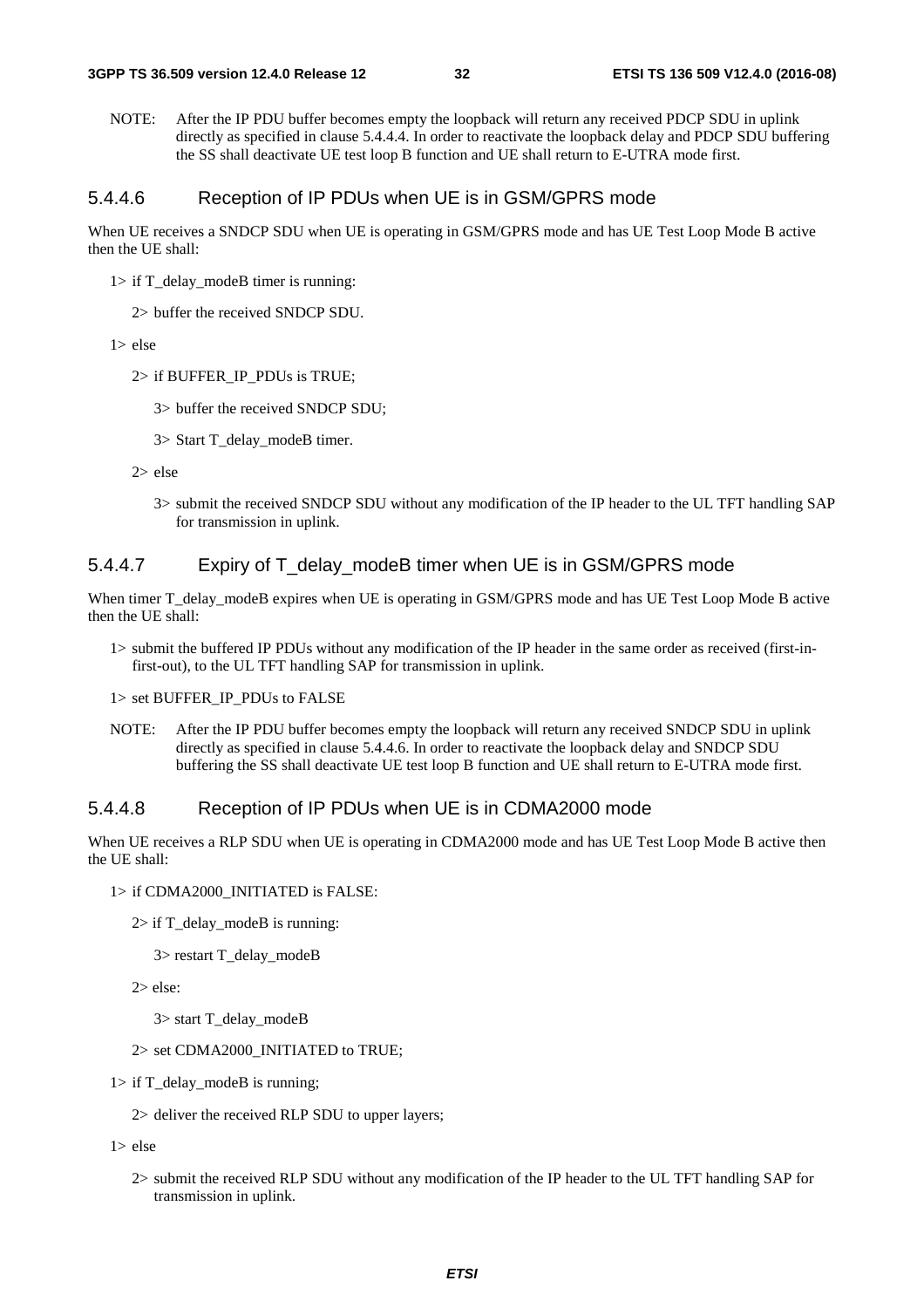NOTE: When CDMA2000\_INITIATED is FALSE or when T\_delay\_modeB is running, the UE may send RLP SDUs in uplink upon initiation from upper layers.

### 5.4.4.9 Expiry of T\_delay\_modeB timer when UE is in CDMA2000 mode

When timer T\_delay\_modeB expires when UE is operating in CDMA2000 mode and has UE Test Loop Mode B active then the UE shall not take any action.

### 5.4.4.10 Establishment of the RRC/RR connection in E-UTRA, UTRA, GSM/GPRS and CDMA2000 mode

When the RRC or the RR connection and one or more EPS bearers are is established, in E-UTRA, UTRA, GSM/GPRS and CDMA2000 mode then the UE shall:

#### 1> if TEST\_LOOP\_MODE\_B\_ACTIVE is set to TRUE;

2> perform the UE actions for UE Test Loop Mode B operation as specified in subclause 5.4.4 and 5.4.4.1 to 5.4.4.11.

### 5.4.4.11 Release of RRC/RR connection in E-UTRA, UTRA, GSM/GPRS and CDMA2000 mode after T\_delay\_modeB timer has expired

When the RRC or the RR connection is released in E-UTRA, UTRA, GSM/GPRS and CDMA2000 mode then the UE shall:

1> if UE test loop mode B is active; and

1> if BUFFER\_IP\_PDUs is TRUE or T\_delay\_modeB timer is running:

2> keep UE test loop mode B active

1> else

2> the UE behaviour is unspecified.

# 5.4.4a UE test loop mode C operation

### 5.4.4a.1 Reception of MBMS packets

Upon receiving a MBMS packet on the MTCH identified by MTCH\_ID when operating in E-UTRA idle or connected mode with UE test loop mode C active the UE shall:

 $1$ > if UE test loop mode C is active;

2> increment MBMS\_PACKET\_COUNTER by 1:

1> else:

2> the UE behaviour is unspecified.

### 5.4.4a.2 Release of RRC connection

When the RRC connection is released in E-UTRA mode then the UE shall:

1> if UE test loop mode C is active:

2> keep UE test loop mode C active.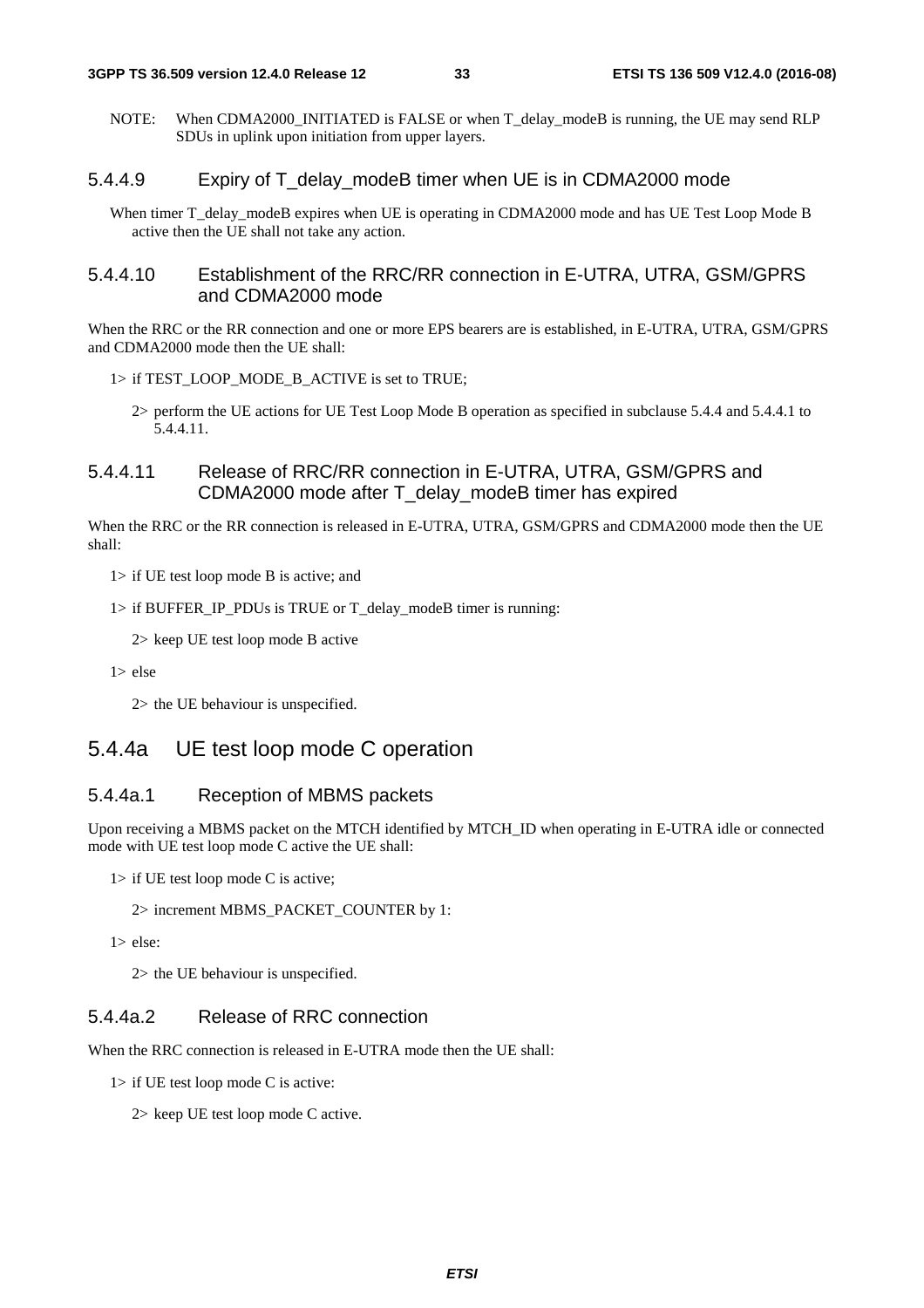# 5.4.4b UE test loop mode D operation

### 5.4.4b.1 Monitor or Announce ProSe Direct Discovery

When operating in E-UTRA idle or connected mode with UE test loop mode D active, the UE shall be able to either monitor or announce ProSe Direct Discovery message(s) based on the TEST\_LOOP\_MODE\_D\_TRIGGER being set as either MONITOR or ANNOUNCE, respectively. The UE shall:

- 1> if TEST\_LOOP\_MODE\_D\_ACTIVE is set to TRUE:
	- 2> if TEST\_LOOP\_MODE\_D\_TRIGGER is set to MONITOR;
		- 3> upon successful reception of SL-DCH MAC SDU for ProSe Direct Discovery message:
			- 4> set MATCH to zero;
			- 4> if PROSE\_DISCOVERY\_MONITOR\_N > 0
				- $5>$  for SL\_ID = 0...(PROSE\_DISCOVERY\_MONITOR\_N-1):

 6> if LSBs (8..0) of ProSe App Code in the received SL-DCH MAC SDU equals PROSE\_DISCOVERY\_APPCODE(SL\_ID):

- 7> increment PSDCH\_PACKET\_COUNTER(SL\_ID) by 1;
- 7> set MATCH to one.
- 4> if MATCH equal zero:

5> increment PSDCH\_PACKET\_COUNTER(PROSE\_DISCOVERY\_MONITOR\_N) by 1.

- 2> else if TEST\_LOOP\_MODE\_D\_TRIGGER is set to ANNOUNCE;
	- 3> create the SL-DCH MAC SDU with the payload specified below, see Figure 5.4.4b.1-1 and Table 5.4.4b.1-1, and provide as input to MAC for possible transmission in each discovery period.
- NOTE: The same SL-DCH MAC SDU is transmitted (if permitted by test specific Layer 1 and Layer 2 configuration) by the UE in every discovery period during the entire duration test loop mode D is closed.

 $2 >$  else:

3> the UE behaviour is unspecified.

1> else:

2> the UE behaviour is unspecified.

The SL-DCH MAC SDU payload for ProSe Direct Discovery announce operation when UE test loop mode D is active shall be as specified in Figure 5.4.4b.1-1 and Table 5.4.4b.1-1.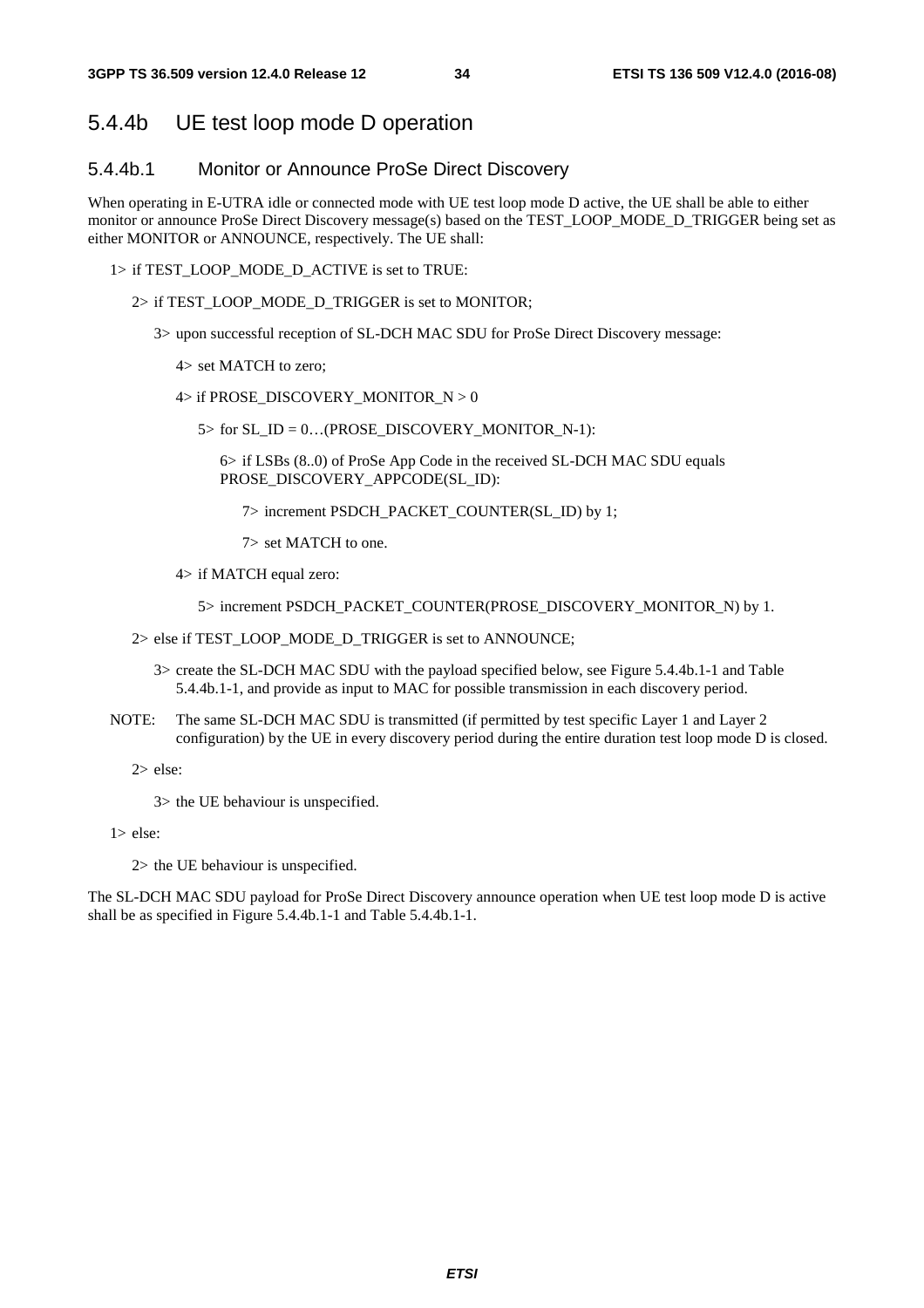

**Figure 5.4.4b.1-1: ProSe Direct Discovery Announce operation in UE test loop mode D** 

### **Table 5.4.4b.1-1: SL-DCH MAC SDU payload contents for ProSe Direct Discovery Announce operation in UE test loop mode D**

| <b>Parameter</b> | Size (bits) | Value    |  |  |  |  |
|------------------|-------------|----------|--|--|--|--|
| Msg Type         |             | 01000001 |  |  |  |  |
| ProSe App Code   | 184         | 0000     |  |  |  |  |
| <b>MIC</b>       | າາ          | 0000     |  |  |  |  |
| Cntr LSB         |             | 0000     |  |  |  |  |

# 5.4.4b.2 Release of RRC connection

When the RRC connection is released in E-UTRA mode then the UE shall:

- 1> if UE test loop mode D is active:
	- 2> keep UE test loop mode D active

# 5.4.4c UE test loop mode E operation

### 5.4.4c.1 Receive or Transmit ProSe Direct Communication

When operating in E-UTRA idle or connected or any cell selection state, with UE test loop mode E active, the UE shall be able to either receive or transmit ProSe Direct Communication packets based on the TEST\_LOOP\_MODE\_E\_TRIGGER being set as either RECEIVE or TRANSMIT, respectively. The UE shall:

#### 1> if TEST\_LOOP\_MODE\_E\_ACTIVE is set to TRUE:

- 2> if TEST\_LOOP\_MODE\_E\_TRIGGER is set to RECEIVE;
	- 3> upon successful reception of a STCH PDCP SDU for ProSe Direct Communication data packet:
		- 4> set MATCH to zero;
		- $4>$  if PROSE\_COMMUNICATION\_MONITOR\_N  $> 0$ 
			- $5>$  for  $SL_ID = 0$ ...(PROSE\_COMMUNICATION\_MONITOR\_N-1):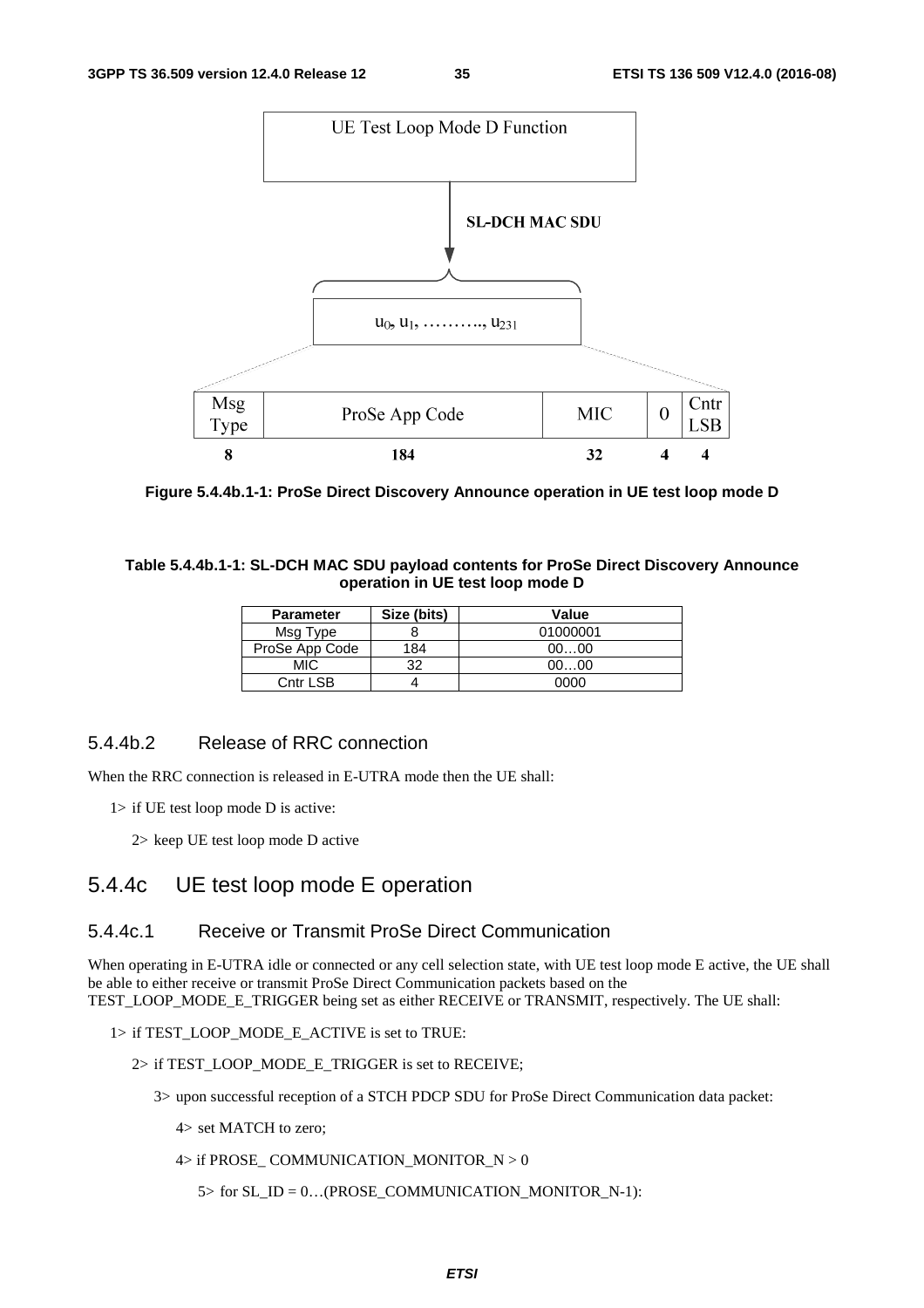6> if Group Destination ID in the received PSCCH corresponding to the STCH PDCP SDU equals PROSE\_COMMUNICATION\_DEST\_ID(SL\_ID):

7> increment STCH\_PACKET\_COUNTER(SL\_ID) by 1;

7> set MATCH to one.

4> if MATCH equal zero:

5> increment STCH\_PACKET\_COUNTER(PROSE\_COMMUNICATION\_MONITOR\_N) by 1.

- 3> upon successful reception of a PSCCH PHY transport block for ProSe Direct Communication control packet:
	- 4> set MATCH to zero;
	- $4>$  for SL\_ID = 0...(PROSE\_COMMUNICATION\_MONITOR\_N-1):
		- 5> if Group Destination ID in the received PSCCH PHY transport block equals PROSE\_COMMUNICATION\_DEST\_ID(SL\_ID):
			- 6> increment PSCCH\_PACKET\_COUNTER(SL\_ID) by 1;
			- 6> set MATCH to one.
	- 4> if MATCH equal zero:
		- 5> increment PSCCH\_PACKET\_COUNTER (PROSE\_COMMUNICATION\_MONITOR\_N) by 1.

2> else if TEST\_LOOP\_MODE\_E\_TRIGGER is set to TRANSMIT;

- 3> create the STCH PDCP SDU with payload size and contents as specified below, see Figure 5.4.4c.1-1 and Table 5.4.4c.1-1 and provide as input PDCP for transmission in every SC period as per TS 36.331.
- NOTE: The same STCH PDCP SDU (1 packet) is transmitted (if permitted by test specific Layer 1 and Layer 2 configuration) by the UE in every SC period during the entire duration test loop mode E is closed.

2> else:

3> the UE behaviour is unspecified.

1> else:

2> the UE behaviour is unspecified.

The STCH PDCP SDU payload for ProSe Direct Communication packet when UE test loop mode E is active shall be as specified in Figure 5.4.4c.1-1 and Table 5.4.4c.1-1. The UE shall also transmit the corresponding SCI control information on PSCCH accordingly in every PSCCH period.



**Figure 5.4.4c.1-1: ProSe Direct Communication Transmit operation in UE test loop mode E**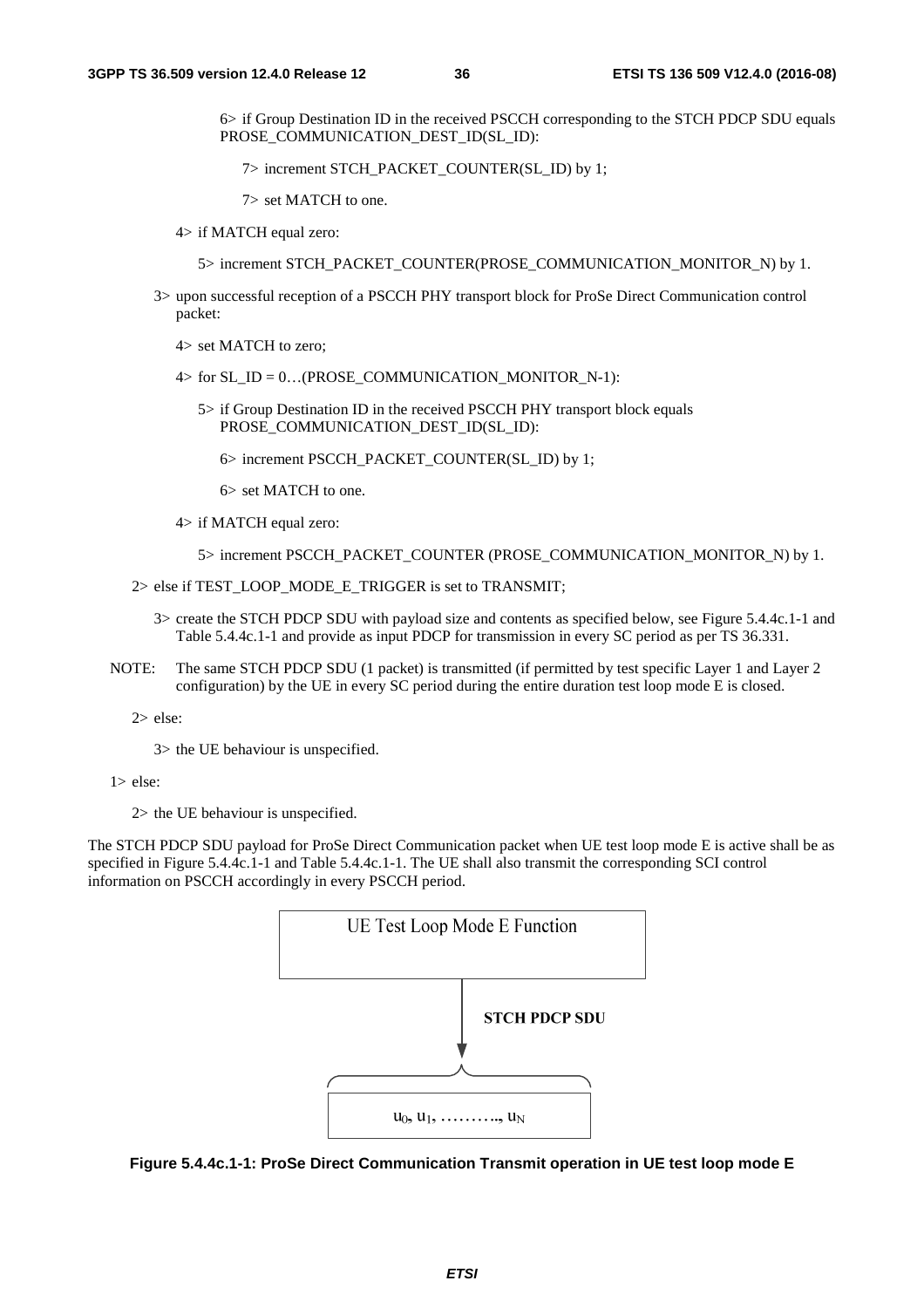### **Table 5.4.4c.1-1: STCH PDCP SDU payload contents for ProSe Direct Communication transmit operation in UE test loop mode E**

| <b>Parameter</b> | Value    |
|------------------|----------|
| Size (N)         | 40 bytes |
| Payload          | 00…00    |

### 5.4.4c.2 Release of RRC connection

When the RRC connection is released in E-UTRA mode then the UE shall:

1> if UE test loop mode E is active:

2> keep UE test loop mode E active

### 5.4.4c.3 Transition from RRC Idle/Connected to Any Cell Selection state

When the UE experiences radio link failure and transitions to RRC Any Cell Selection state in E-UTRA mode, then the UE shall:

1> if UE test loop mode E is active:

2> keep UE test loop mode E active

# 5.4.5 Open UE test loop



**Figure 5.4.5-1: Open UE test loop procedure** 

### 5.4.5.1 General

The SS uses the procedure open UE test loop to deactivate the UE test loop function in the UE.

### 5.4.5.2 Initiation

The SS requests the UE to open all closed test loops by transmitting an OPEN UE TEST LOOP message.

### 5.4.5.3 Reception of OPEN UE TEST LOOP message by the UE

When UE receives the OPEN UE TEST LOOP message then the UE shall:

1> If no test loops are closed:

2> the UE behaviour is unspecified;

1> else if one or more test loops are closed:

2> open all test loops;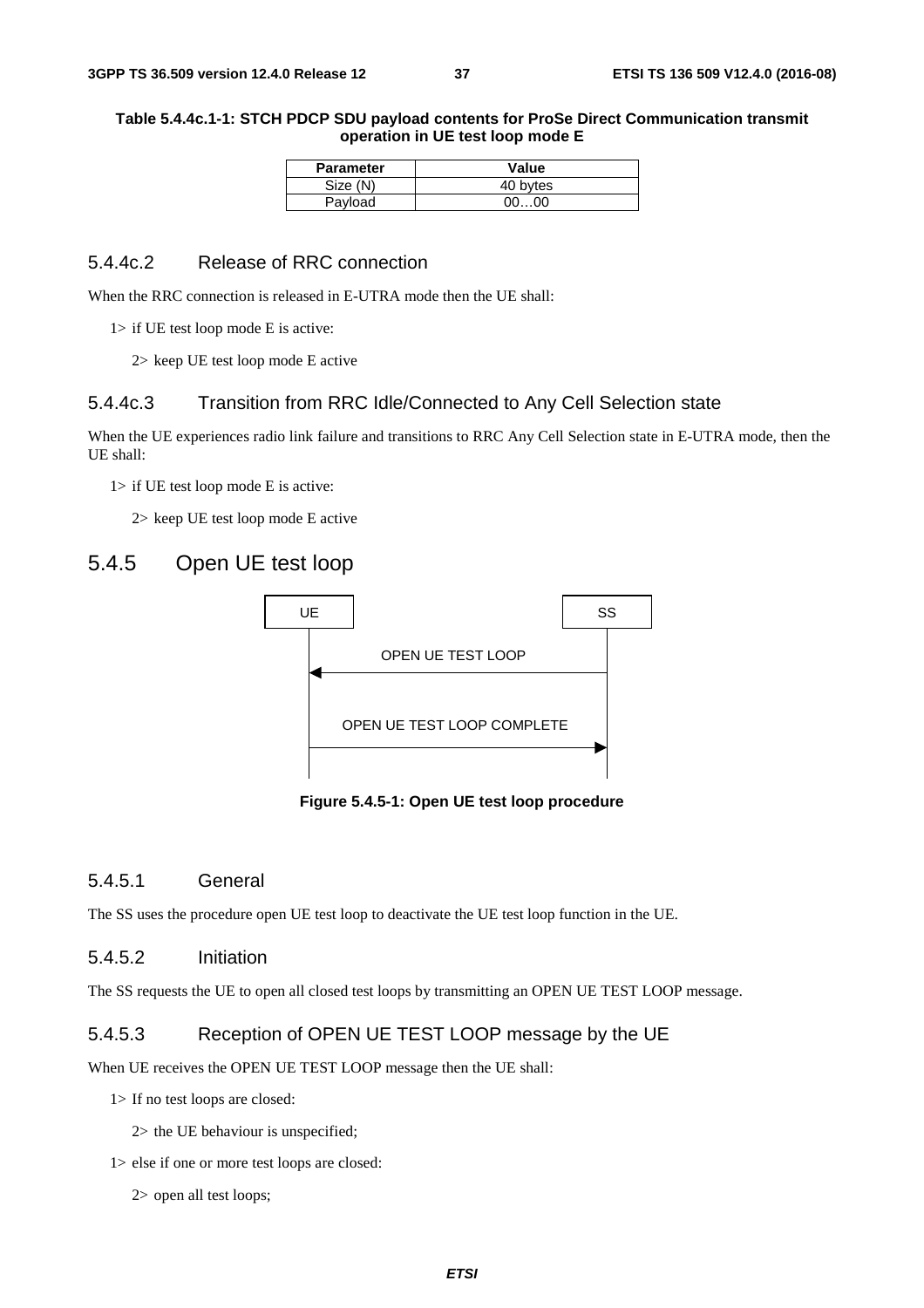2> if TEST\_LOOP\_MODE\_B\_ACTIVE is TRUE

3> set TEST\_LOOP\_MODE\_B\_ACTIVE to FALSE

- 2> if TEST\_LOOP\_MODE\_C\_ACTIVE is TRUE
	- 3> set TEST\_LOOP\_MODE\_C\_ACTIVE to FALSE
- 2> if TEST\_LOOP\_MODE\_D\_ACTIVE is TRUE

3> set TEST\_LOOP\_MODE\_D\_ACTIVE to FALSE

- 2> if TEST\_LOOP\_MODE\_E\_ACTIVE is TRUE
	- 3> set TEST\_LOOP\_MODE\_E\_ACTIVE to FALSE
- 2> send OPEN UE TEST LOOP COMPLETE message;

NOTE: The UE test mode is still active so the UE continues behaving as described in 5.3.2.3

# 5.5 UE Positioning test mode procedures

# 5.5.1 Reset UE Positioning Stored Information



**Figure 5.5.1-1: Reset UE Positioning Stored Information procedure** 

# 5.5.1.1 General

The SS uses the reset UE positioning stored information procedure to command the UE to reset the already acquired UE positioning information in preparation for subsequent test procedures.

### 5.5.1.2 Initiation

The SS requests the UE to reset the stored UE positioning information mode by transmitting a RESET UE POSITIONING STORED INFORMATION message.

# 5.5.1.3 Reception of RESET UE POSITIONING STORED INFORMATION message by UE

When UE receives RESET UE POSITIONING STORED INFORMATION message then the UE shall:

- 1> if the IE "UE Positioning Technology" has the value "AGNSS":
	- 2> discard any stored GNSS reference time, reference position, and any other aiding data obtained or derived during the previous test instance (e.g. expected ranges and Doppler);
	- 2> temporarily disable any sensor data (if applicable) that can aid the positioning for the duration of the subsequent positioning procedure.
- 1> if the IE "UE Positioning Technology" has the value "OTDOA":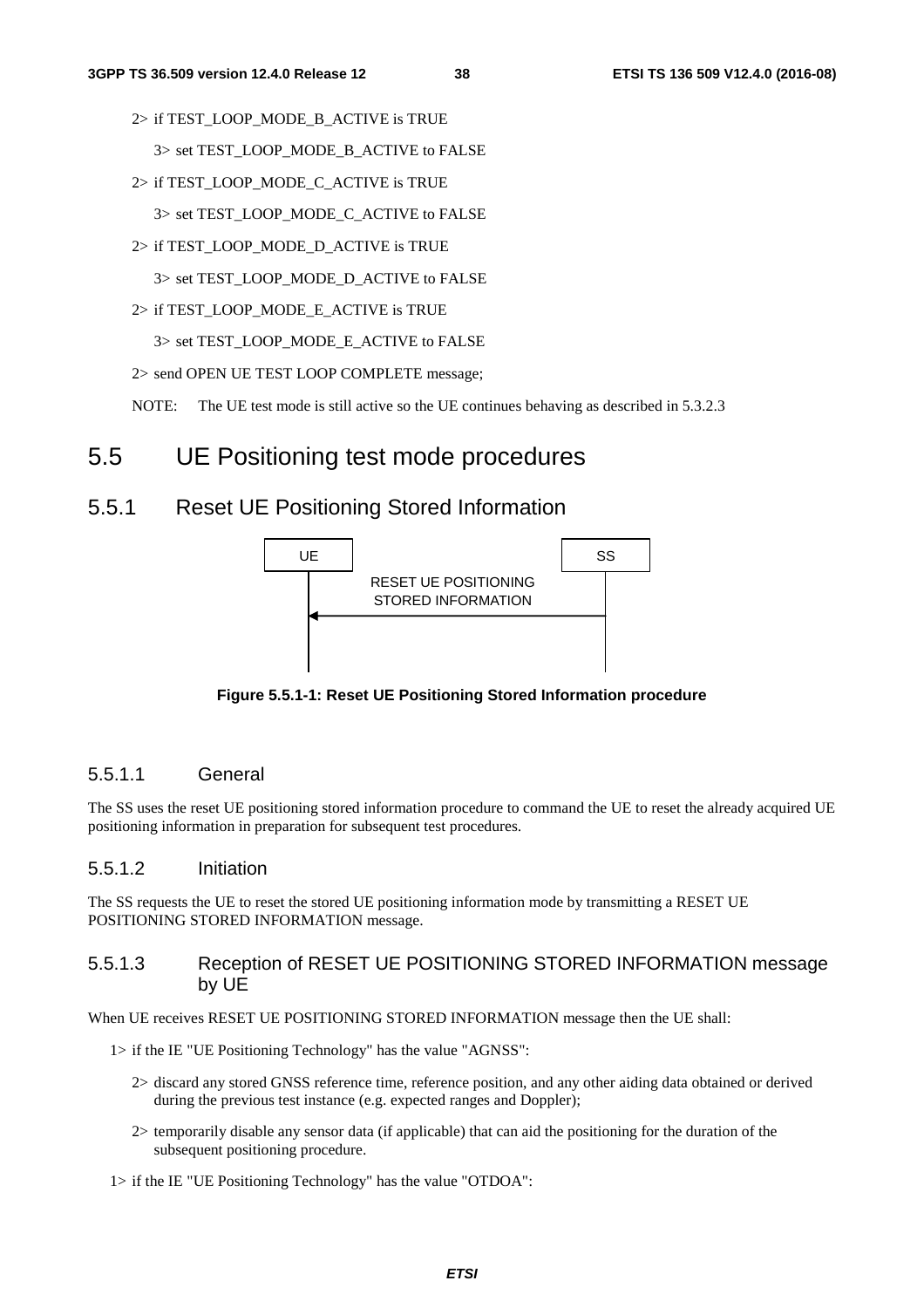- 2> discard any stored OTDOA reference and neighbour cell info assistance data;
- 2> use the reference cell in the provided OTDOA assistance data as reference cell for reporting RSTD measurements in the subsequent positioning procedure.

1> otherwise:

2> ignore the message.

# 5.5.2 Update UE Location Information



**Figure 5.5.2-1: Update UE Location Information procedure** 

### 5.5.2.1 General

The SS uses the Update UE Location information procedure to send positioning information to the UE and command it to store positioning information in preparation for subsequent test procedures.

### 5.5.2.2 Initiation

The SS requests the UE to store the positioning information contained in the message by transmitting a UPDATE UE LOCATION INFORMATION message.

### 5.5.2.3 Reception of UPDATE UE LOCATION INFORMATION message by UE

When UE receives UPDATE UE LOCATION INFORMATION message then the UE shall:

- 1> if the UE has location information values stored:
	- 2> discard the stored location information:

1> store the received location information (ellipsoidPointWithAltitude, horizontalVelocity and gnss-TOD-msec) and maintain it until reception of RESET UE POSITIONING STORED INFORMATION or UPDATE UE LOCATION INFORMATION message. Information not supported by the UE may be discarded.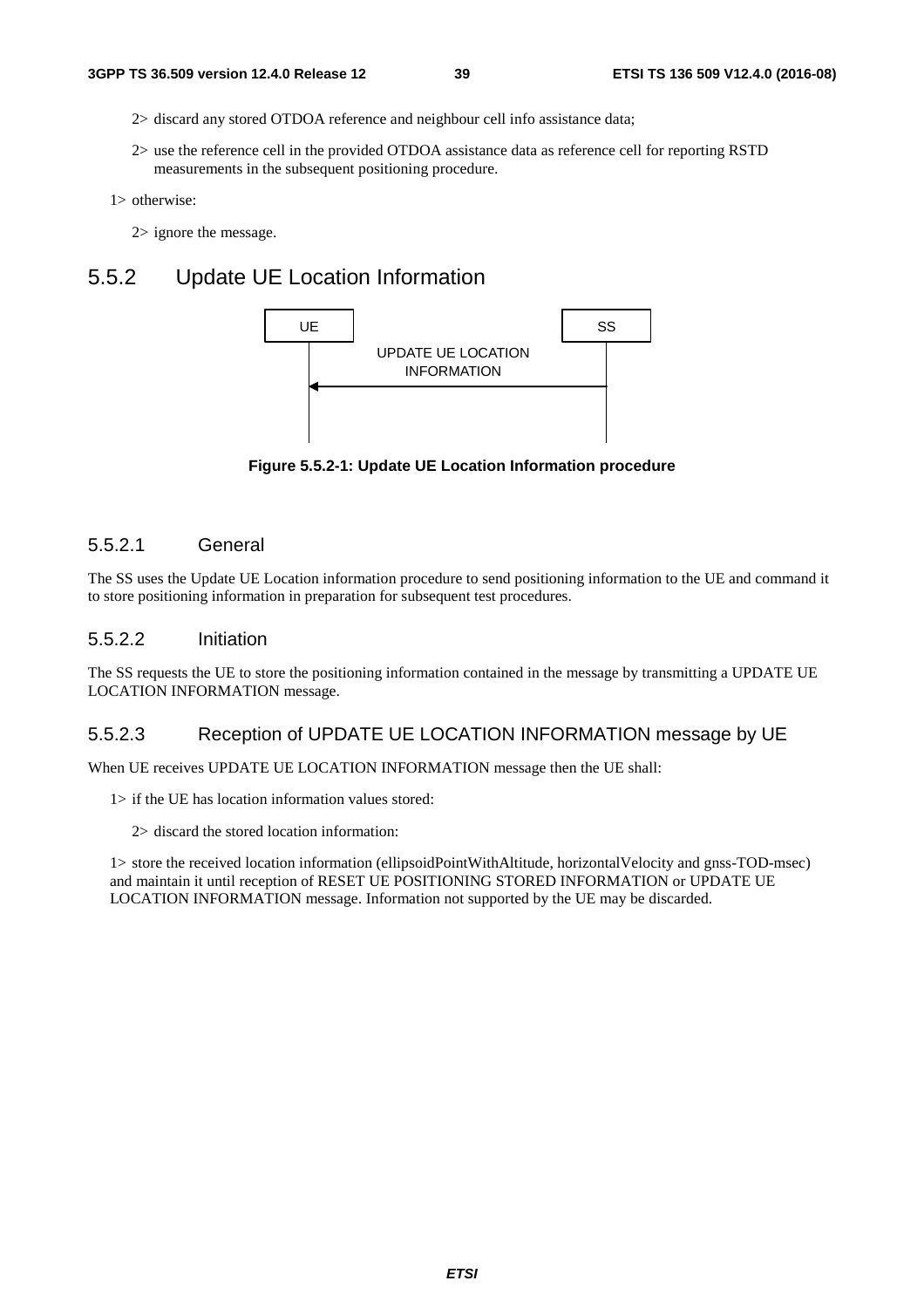# 5.6 MBMS Packet Counter reporting procedure

# 5.6.1 Request MBMS Packet Counter value



**Figure 5.6.1-1: MBMS Packet Counter reporting procedure** 

### 5.6.1.1 General

The SS uses the MBMS Packet Counter reporting procedure to request reporting of current value of the state variable MBMS\_PACKET\_COUNTER.

### 5.6.1.2 Initiation

The SS requests the UE to report its current value of the state variable MBMS\_PACKET\_COUNTER by transmitting an UE TEST LOOP MODE C MBMS PACKET COUNTER REQUEST message.

# 5.6.1.3 Reception of UE TEST LOOP MODE C MBMS PACKET COUNTER REQUEST by the UE

Upon receiving the UE TEST LOOP MODE C MBMS PACKET COUNTER REQUEST message the UE shall:

#### 1> if TEST\_LOOP\_MODE\_C\_ACTIVE is TRUE:

- 2> set the IE MBMS Packet Counter Value in the UE TEST LOOP MODE C MBMS PACKET COUNTER RESPONSE message to the value of the state variable MBMS\_PACKET\_COUNTER;
- 2> send the UE TEST LOOP MODE C MBMS PACKET COUNTER RESPONSE message.
- 1> else:

2> the UE behaviour is unspecified.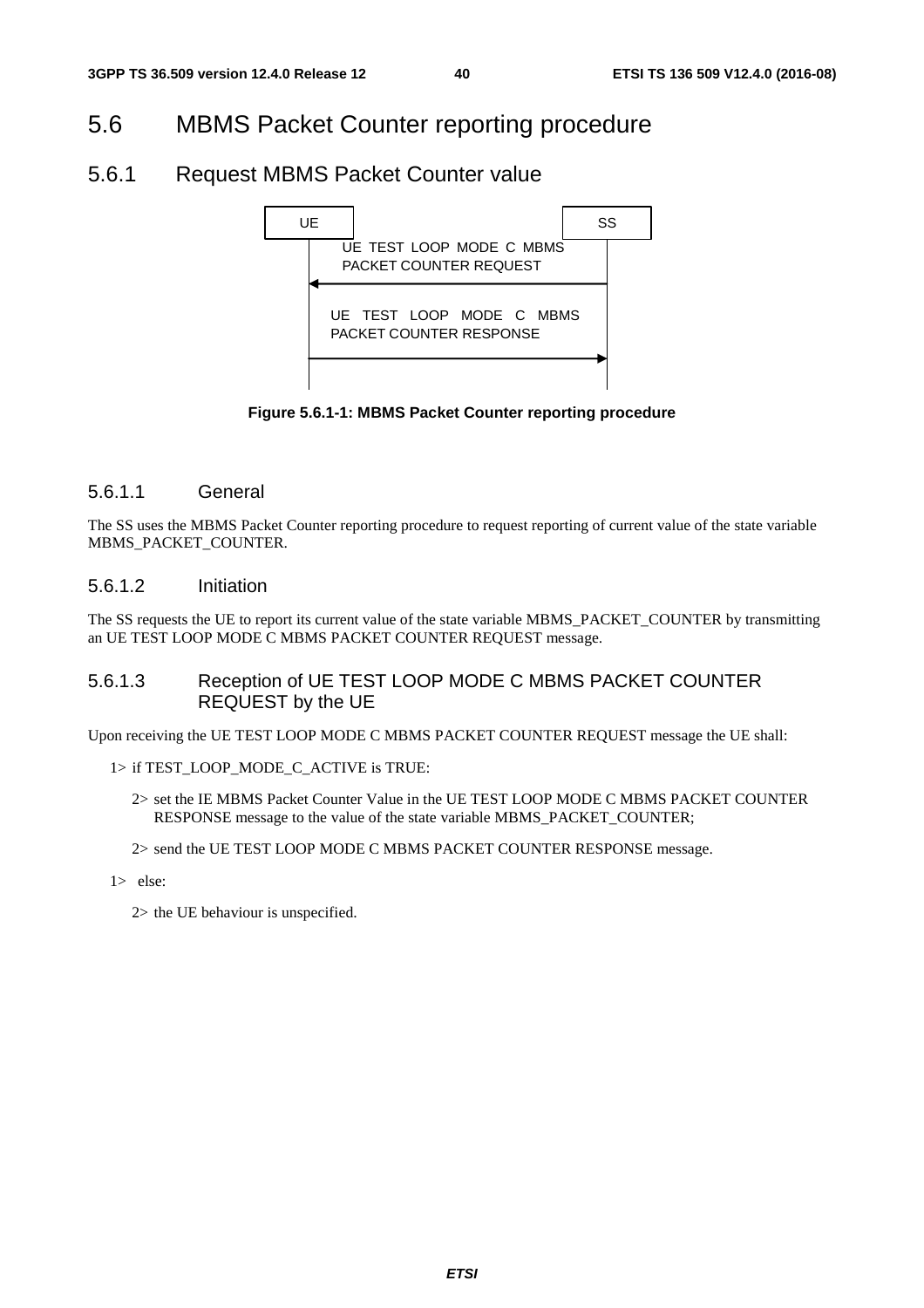# 5.7 ProSe Packet Counter reporting procedure

# 5.7.1 Request ProSe Packet Counter value



**Figure 5.7.1-1: ProSe Packet Counter reporting procedure** 

### 5.7.1.1 General

The SS uses the ProSe Packet Counter reporting procedure to request reporting of current value ProSe related state variables depending on the currently active ProSe test mode. For mode D the state variable PSDCH\_PACKET\_COUNTER is reported. For mode E the state variables STCH\_PACKET\_COUNTER and PSDCH\_PACKET\_COUNTER are reported.

### 5.7.1.2 Initiation

The SS requests the UE to report its current value of the state variable PSDCH\_PACKET\_COUNTER for test loop mode D or STCH\_PACKET\_COUNTER and PSCCH\_PACKET\_COUNTER for test loop mode E by transmitting an UE TEST LOOP PROSE PACKET COUNTER REQUEST message.

# 5.7.1.3 Reception of UE TEST LOOP PROSE COUNTER REQUEST by the UE

Upon receiving the UE TEST LOOP PROSE PACKET COUNTER REQUEST message the UE shall:

- 1> if TEST\_LOOP\_MODE\_D\_ACTIVE is TRUE:
	- 2> set the IE ProSe Direct Discovery Packet Counter(s) Value in the UE TEST LOOP PROSE COUNTER RESPONSE message to the value of the state variable(s) PSDCH\_PACKET\_COUNTER(SL\_ID) with SL\_ID =  $0...$ PROSE\_DISCOVERY\_MONITOR\_N;
	- 2> send the UE TEST LOOP PROSE COUNTER RESPONSE message.

1> else if TEST\_LOOP\_MODE\_E\_ACTIVE is TRUE:

- 2> set the IE ProSe Direct Communication PSCCH Packet Counter(s) Value in the UE TEST LOOP PROSE COUNTER RESPONSE message to the value of the state variable(s) PSCCH\_PACKET\_COUNTER(SL\_ID) with SL\_ID =  $0...$ PROSE\_COMMUNICATION\_MONITOR\_N;
- 2> set the IE ProSe Direct Communication STCH Packet Counter(s) Value in the UE TEST LOOP PROSE COUNTER RESPONSE message to the value of the state variable STCH\_PACKET\_COUNTER(SL\_ID) with SL\_ID = 0...PROSE\_COMMUNICATION\_MONITOR\_N;

2> send the UE TEST LOOP PROSE COUNTER RESPONSE message.

1> else:

2> the UE behaviour is unspecified.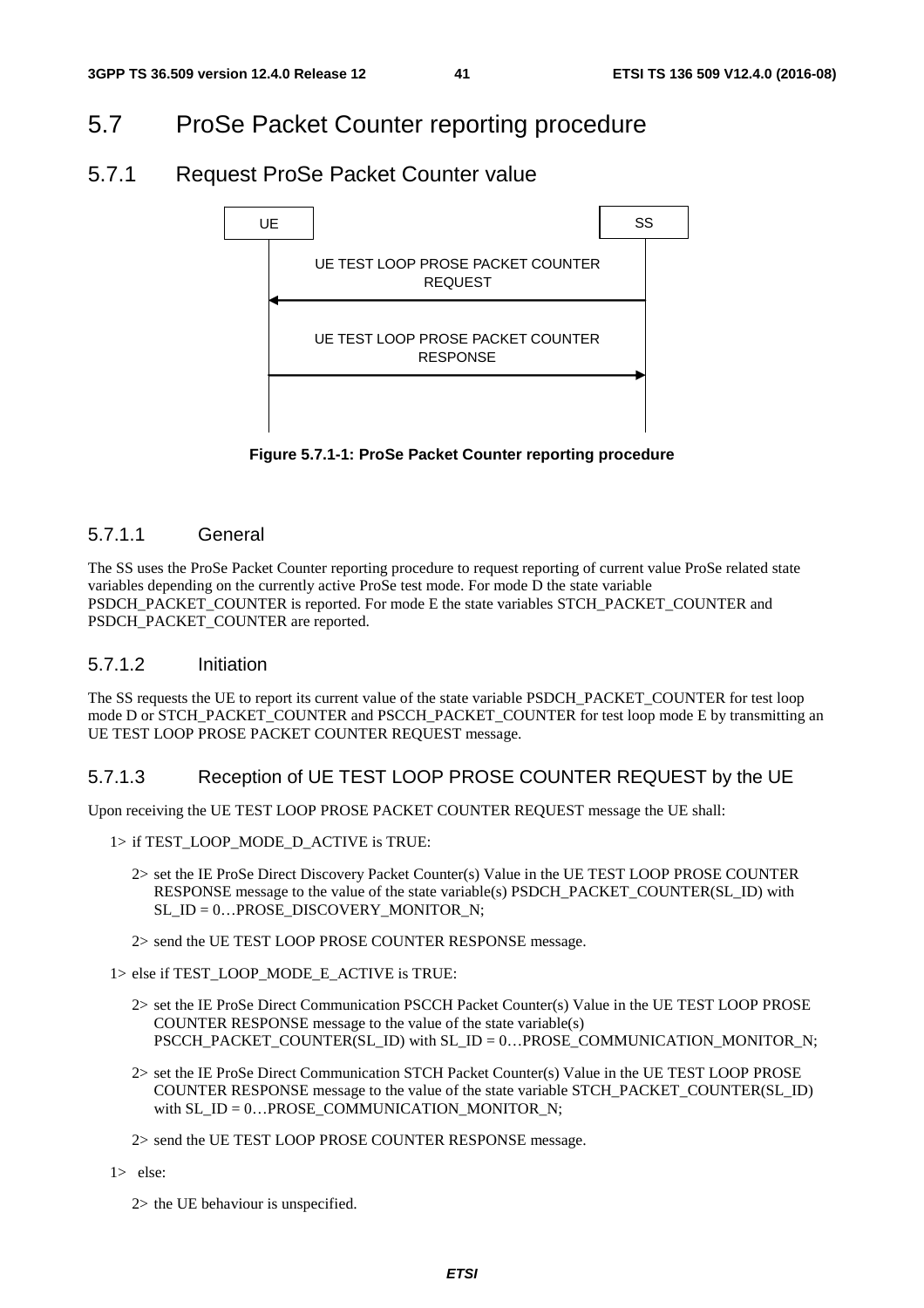# 6 Message definitions and contents

In this clause, only TC protocol messages are described. TC messages are intended to be sent using the *DLInformationTransfer* and *ULInformationTransfer* procedures, see TS 36.331 [25], sub clause 5.6.1 and 5.6.2.

- NOTE 1: A message received with skip indicator different from 0 will be ignored.
- NOTE 2: For general definition of Layer 3 message format see TS 24.007 [5], clause 11.
- NOTE 3: E-UTRA, UTRA and GSM/GPRS test control messages use the same protocol discriminator value ("1111"). Following message type value series are reserved for GSM/GPRS testing commands as specified by TS 44.014 [33]: 0000xxxx, 0001xxxx and 0010xxxx where x represent 0 or 1. Following message type value series are reserved for UTRA testing commands as specified by TS 34.109 [11]: 0100xxxx where x represent 0 or 1. For E-UTRA test commands the message type value series 1000xxxx and 1001xxxx are reserved, where the message type values 10010000, 10010001, 10010010 and 10010011 are reserved for possible future use by the antenna test function defined in TR 36.978 for use by the two-stage MIMO OTA test method. Should MIMO OTA conformance tests be defined in the future which are applicable to the two-stage method then the message definitions in TR 36.978 may be moved to this specification.

# 6.1 CLOSE UE TEST LOOP

This message is only sent in the direction SS to UE.

| <b>Information Element</b>   | <b>Reference</b>   | <b>Presence</b> | Format | Length        |
|------------------------------|--------------------|-----------------|--------|---------------|
| Protocol discriminator       | TS 24.007 [5], sub | М               | v      | ⅓             |
|                              | clause 11.2.3.1.1  |                 |        |               |
| Skip indicator               | TS 24.007 [5], sub | M               | V      | $\frac{1}{2}$ |
|                              | clause 11.2.3.1.2  |                 |        |               |
| Message type                 |                    | M               | V      |               |
| UE test loop mode            |                    | М               | V      |               |
| UE test loop mode A LB setup |                    | CV-ModeA        | I V    | $1 - 25$      |
| UE test loop mode B LB setup |                    | CV-ModeB        | V      |               |
| UE test loop mode C setup    |                    | CV-ModeC        | V      | 3             |
| UE test loop mode D setup    |                    | CV-ModeD        | LV-E   | $3 - 803$     |
| UE test loop mode E setup    |                    | CV-ModeE        | LV     | $2 - 18$      |

| <b>Condition</b> | <b>Explanation</b>                                                                                                       |
|------------------|--------------------------------------------------------------------------------------------------------------------------|
| CV-ModeA         | This IE is mandatory present if the IE "UE test loop<br>mode" is set to UE test loop Mode A. Else it shall be<br>absent. |
| CV-ModeB         | This IE is mandatory present if the IE "UE test loop<br>mode" is set to UE test loop Mode B. Else it shall be<br>absent. |
| CV-ModeC         | This IE is mandatory present if the IE "UE test loop<br>mode" is set to UE test loop Mode C. Else it shall be<br>absent. |
| CV-ModeD         | This IE is mandatory present if the IE 'UE test loop<br>mode' is set to UE test loop Mode D. Else it shall be<br>absent. |
| CV-ModeE         | This IE is mandatory present if the IE 'UE test loop<br>mode' is set to UE test loop Mode E. Else it shall be<br>absent. |

where message type is:

|  |  |  |  | no.<br>bit |
|--|--|--|--|------------|
|  |  |  |  | octet      |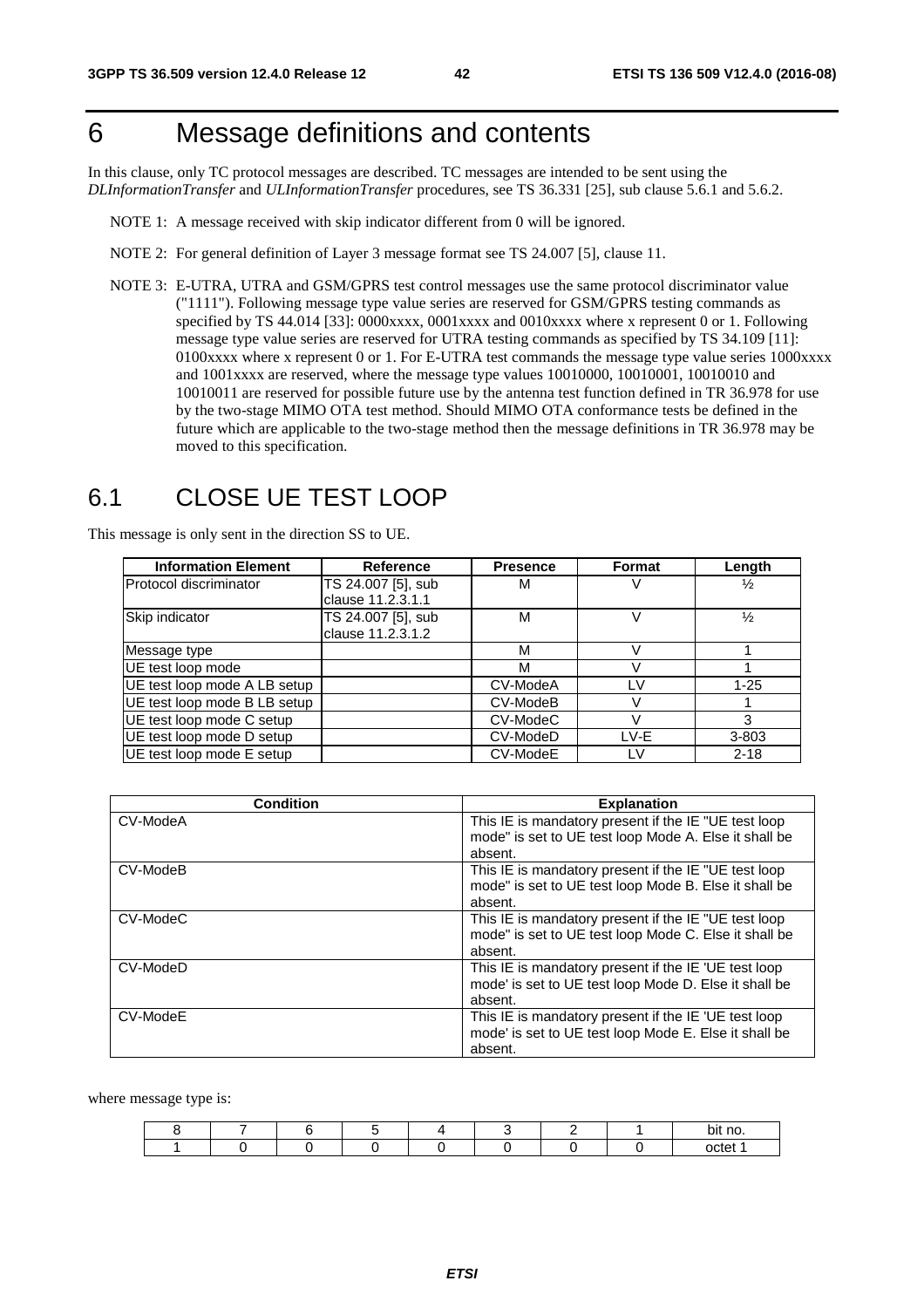#### **3GPP TS 36.509 version 12.4.0 Release 12 43 ETSI TS 136 509 V12.4.0 (2016-08)**

where UE test loop mode is:

|  |  |                 |                          |         | bit no. |
|--|--|-----------------|--------------------------|---------|---------|
|  |  | $\sqrt{2}$<br>ハ | $\sqrt{2}$<br>$\sqrt{2}$ | ៶.<br>. | octet 1 |

X3=0 and X2=0 and X1=0 then UE test loop mode A is selected.

 $X3=0$  and  $X2=0$  and  $X1=1$  then UE test loop mode B is selected.

X3=0 and X2=1 and X1=0 then UE test loop mode C is selected.

 $X3=0$  and  $X2=1$  and  $X1=1$  then UE test loop mode D is selected.

 $X3=1$  and  $X2=0$  and  $X1=0$  then UE test loop mode E is selected.

Other combinations of X1 and X2 and X3 are reserved for future versions of the protocol.

where UE test loop mode A LB setup is:

|  | Length of UE test loop mode A LB setup list in bytes |               |  |  | Octet 1        |
|--|------------------------------------------------------|---------------|--|--|----------------|
|  |                                                      |               |  |  | Octet 2        |
|  |                                                      | LB setup list |  |  |                |
|  |                                                      |               |  |  | Octet $N^*3+1$ |

N is the number of LB entities in the LB setup list and is less than or equal to MAX\_ModeA\_LB\_entities.

where LB setup list is:

|  | 8 | 6 | 5 | 4                 | 3 | 2 |  |                                                      |
|--|---|---|---|-------------------|---|---|--|------------------------------------------------------|
|  |   |   |   | LB setup DRB IE#1 |   |   |  | Octet 2<br>Octet 3<br>Octet 4                        |
|  |   |   |   | LB setup DRB IE#2 |   |   |  | Octet <sub>5</sub><br>Octet <sub>6</sub><br>Octet 7  |
|  |   |   |   | $\cdots$          |   |   |  |                                                      |
|  |   |   |   | LB setup DRB IE#N |   |   |  | Octet N*3-1<br>Octet N <sup>*</sup> 3<br>Octet N*3+1 |

where LB Setup DRB#k IE is:

|            |          |         |                                |                                |                               |               |                                | bit<br>no.         |
|------------|----------|---------|--------------------------------|--------------------------------|-------------------------------|---------------|--------------------------------|--------------------|
| Z15        | Z14      | Z13     | 74 O<br>. <u>.</u><br><u>_</u> | <b>744</b><br><u>.</u>         | Z <sub>10</sub>               | ⇁<br>∠ວ       | 70<br>۷C                       | octet 1            |
| $-$<br>، ے | Z6       | フロ<br>້ | -<br>. –                       | $\overline{\phantom{a}}$<br>ںے | $\overline{\phantom{a}}$<br>∸ | -<br><u>_</u> | $\overline{\phantom{a}}$<br>∠∟ | octet <sub>2</sub> |
|            | Reserved |         | Q4                             | Q3                             | ∩ว<br>◡                       | Q1            | Q0                             | octet 3            |

Z15..Z0 = Uplink PDCP SDU size in bits 0.. 12160 (binary coded, Z15 is most significant bit and Z0 least significant bit). See Note 1.

Q4..Q0 = Data Radio Bearer identity number, 1..32 (binary coded value of "DRB-Identity" -1, Q4 is most significant bit and Q0 least significant bit), where Data Radio Bearer identity identifies the radio bearer, see TS 36.331 [25].

NOTE 1: The UL PDCP SDU size is limited to 12160 bits (1520 octets).

- NOTE 2: A "LB Setup DRB IE" is only needed for a DRB if UL PDCP SDU scaling is needed. If there is no "LB Setup DRB IE" associated with a DRB in the CLOSE UE TEST LOOP message then the same size of the PDCP SDU received in downlink is returned in uplink.
- NOTE 3: The UL PDCP SDU size shall be byte aligned (i.e. multiple of 8 bits) according to TS 36.323 [24] clause 6.2.1.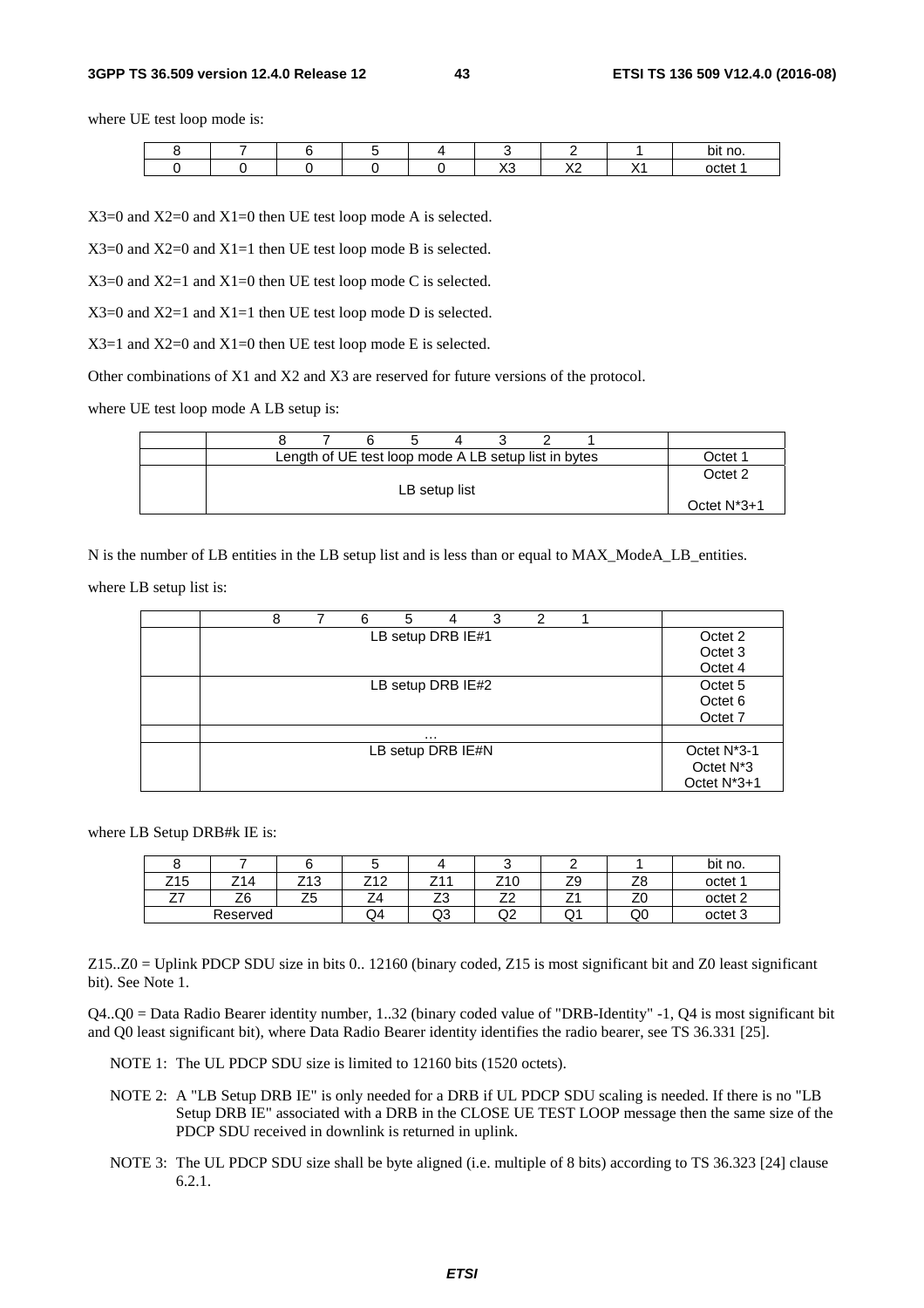And where UE test loop mode B setup is:

| -                 |    |
|-------------------|----|
| - -<br>. .<br>. . | ∼י |

Where IP PDU delay is:

|        |                                                                                                                                                                                                                                                                                                                                                                                                                                                                                 |  |        | bit no.                                  |
|--------|---------------------------------------------------------------------------------------------------------------------------------------------------------------------------------------------------------------------------------------------------------------------------------------------------------------------------------------------------------------------------------------------------------------------------------------------------------------------------------|--|--------|------------------------------------------|
| −∙<br> | $\frac{1}{2} \left( \frac{1}{2} \right) \left( \frac{1}{2} \right) \left( \frac{1}{2} \right) \left( \frac{1}{2} \right) \left( \frac{1}{2} \right) \left( \frac{1}{2} \right) \left( \frac{1}{2} \right) \left( \frac{1}{2} \right) \left( \frac{1}{2} \right) \left( \frac{1}{2} \right) \left( \frac{1}{2} \right) \left( \frac{1}{2} \right) \left( \frac{1}{2} \right) \left( \frac{1}{2} \right) \left( \frac{1}{2} \right) \left( \frac{1}{2} \right) \left( \frac$<br>, |  | $\sim$ | ำ∩†≏า<br>∩ר.<br>$\overline{\phantom{a}}$ |

T7..T0 = value of T\_delay\_modeB timer 0..255 seconds (binary coded, T7 is most significant bit and T0 least significant bit).

NOTE: For E-UTRAN to CDMA2000 test cases, the SS should not sent any downlink U-plane data in E-UTRAN after sending a CLOSE UE TEST LOOP message with an IP PDU delay parameter set to value different from zero. In CDMA2000, the T\_delay\_modeB timer is not used to buffer downlink U-plane data, and at expiry of this timer, if there are buffered data received while in E-UTRAN, it is not specified what the UE will do with these data. See clause  $7.3$  for the definition of the T\_delay\_modeB timer.

And where UE test loop mode C setup is:

| 8 7 6 5 4 3 2 1 |                |  |  |                                                     |
|-----------------|----------------|--|--|-----------------------------------------------------|
|                 | <b>MTCH ID</b> |  |  | octet 1<br>octet <sub>2</sub><br>octet <sub>3</sub> |

Where MTCH ID is:

|          |    |    | w  |                |    |    |                | bit no.            |
|----------|----|----|----|----------------|----|----|----------------|--------------------|
| A7       | A6 | A5 | Α4 | A3             | A2 | A1 | A0             | Jctet <sup>1</sup> |
| Reserved |    |    |    | M <sub>3</sub> | M2 | M1 | M <sub>0</sub> | octet <sub>2</sub> |
| Reserved |    |    | L4 | ∽<br>∟ບ        | ∽  | -  | ∟∪             | octet <sub>3</sub> |

A7..A0 = MBSFN area identity 0.. 255 (binary coded, A7 is most significant bit and A0 least significant bit). See Note.

M3..M0 = MCH identity 0.. 14 (binary coded, M3 is most significant bit and M0 least significant bit). See Note.

L4..L0 = Logical channel identity 0..28 (binary coded, L4 is most significant bit and L0 least significant bit), See Note.

NOTE: A MTCH is identified by the MCH in the *pmch-InfoList-r9* (0..14) and the *logicalChannelIdentity-r9* (0..28) in the *mbms-SessionInfoList-r9* of the MCH. The pmch-Info-List-r9 is broadcasted on the MCCH in the *MBSFNAreaConiguration* message, see TS 36.331 [25] clause 5.8. The MBSFN area the UE is to monitor is checked against the *mbsfn-AreaId-r9* of the cell, which is broadcasted in the SystemInformationBlockType13-r9 message, see TS 36.331 [25] clause 6.3.1.

And where UE test loop mode D setup is:

| 8 7 6 5 4 3 2 1                                       |                    |
|-------------------------------------------------------|--------------------|
| Length of UE test loop mode D setup contents in bytes | Octet 1<br>Octet 2 |
| Discovery Announce or Monitor                         | Octet <sub>3</sub> |
| Monitor list                                          | Octet 4            |
|                                                       | Octet $N^*2+3$     |

where Discovery Announce or Monitor is:

|  |                     |  |         | no.<br>bit                  |
|--|---------------------|--|---------|-----------------------------|
|  | -<br>m<br>'vec<br>- |  | ¬،<br>◡ | $\sim$ $\sim$ $\sim$ $\sim$ |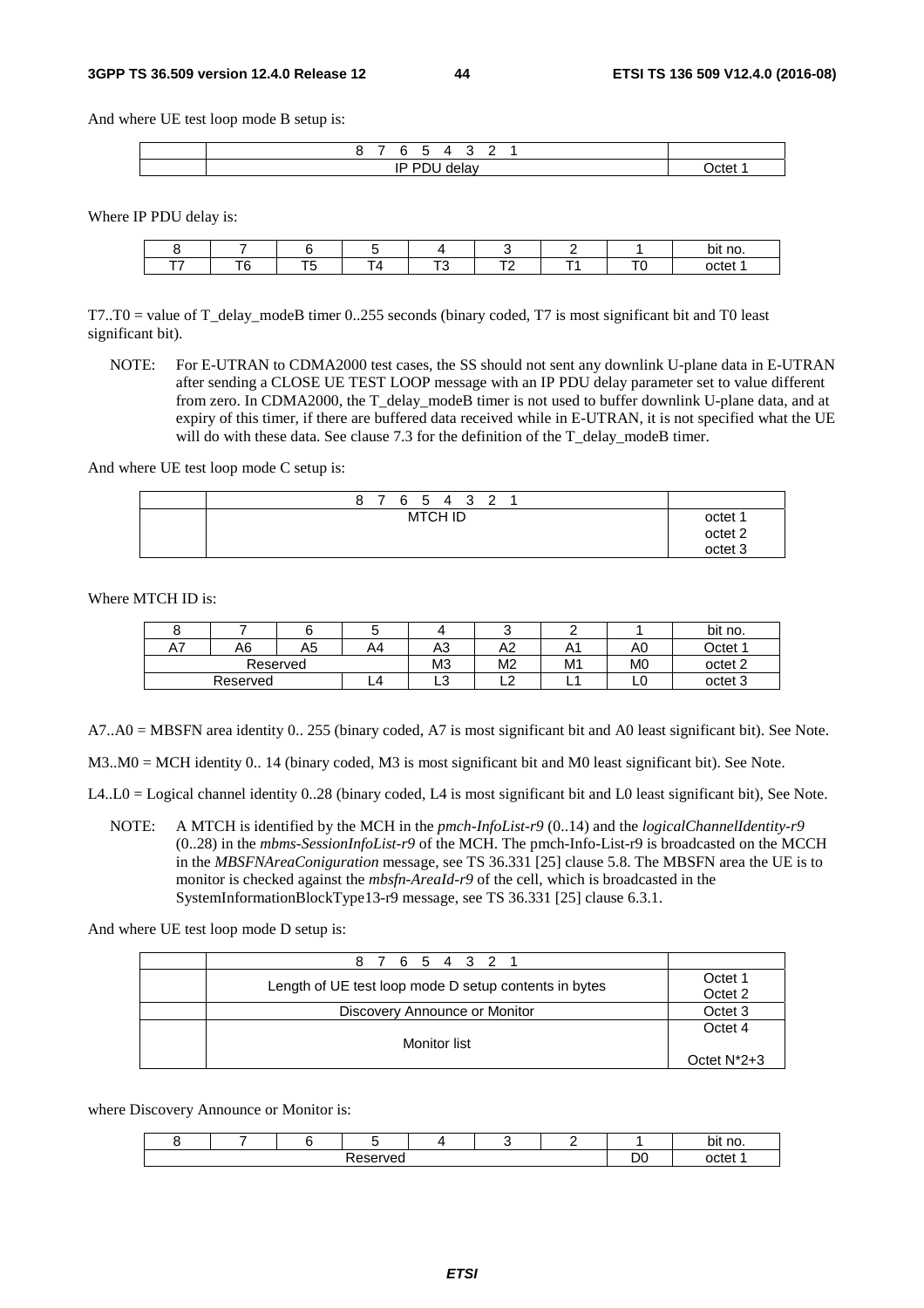$D0 = 0$  is used to trigger the UE to continuously monitor the discovery messages on the PSDCH, and  $D0 = 1$  is used to trigger the UE to continuously announce a discovery message on the PSDCH.

And where Monitor list is:

| 8 7 6 5 4 3 2 1                     |                                  |
|-------------------------------------|----------------------------------|
| ProSe App Code (LSBs) #1 to monitor | Octet 4<br>Octet <sub>5</sub>    |
| ProSe App Code (LSBs) #2 to monitor | Octet <sub>6</sub><br>Octet 7    |
| .                                   |                                  |
| ProSe App Code (LSBs) #N to monitor | Octet $N^*2+2$<br>Octet $N^*2+3$ |

 $N = PROSE$  DISCOVERY MONITOR N is the number of entities in the list of ProSe App Codes to individually monitor, and is less than or equal to MAX\_ModeD\_Monitor\_Entities.

Where ProSe App Code (LSBs) #n to monitor is:

| `                        | -  |    |          |                           |               |     |           | bit no.            |
|--------------------------|----|----|----------|---------------------------|---------------|-----|-----------|--------------------|
| $\sim$ $\sim$<br>A<br>A۱ | A6 | A5 | A4       | $\Lambda$ $\hat{C}$<br>ಗ∪ | $\cdots$<br>∼ | ,,, | A0        | octet 1            |
|                          |    |    | Reserved |                           |               |     | л с<br>A8 | octet <sub>2</sub> |

A8…A0 = LSBs of the ProSe App Code 0..512 to monitor individually. The test system shall ensure that each entity in the list of ProSe App Code (LSBs A8…A0) to monitor is unique.

And where UE test loop mode E setup is:

| 8 7 6 5 4 3 2 1                                               |                    |
|---------------------------------------------------------------|--------------------|
| Length of UE test loop mode E Monitor setup contents in bytes | Octet 1            |
| <b>Communication Transmit or Receive</b>                      | Octet 2            |
|                                                               | Octet <sub>3</sub> |
| Monitor list                                                  |                    |
|                                                               | Octet N+2          |

where Communication Transmit or Receive is:

|  |          |  |                 | bit no. |
|--|----------|--|-----------------|---------|
|  | ve.<br>- |  | $ -$<br>-<br>-- |         |

E0 = 0 is used to trigger the UE to continuously monitor and receive ProSe Direct Communication message (on STCH and PSCCH), and  $E0 = 1$  is used to trigger the UE to start continuous transmitting ProSe Direct Communication messages (on STCH).

And where Monitor list is:

| 6 5 4 3 2 1                        |           |
|------------------------------------|-----------|
| Group Destination ID #1 to monitor | Octet 3   |
| Group Destination ID #2 to monitor | Octet 4   |
| .                                  |           |
| Group Destination ID #N to monitor | Octet N+2 |

 $N = PROSE$  COMMUNICATION\_MONITOR\_N is the number of entities in the list of Group Destination ID to individually monitor, and is less than or equal to MAX\_ModeE\_Monitor\_Entities.

Where Group Destination ID #n to monitor is:

|                                |           |                                           |                   |                   |     |     | bit no. |
|--------------------------------|-----------|-------------------------------------------|-------------------|-------------------|-----|-----|---------|
| $\overline{\phantom{a}}$<br>`` | ۰۱۲<br>чc | $\overline{\phantom{0}}$<br>$\cdots$<br>ᅚ | $\mathbf{v}$<br>~ | $\mathbf{r}$<br>∼ | . . | -AL | octet 1 |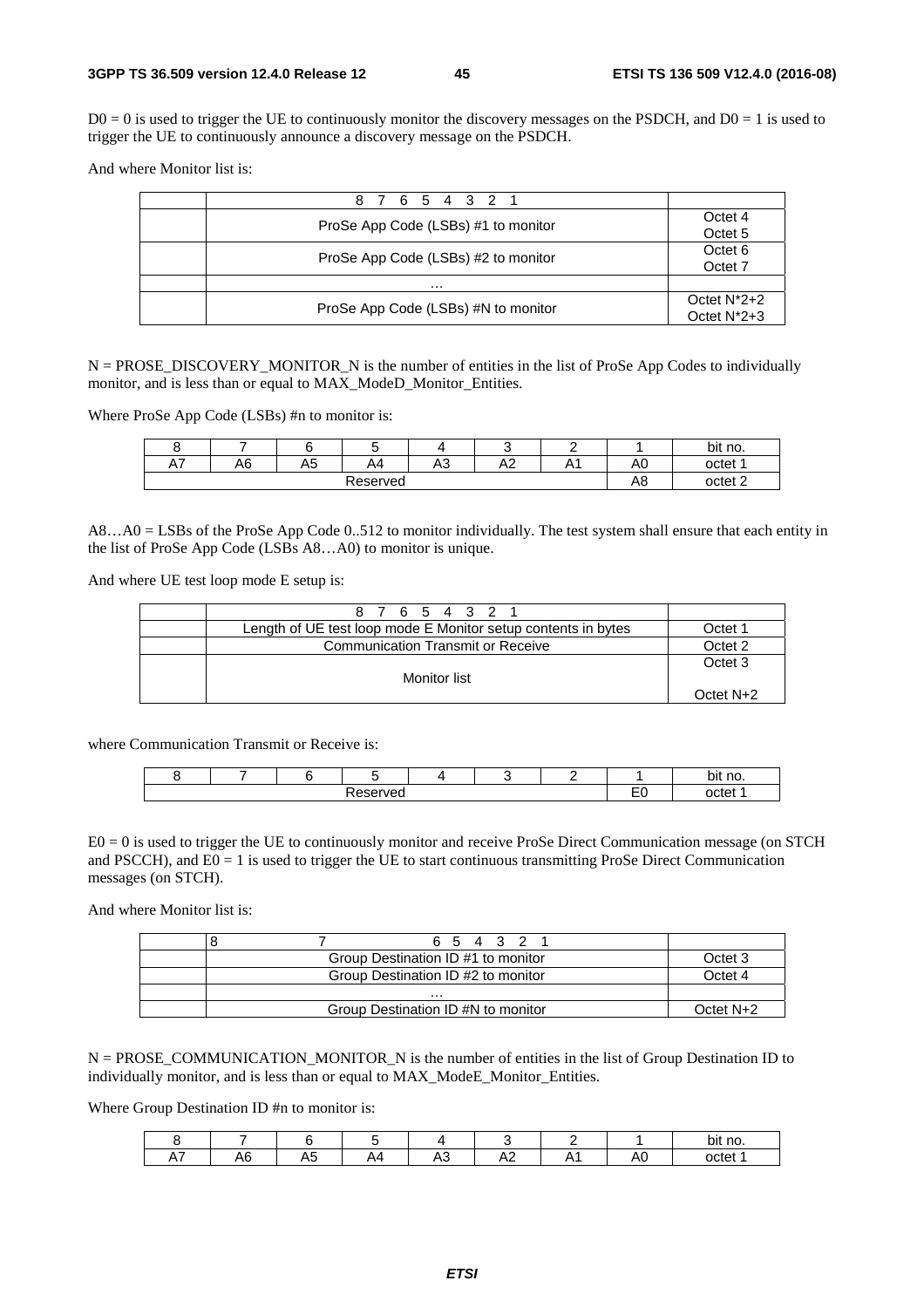A7…A0 = Group Destination ID 0..255 to monitor individually. The test system shall ensure that each entity in the list of of Group Destination ID to monitor is unique.

# 6.2 CLOSE UE TEST LOOP COMPLETE

This message is only sent in the direction UE to SS.

| <b>Information Element</b>    | <b>Reference</b>                         | <b>Presence</b> | Format | Length |
|-------------------------------|------------------------------------------|-----------------|--------|--------|
| <b>Protocol discriminator</b> | TS 24.007 [5], sub                       | М               |        |        |
|                               | Iclause 11.2.3.1.1                       |                 |        |        |
| Skip indicator                | TS 24.007 [5], sub<br>Iclause 11.2.3.1.2 | M               |        |        |
| Message type                  |                                          | M               |        |        |

where message type is:

|  |  |  |  | bit no |
|--|--|--|--|--------|
|  |  |  |  | tatר   |

# 6.3 OPEN UE TEST LOOP

This message is only sent in the direction SS to UE.

| <b>Information Element</b>    | Reference          | <b>Presence</b> | <b>Format</b> | Length |
|-------------------------------|--------------------|-----------------|---------------|--------|
| <b>Protocol discriminator</b> | TS 24.007 [5], sub | M               |               |        |
|                               | clause 11.2.3.1.1  |                 |               |        |
| Skip indicator                | TS 24.007 [5], sub | M               |               |        |
|                               | Iclause 11.2.3.1.2 |                 |               |        |
| Message type                  |                    | M               |               |        |

where message type is:

|  |  |  |  | bit no. |
|--|--|--|--|---------|
|  |  |  |  | ∩ctet ′ |

# 6.4 OPEN UE TEST LOOP COMPLETE

This message is only sent in the direction UE to SS.

| <b>Information Element</b> | Reference                                | <b>Presence</b> | <b>Format</b> | Length |
|----------------------------|------------------------------------------|-----------------|---------------|--------|
| Protocol discriminator     | TS 24.007 [5], sub<br>lclause 11.2.3.1.1 | M               |               | 1/2    |
| Skip indicator             | TS 24.007 [5], sub<br>clause 11.2.3.1.2  | м               |               | 1/2    |
| Message type               |                                          | М               |               |        |

where message type is:

|  |  |  |  | bit no. |
|--|--|--|--|---------|
|  |  |  |  | nctet   |

# 6.5 ACTIVATE TEST MODE

This message is only sent in the direction SS to UE.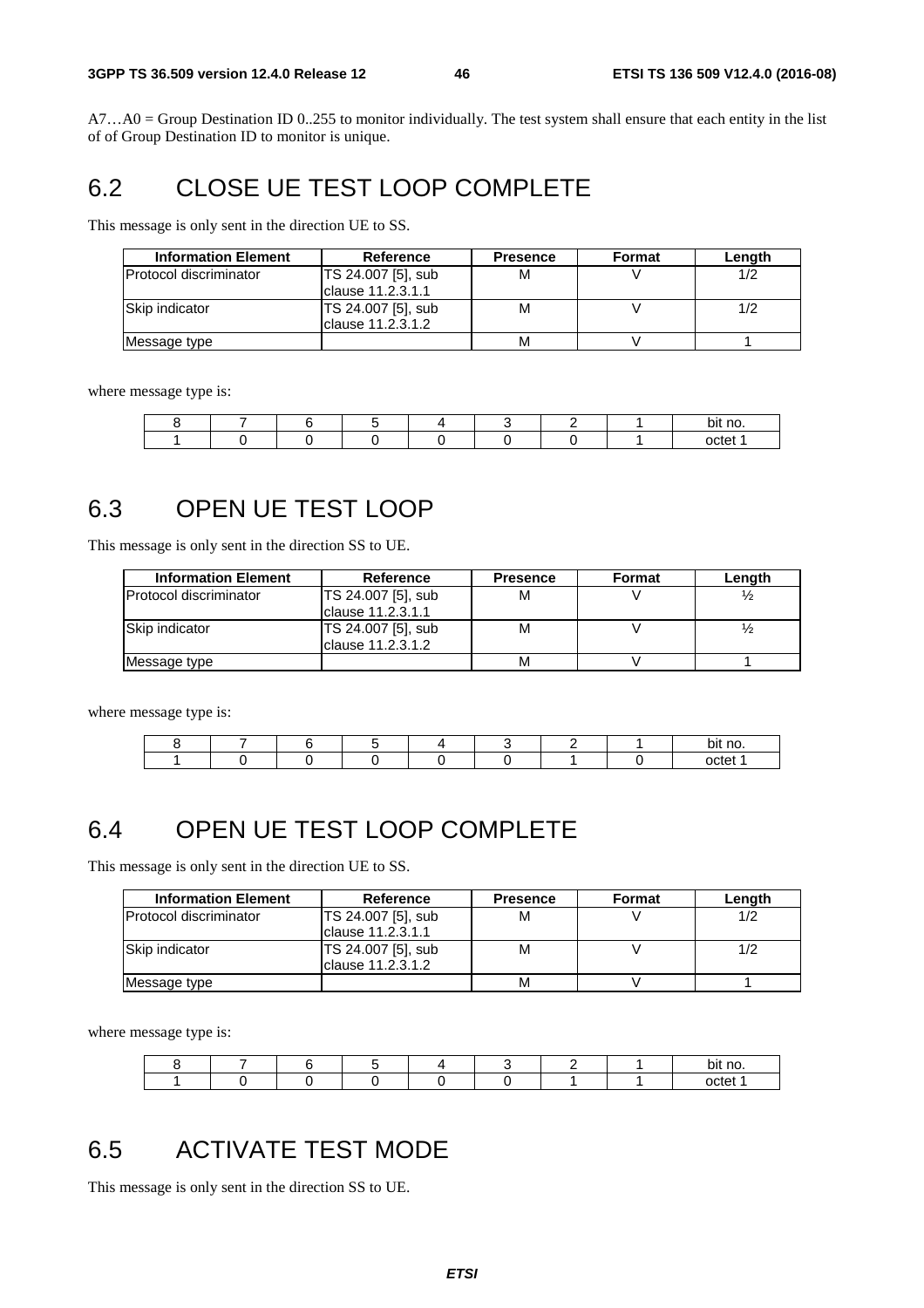| <b>Information Element</b> | <b>Reference</b>   | <b>Presence</b> | Format | Length |
|----------------------------|--------------------|-----------------|--------|--------|
| Protocol discriminator     | TS 24.007 [5], sub | м               |        |        |
|                            | clause 11.2.3.1.1  |                 |        |        |
| Skip indicator             | TS 24.007 [5], sub | м               |        |        |
|                            | clause 11.2.3.1.2  |                 |        |        |
| Message type               |                    | М               |        |        |
| UE test loop mode          |                    | М               |        |        |

where message type is:

|  |  |  |  | bit no. |
|--|--|--|--|---------|
|  |  |  |  | octet   |

And where UE test loop mode is specified in clause 6.1.

NOTE: No specific UE action is currently specified upon reception of the "UE test loop mode" IE.

# 6.6 ACTIVATE TEST MODE COMPLETE

This message is only sent in the direction UE to SS.

| <b>Information Element</b>    | <b>Reference</b>                         | <b>Presence</b> | Format | Length |
|-------------------------------|------------------------------------------|-----------------|--------|--------|
| <b>Protocol discriminator</b> | TS 24.007 [5], sub<br>clause 11.2.3.1.1  | M               |        |        |
| Skip indicator                | TS 24.007 [5], sub<br>Iclause 11.2.3.1.2 | M               |        |        |
| Message type                  |                                          | M               |        |        |

where message type is:

|  |  |  |  | bit no. |
|--|--|--|--|---------|
|  |  |  |  | octet   |

# 6.7 DEACTIVATE TEST MODE

This message is only sent in the direction SS to UE.

| <b>Information Element</b>    | Reference          | <b>Presence</b> | <b>Format</b> | Length |
|-------------------------------|--------------------|-----------------|---------------|--------|
| <b>Protocol discriminator</b> | TS 24.007 [5], sub | М               |               |        |
|                               | Iclause 11.2.3.1.1 |                 |               |        |
| Skip indicator                | TS 24.007 [5], sub | М               |               |        |
|                               | lclause 11.2.3.1.2 |                 |               |        |
| Message type                  |                    | M               |               |        |

where message type is:

|  |  |  |  | nt no<br>וו                         |
|--|--|--|--|-------------------------------------|
|  |  |  |  | $\sim$ $\sim$ $\sim$ $\sim$<br>וניו |

# 6.8 DEACTIVATE TEST MODE COMPLETE

This message is only sent in the direction UE to SS.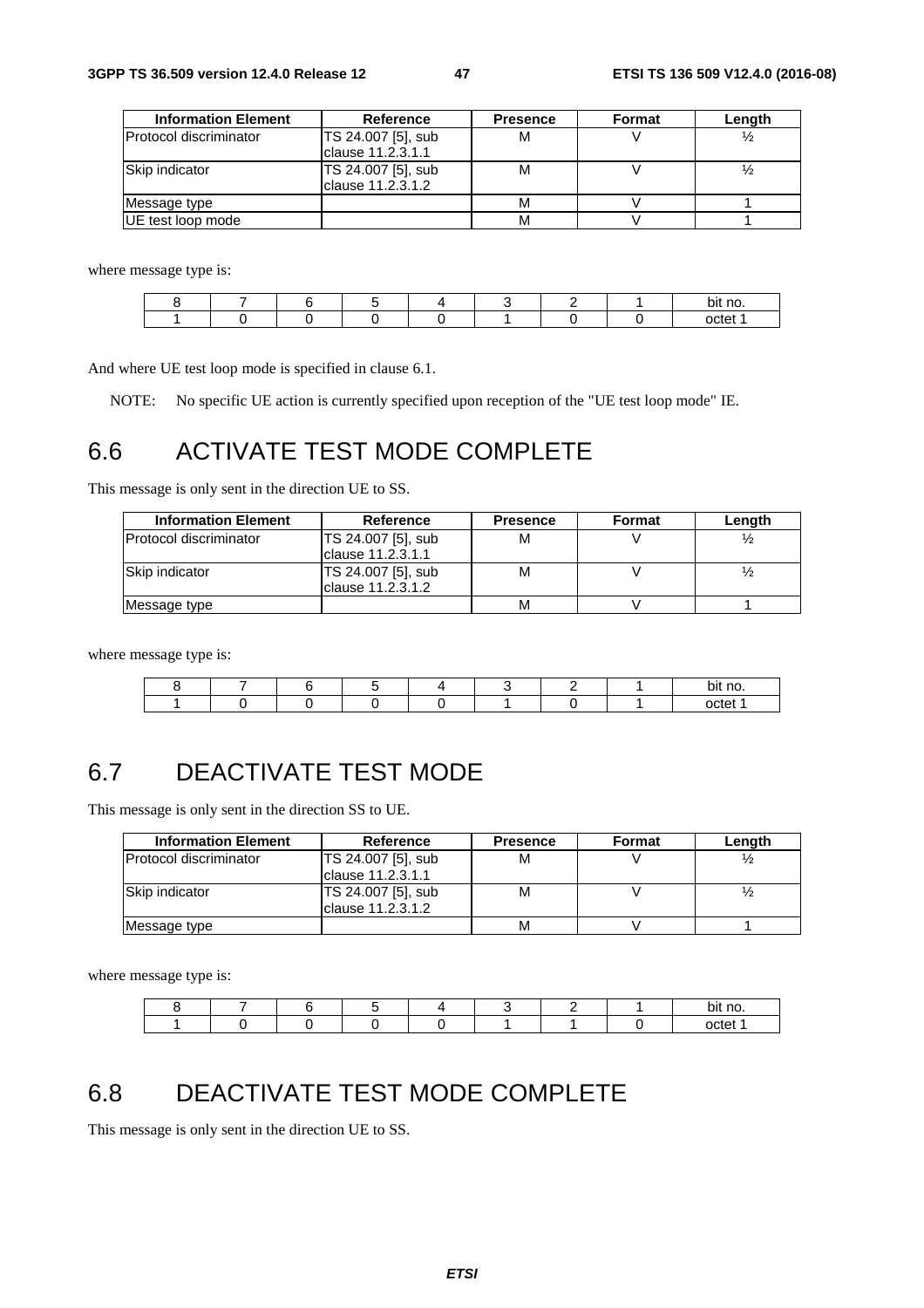| <b>Information Element</b> | Reference          | <b>Presence</b> | Format | Length |
|----------------------------|--------------------|-----------------|--------|--------|
| lProtocol discriminator    | TS 24.007 [5], sub | М               |        |        |
|                            | Iclause 11.2.3.1.1 |                 |        |        |
| Skip indicator             | TS 24.007 [5], sub | М               |        |        |
|                            | Iclause 11.2.3.1.2 |                 |        |        |
| Message type               |                    | М               |        |        |

where message type is:

|  |  |  |  | no.<br>bit |
|--|--|--|--|------------|
|  |  |  |  |            |

# 6.9 RESET UE POSITIONING STORED INFORMATION

This message is only sent in the direction SS to UE.

| <b>Information Element</b>       | Reference                                | <b>Presence</b> | Format | Length |
|----------------------------------|------------------------------------------|-----------------|--------|--------|
| <b>Protocol discriminator</b>    | TS 24.007 [5],<br>subclause 11.2.3.1.1   | ΙM              |        |        |
| Skip indicator                   | TS 24.007 [5],<br>$subclause$ 11.2.3.1.2 | ΙM              |        |        |
| Message type                     |                                          |                 |        |        |
| <b>UE Positioning Technology</b> |                                          | <b>IV</b>       |        |        |

where message type is:

|  |  |  |  | bit no. |
|--|--|--|--|---------|
|  |  |  |  | octet   |

where UE Positioning Technology is a single octet IE:

|  |       |  |  |  |  |  |  | `no.<br>bit |
|--|-------|--|--|--|--|--|--|-------------|
|  | nrte: |  |  |  |  |  |  |             |

UE Positioning Technology value

Bits **8 7 6 5 4 3 2 1** 0 0 0 0 0 0 0 0 AGNSS 0 0 0 0 0 0 0 1 OTDOA

All other cause values are reserved for future use.

# 6.10 UE TEST LOOP MODE C MBMS PACKET COUNTER REQUEST

This message is only sent in the direction SS to UE.

| <b>Information Element</b>     | Reference            | <b>Presence</b> | Format | Length |
|--------------------------------|----------------------|-----------------|--------|--------|
| <b>IProtocol discriminator</b> | TS 24.007 [5],       | M               |        |        |
|                                | subclause 11.2.3.1.1 |                 |        |        |
| <b>Skip indicator</b>          | TS 24.007 [5],       | M               |        |        |
|                                | subclause 11.2.3.1.2 |                 |        |        |
| Message type                   |                      | M               |        |        |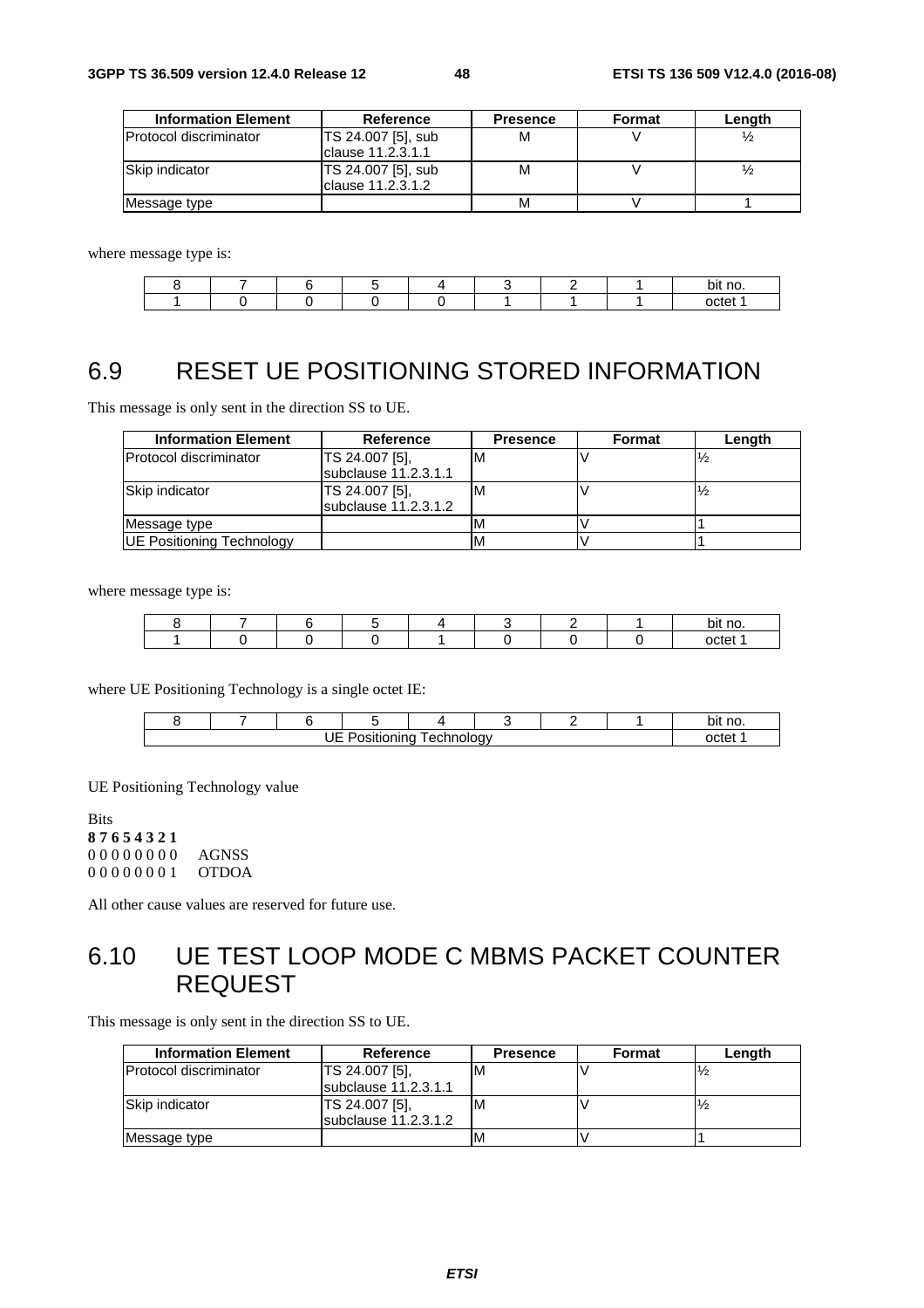#### **3GPP TS 36.509 version 12.4.0 Release 12 49 ETSI TS 136 509 V12.4.0 (2016-08)**

where message type is:

|  |  |  |  | `no.<br>Οľ |
|--|--|--|--|------------|
|  |  |  |  | nctet      |

# 6.11 UE TEST LOOP MODE C MBMS PACKET COUNTER RESPONSE

This message is only sent in the direction UE to SS.

| <b>Information Element</b>        | Reference                                      | <b>Presence</b> | Format | Length |
|-----------------------------------|------------------------------------------------|-----------------|--------|--------|
| <b>Protocol discriminator</b>     | TS 24.007 [5],<br>subclause 11.2.3.1.1         | ιM              |        |        |
| Skip indicator                    | TS 24.007 [5],<br><b>Isubclause 11.2.3.1.2</b> | M               |        |        |
| Message type                      |                                                | M               |        |        |
| <b>IMBMS Packet Counter Value</b> |                                                | м               |        |        |

where message type is:

|  |  |  |  | bit no                             |
|--|--|--|--|------------------------------------|
|  |  |  |  | $\sim$ $\sim$ $\sim$ $\sim$ $\sim$ |

And where MBMS Packet Counter Value is:

| C31       | C30 | C29 | C28 | C27 | C26      | C25             | C <sub>24</sub> | octet <sup>1</sup> |
|-----------|-----|-----|-----|-----|----------|-----------------|-----------------|--------------------|
| C23       | C22 | C21 | C20 | C19 | C18      | C <sub>17</sub> | C16             | octet 2            |
| C15       | C14 | C13 | C12 | C11 | C10      | C9              | C8              | octet 3            |
| ~7<br>vı. | C6  | C5  | C4  | C3  | റാ<br>◡∠ | $\sim$          | C0              | octet 4            |

C31..C0 = MBMS packet counter value 0.. 4294967295 (binary coded, C31 is most significant bit and C0 least significant bit).

# 6.12 UPDATE UE LOCATION INFORMATION

This message is only sent in the direction SS to UE.

| <b>Information Element</b> | Reference            | <b>Presence</b> | Format | Length |
|----------------------------|----------------------|-----------------|--------|--------|
| Protocol discriminator     | TS 24.007 [5],       | м               |        | ⅓      |
|                            | subclause 11.2.3.1.1 |                 |        |        |
| Skip indicator             | TS 24.007 [5],       | м               |        | ⅓      |
|                            | subclause 11.2.3.1.2 |                 |        |        |
| Message type               |                      | м               |        |        |
| ellipsoidPointWithAltitude | TS 36.355 [37],      | М               |        | 8      |
|                            | subclause 6.4.1.     |                 |        |        |
| horizontalVelocity         | TS 36.355 [37],      | М               |        | з      |
|                            | subclause 6.4.1.     |                 |        |        |
| gnss-TOD-msec              | TS 36.355 [37],      | М               |        | з      |
|                            | subclause 6.5.2.6.   |                 |        |        |

where message type is:

|  |  |  |  | no<br>nг<br>~ |
|--|--|--|--|---------------|
|  |  |  |  | nctet         |

And where ellipsoidPointWithAltitude is: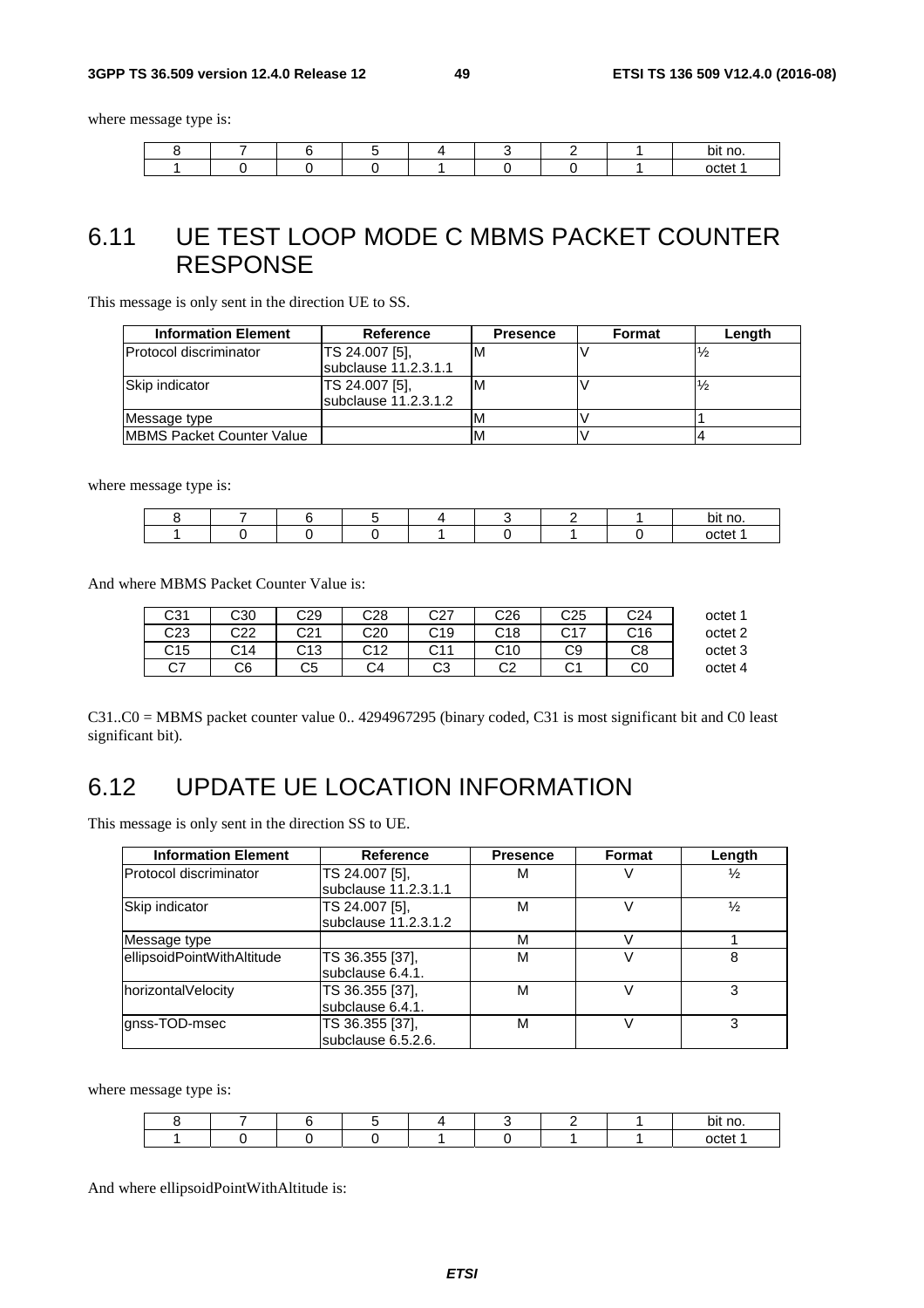| 8                 |                   | 6                 | 5                 | 4                 | 3                 | 2                 |                   | bit no.            |
|-------------------|-------------------|-------------------|-------------------|-------------------|-------------------|-------------------|-------------------|--------------------|
| L1                | DLA <sub>22</sub> | DLA <sub>21</sub> | DLA <sub>20</sub> | DLA <sub>19</sub> | DLA <sub>18</sub> | DLA <sub>17</sub> | DLA <sub>16</sub> | octet 1            |
| DLA <sub>15</sub> | DLA <sub>14</sub> | DLA <sub>13</sub> | DLA <sub>12</sub> | DLA <sub>11</sub> | DLA <sub>10</sub> | DLA9              | DLA8              | octet 2            |
| DLA7              | DLA6              | DLA <sub>5</sub>  | DLA4              | DLA3              | DLA <sub>2</sub>  | DLA <sub>1</sub>  | DLA0              | octet 3            |
| DLO <sub>23</sub> | DLO <sub>22</sub> | <b>DLO21</b>      | <b>DLO20</b>      | DLO <sub>19</sub> | DLO <sub>18</sub> | DLO <sub>17</sub> | DLO <sub>16</sub> | octet 4            |
| DLO <sub>15</sub> | DLO <sub>14</sub> | DLO <sub>13</sub> | DLO <sub>12</sub> | DLO <sub>11</sub> | DLO <sub>10</sub> | DLO <sub>9</sub>  | DLO <sub>8</sub>  | octet <sub>5</sub> |
| DLO7              | DLO <sub>6</sub>  | DLO <sub>5</sub>  | DLO <sub>4</sub>  | DLO <sub>3</sub>  | DLO <sub>2</sub>  | DLO <sub>1</sub>  | DLO <sub>0</sub>  | octet <sub>6</sub> |
| A1                | AD <sub>14</sub>  | AD13              | AD <sub>12</sub>  | AD11              | AD10              | AD <sub>9</sub>   | AD <sub>8</sub>   | octet 7            |
| AD7               | AD6               | AD5               | AD4               | AD3               | AD <sub>2</sub>   | AD <sub>1</sub>   | AD <sub>0</sub>   | octet 8            |

 $L1 =$  'latitudeSign' value 0=north and 1=south

DLA22..DLA0 = 'degreesLatitude' value 0..8388607 (binary coded, DLA22 is most significant bit and DLA0 is least significant bit).

DLO23..DLO0 = 'degreesLongitude' value -8388608..8388607 (two"s complement binary coded as per ASN.1 encoding of an integer value, DLO23 is most significant bit and DLO0 is least significant bit).

 $A1 = 'altitudeDirection' value 0 = height and 1 = depth$ 

AD14..AD0 = 'altitude' value 0..32767 (binary coded, AD14 is most significant bit and AD0 is least significant bit).

And where horizontalVelocity is:

|                |      |     |                |           |                 |                |                | bit no.            |
|----------------|------|-----|----------------|-----------|-----------------|----------------|----------------|--------------------|
| B <sub>8</sub> | B7   | B6  | B <sub>5</sub> | <b>B4</b> | B <sub>3</sub>  | B <sub>2</sub> | B <sub>1</sub> | Octet 1            |
| B <sub>0</sub> | HS10 | HS9 | HS8            | HS7       | HS <sub>6</sub> | HS5            | HS4            | octet <sub>2</sub> |
| HS3            | HS2  | HS1 | HS0            |           |                 | Reserved       |                | octet 3            |

B8..B0 = 'bearing' value 0..359 (binary coded, B8 is most significant bit and B0 is least significant bit).

HS10..HS0 = 'horizontalSpeed' value 0..2047 (binary coded, HS10 is most significant bit and HS0 is least significant bit).

And where nss-TOD-msec is:

| u   |          |                  | ີ          |                    |                     |           |          | bit no.            |
|-----|----------|------------------|------------|--------------------|---------------------|-----------|----------|--------------------|
|     | Reserved | — ∩и<br><u>_</u> | ™Ω∩<br>∠∪  | T19                | T18                 | ᅮィラ       | T16      | octet 1            |
| T15 | T14      | T1 ?<br>ں ا      | エィつ<br>' 4 | <b>T44</b>         | T1 N<br>. U         | та<br>1 J | тc<br>ιc | octet <sub>2</sub> |
| --  | T6       | --<br>כ י        | -          | $\mathbf{r}$<br>د، | $\mathbf{r}$<br>. . | -         |          | octet <sub>3</sub> |

T21..T0 = 'gnss-TOD-msec' value 0.. 3599999 (binary coded, T21 is most significant bit and T0 is least significant bit).

# 6.13 UE TEST LOOP PROSE PACKET COUNTER REQUEST

This message is only sent in the direction SS to UE.

| <b>Information Element</b>    | Reference            | <b>Presence</b> | Format | Length |
|-------------------------------|----------------------|-----------------|--------|--------|
| <b>Protocol discriminator</b> | TS 24.007 [5],       | M               |        |        |
|                               | subclause 11.2.3.1.1 |                 |        |        |
| Skip indicator                | TS 24.007 [5].       | M               |        |        |
|                               | subclause 11.2.3.1.2 |                 |        |        |
| Message type                  |                      | м               |        |        |

where message type is:

|  |  |  |  | pit no |
|--|--|--|--|--------|
|  |  |  |  | nctet  |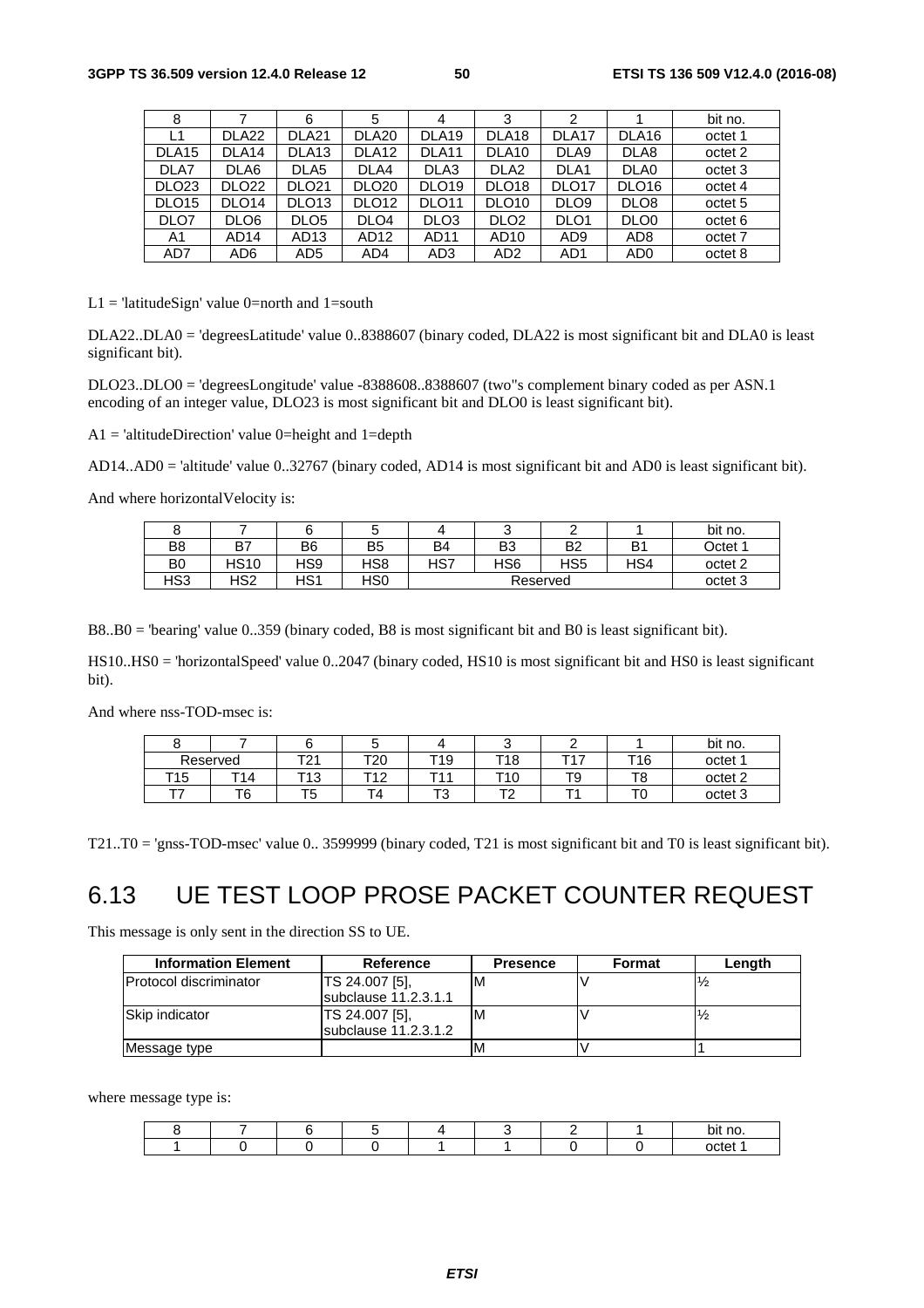# 6.14 UE TEST LOOP PROSE PACKET COUNTER RESPONSE

This message is only sent in the direction UE to SS.

| <b>Information Element</b>                                                   | Reference                              | <b>Presence</b> | <b>Format</b> | Length               |
|------------------------------------------------------------------------------|----------------------------------------|-----------------|---------------|----------------------|
| Protocol discriminator                                                       | TS 24.007 [5].<br>subclause 11.2.3.1.1 | M               |               | $\frac{1}{2}$        |
| Skip indicator                                                               | TS 24.007 [5],<br>subclause 11.2.3.1.2 | M               |               | $\frac{1}{2}$        |
| Message type                                                                 |                                        | M               |               |                      |
| ProSe Direct Discovery Packet<br>Counter(s) Value                            |                                        | CV-ModeD        | TLV-E         | $4*(N^D+1)+3$        |
| <b>ProSe Direct Communication</b><br><b>PSCCH Packet Counter(s)</b><br>Value |                                        | CV-ModeE        | <b>TLV</b>    | $4*(N^C+1)+2$        |
| <b>IProSe Direct Communication</b><br><b>STCH Packet Counter(s)</b><br>Value |                                        | CV-ModeE        | <b>TLV</b>    | $\sqrt{4*(N^C+1)+2}$ |

| <b>Condition</b> | <b>Explanation</b>                      |
|------------------|-----------------------------------------|
| CV-ModeD         | This IE is mandatory present if         |
|                  | TEST_LOOP_MODE_D_ACTIVE is TRUE else it |
|                  | shall be absent. $N^D =$                |
|                  | PROSE DISCOVERY MONITOR N.              |
| CV-ModeE         | This IE is mandatory present if         |
|                  | TEST_LOOP_MODE_E_ACTIVE is TRUE else it |
|                  | shall be absent. $N^C =$                |
|                  | PROSE COMMUNICATION MONITOR N.          |

where message type is:

|  |  |  |  | no.<br>.<br>bit |
|--|--|--|--|-----------------|
|  |  |  |  | octet           |

And where ProSe Direct Discovery Packet Counter(s) Value is:

| 8<br>6<br>5<br>3<br>4                                                         |                                                                                          |
|-------------------------------------------------------------------------------|------------------------------------------------------------------------------------------|
| ProSe Direct Discovery Packet Counter(s) Value type                           | octet 1                                                                                  |
| Length of ProSe Direct Discovery Packet Counter(s) Value contents in<br>bytes | octets 2-3                                                                               |
| ProSe Direct Discovery Packet Counter IE #0                                   | octet 4<br>octet 5<br>octet 6<br>octet <sub>7</sub>                                      |
| $\cdots$                                                                      |                                                                                          |
| ProSe Direct Discovery Packet Counter IE #N <sup>D</sup>                      | octet $4+4$ * $N^D$<br>octet $5+4$ * $N^D$<br>octet $6+4$ * $N^D$<br>octet $7+4$ * $N^D$ |

And where ProSe Direct Discovery Packet Counter(s) Value type is:

|  |  |  |  | . .<br>bit no. |
|--|--|--|--|----------------|
|  |  |  |  | octet          |

And where ProSe Direct Discovery Packet Counter IE #n is: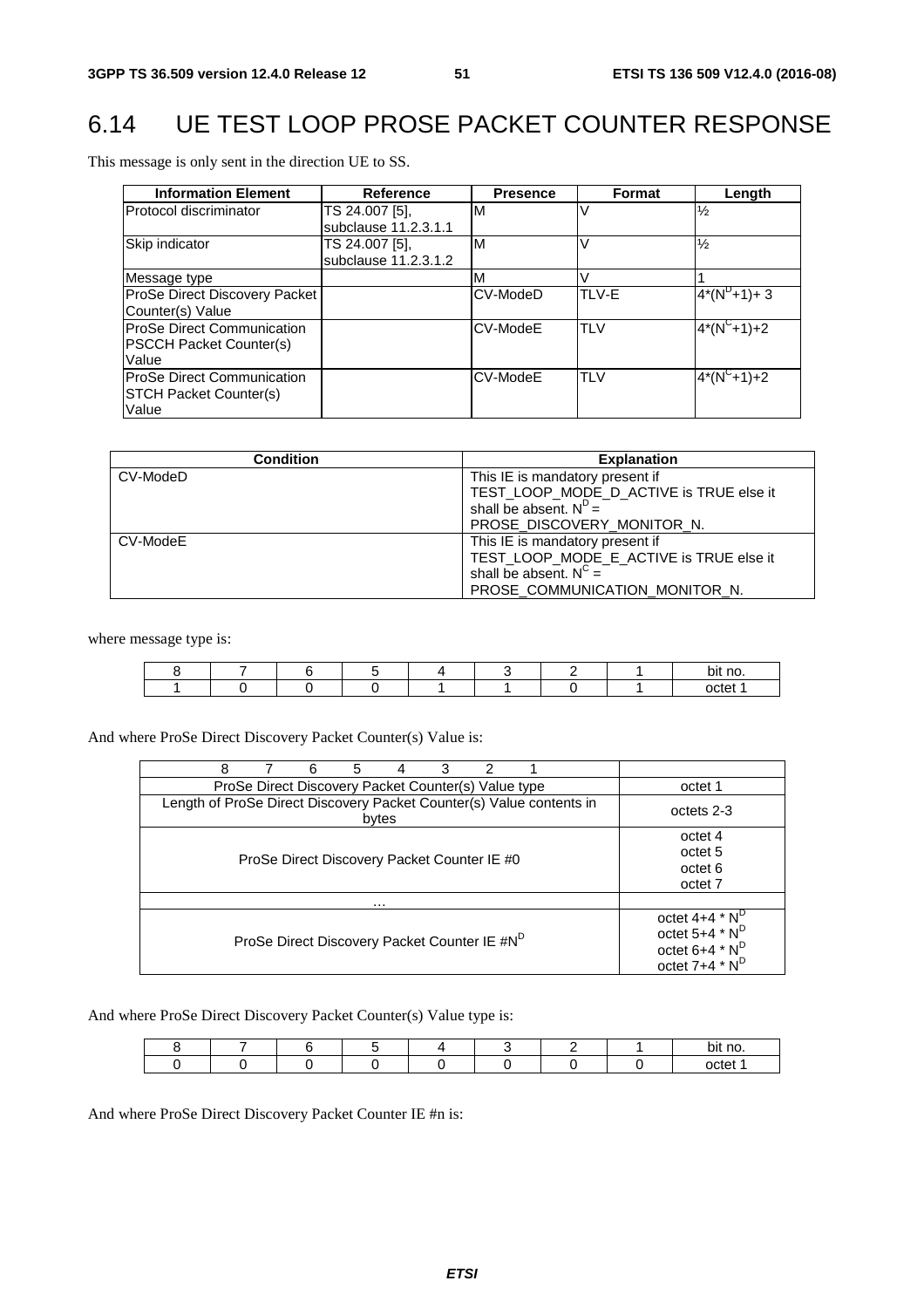| octet 1 | C <sub>24</sub> | C25            | C26        | rn7<br>ا ےب     | C28        | C29 | C30 | C31      |
|---------|-----------------|----------------|------------|-----------------|------------|-----|-----|----------|
| octet 2 | C <sub>16</sub> | $\sim$ 17<br>◡ | C18<br>ັ   | C19             | C20        | C21 | C22 | C23      |
| octet 3 | C8              | C9             | C10<br>. ب | <b>C11</b><br>◡ | r10<br>◡ィ∠ | C13 | C14 | C15      |
| octet 4 | C0              | ັ              | ⌒⌒<br>◡∠   | റാ<br>w         | C4         | C5  | C6  | ^¬<br>◡៸ |

C31..C0 = PSDCH packet counter value 0.. 4294967295 (binary coded, C31 is most significant bit and C0 least significant bit) corresponding to PSDCH\_PACKET\_COUNTER(SL\_ID=n).

And where ProSe Direct Communication PSCCH Packet Counter(s) Value is:

| 8<br>2<br>6<br>3<br>5<br>4                                                              |                     |
|-----------------------------------------------------------------------------------------|---------------------|
| ProSe Direct Communication PSCCH Packet Counter(s) Value type                           | octet 1             |
| Length of ProSe Direct Communication PSCCH Packet Counter(s) Value<br>contents in bytes | octet 2             |
|                                                                                         | octet 3             |
| ProSe Direct Communication PSCCH Packet Counter IE #0                                   | octet 4             |
|                                                                                         | octet 5             |
|                                                                                         | octet 6             |
| .                                                                                       |                     |
|                                                                                         | octet $3+4$ * $N^C$ |
| ProSe Direct Communication PSCCH Packet Counter IE #N <sup>C</sup>                      | octet $4+4$ * $N^C$ |
|                                                                                         | octet $5+4$ * $N^C$ |
|                                                                                         | octet $6+4$ * $N^C$ |

And where ProSe Direct Communication PSCCH Packet Counter(s) Value type is:

|  |  |  |  | bit no. |
|--|--|--|--|---------|
|  |  |  |  | octet   |

And where ProSe Direct Communication PSCCH Packet Counter IE #n is:

| D31             | D30 | D29 | D <sub>28</sub> | D <sub>27</sub> | D <sub>26</sub> | D <sub>25</sub> | D24             | octet 1 |
|-----------------|-----|-----|-----------------|-----------------|-----------------|-----------------|-----------------|---------|
| D <sub>23</sub> | ממח | D21 | D <sub>20</sub> | D <sub>19</sub> | D <sub>18</sub> | D <sub>17</sub> | D <sub>16</sub> | octet 2 |
| D <sub>15</sub> | D14 | D13 | D12             | D11             | D <sub>10</sub> | D9              | D8              | octet 3 |
| D7              | D6  | D5  | D4              | D3              | D2              | D1              | D0              | octet 4 |

D31..D0 = PSCCH packet counter 0.. 4294967295 (binary coded, D31 is most significant bit and D0 least significant bit) corresponding to PSCCH\_PACKET\_COUNTER(SL\_ID = n).

And where ProSe Direct Communication STCH Packet Counter(s) Value is:

| 8<br>6<br>3<br>2<br>5<br>4                                                    |                     |
|-------------------------------------------------------------------------------|---------------------|
| ProSe Direct Communication STCH Packet Counter(s) Value type                  | octet 1             |
| Length of ProSe Direct Communication STCH Packet Counter(s) Value in<br>bytes | octet 2             |
|                                                                               | octet 3             |
| ProSe Direct Communication STCH Packet Counter IE #0                          | octet 4             |
|                                                                               | octet 5             |
|                                                                               | octet <sub>6</sub>  |
| .                                                                             |                     |
|                                                                               | octet $3+4$ * $N^C$ |
| ProSe Direct Communication STCH Packet Counter IE #NC                         | octet $4+4$ * $N^C$ |
|                                                                               | octet $5+4$ * $N^C$ |
|                                                                               | octet $6+4$ * $N^C$ |

where ProSe Direct Communication STCH Packet Counter(s) Value type is:

|  |  |  |  | bit no |
|--|--|--|--|--------|
|  |  |  |  | nctet  |

And where ProSe Direct Communication STCH Packet Counter IE #n is: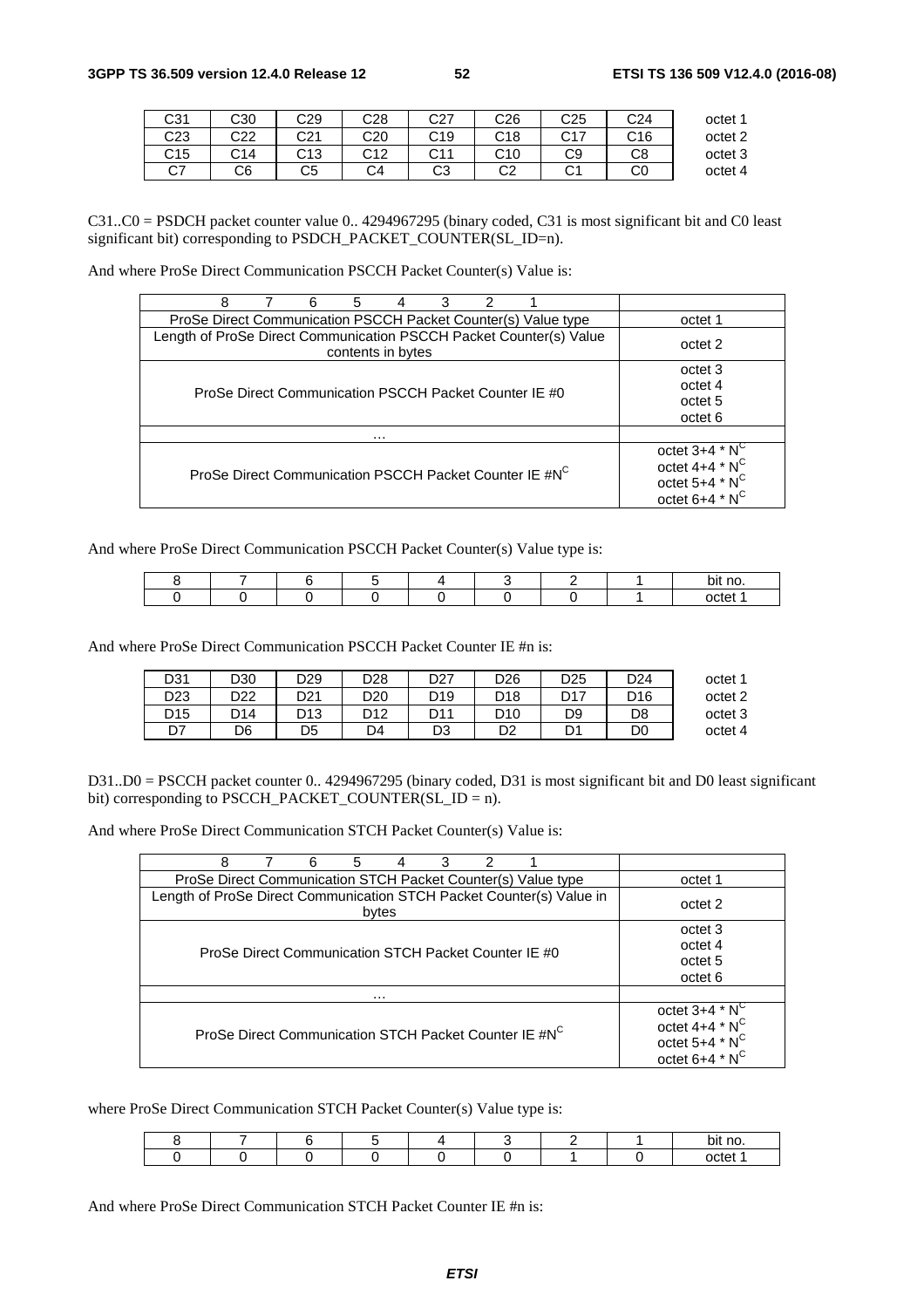| octet 1 | E24             | E <sub>25</sub>                | E26             | E27             | E28             | E29             | E30 | E31             |
|---------|-----------------|--------------------------------|-----------------|-----------------|-----------------|-----------------|-----|-----------------|
| octet 2 | E <sub>16</sub> | E1<br>$\overline{\phantom{a}}$ | E <sub>18</sub> | E <sub>19</sub> | E <sub>20</sub> | E21             | E22 | E23             |
| octet 3 | E8              | E <sub>9</sub>                 | E <sub>10</sub> | F11             | F <sub>12</sub> | E <sub>13</sub> | E14 | E <sub>15</sub> |
| octet 4 | E0              | F <sub>1</sub><br>−            | 口つ              | E3              | E4              | E5              | E6  | E7              |

E31..E0 = STCH Packet Counter value 0.. 4294967295 (binary coded, E31 is most significant bit and E0 least significant bit) corresponding to STCH\_PACKET\_COUNTER(SL\_ID = n).

# 7 Variables, constants and timers

# 7.1 State variables

#### BUFFER\_IP\_PDUs

This boolean state variable is used to control if UE is to buffer IP PDUs or not.

#### TEST\_LOOP\_MODE\_B\_ACTIVE

This boolean state variable is used to indicate if UE test loop mode B is active. TEST\_LOOP\_MODE\_B\_ACTIVE shall be set to FALSE when UE is switched on.

#### CDMA2000\_INITIATED

This boolean state variable is used to indicate if IP control signalling was initiated by the network on CDMA2000.

#### TEST\_LOOP\_MODE\_C\_ACTIVE

This boolean state variable is used to indicate if UE test loop mode C is active. TEST\_LOOP\_MODE\_C\_ACTIVE shall be set to FALSE when UE is switched on.

#### MBMS\_PACKET\_COUNTER

This 32-bit integer state variable is used to count successful reception of MBMS packets while UE test loop mode C is activate. MBMS\_PACKET\_COUNTER shall be set to zero when UE is switched on.

#### TEST\_LOOP\_MODE\_D\_ACTIVE

This boolean state variable is used to indicate if UE test loop mode D is active. TEST\_LOOP\_MODE\_D\_ACTIVE shall be set to FALSE when UE is switched on.

#### TEST\_LOOP\_MODE\_E\_ACTIVE

This boolean state variable is used to indicate if UE test loop mode E is active. TEST\_LOOP\_MODE\_E\_ACTIVE shall be set to FALSE when UE is switched on.

#### PROSE\_DISCOVERY\_MONITOR\_N

This 9-bit integer state variable is used to indicate the number of entities in the list of ProSe App Codes to individually monitor as configured in the CLOSE\_UE\_TEST\_LOOP message for test loop mode D. The variable shall be set to 0 when UE is switched on.

### PSDCH\_PACKET\_COUNTER(SL\_ID)

This 32-bit integer state variable is used to count successful reception of SL-DCH MAC SDUs while UE test loop mode D is activated and TEST\_LOOP\_MODE\_D\_TRIGGER is set to MONITOR. The counter variable is indexed with SL\_ID = 0…( MAX\_ModeD\_Monitor\_Entities). PSDCH\_PACKET\_COUNTER(SL\_ID) shall be set to zero when UE is switched on.

If configured value of variable PROSE\_DISCOVERY\_MONITOR\_N is set to 0 then UE counts all received SL-DCH MAC SDUs as part of just one counter PSDCH\_PACKET\_COUNTER(0) irrespective of the application code.

#### PROSE\_COMMUNICATION\_MONITOR\_N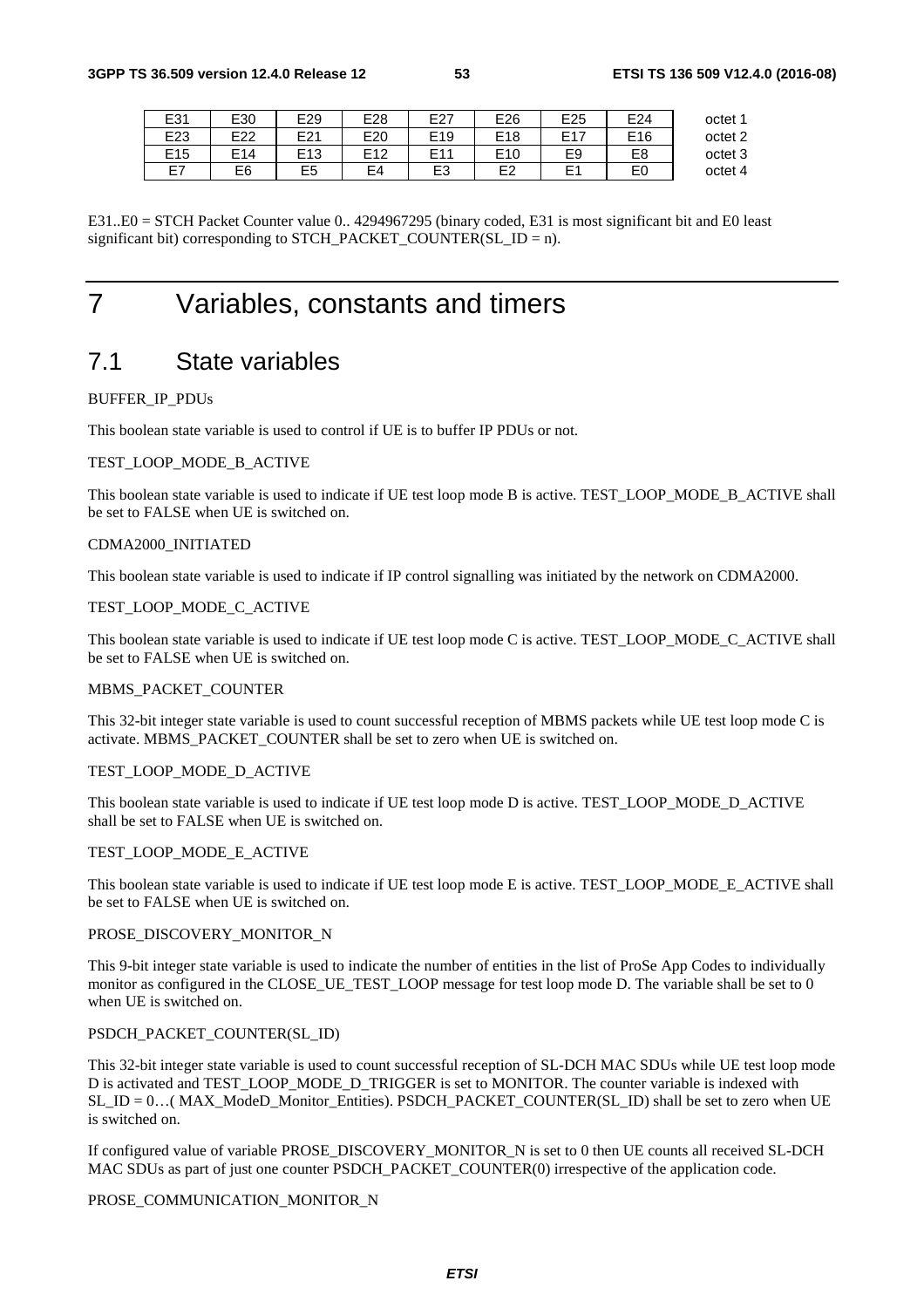This 4-bit integer state variable is used to indicate the number of entities in the list of Group Destination IDs to individually monitor as configured in the CLOSE\_UE\_TEST\_LOOP message for test loop mode E. The variable shall be set to 0 when UE is switched on.

#### STCH\_PACKET\_COUNTER(SL\_ID)

This 32-bit integer state variable is used to count successful reception of STCH PDCP SDUs while UE test loop mode E is activated and TEST\_LOOP\_MODE\_E\_TRIGGER is set to RECEIVE. The counter variable is indexed with SL\_ID = 0…( MAX\_ModeE\_Monitor\_Entities). STCH\_PACKET\_COUNTER(SL\_ID) shall be set to zero when UE is switched on. If configured value of variable PROSE\_COMMUNICATION\_MONITOR\_N is set to 0 then UE counts all STCH PDCP SDU as part of one counter STCH\_PACKET\_COUNTER(0)irrespective of Group Destination IDs.

#### PSCCH\_PACKET\_COUNTER(SL\_ID)

This 32-bit integer state variable is used to count successful reception of PSCCH transport blocks while UE test loop mode E is activated and TEST\_LOOP\_MODE\_E\_TRIGGER is set to RECEIVE. The counter variable is indexed with SL\_ID = 0…( MAX\_ModeE\_Monitor\_Entities). PSCCH\_PACKET\_COUNTER(SL\_ID) shall be set to zero when UE is switched on. If configured value of variable PROSE\_COMMUNICATION\_MONITOR\_N is set to 0 then UE counts all PSCCH PHY transport blocks as part of one counter PSCCH\_PACKET\_COUNTER(0) irrespective of Group Destination IDs.

# 7.2 Constants

MAX ModeA LB entities  $= 8$ .

MAX\_ModeD\_Monitor\_Entities = 400.

 $MAX$  ModeE Monitor Entities = 16.

# 7.3 Timers

T\_delay\_modeB

In E-UTRAN, UTRAN and GERAN, this timer is used to delay the transmission of the first IP PDU when UE test loop function is operated in UE test loop mode B. In CDMA2000, this timer is used to temporarily interrupt UE test loop mode B operation so as to allow IP control signalling required before data transmission. The timer value is configured by the UE test loop mode B setup IE in the CLOSE UE TEST LOOP message.

# 7.4 Configurable parameters

DRB\_ID(LB\_ID)

This parameter is used by the UE when operating in UE test loop mode A to map a bi-directional Data Radio bearer to a loopback entity. LB  $ID = 0$ . (MAX ModeA LB entities-1). The value is configured when UE receives the CLOSE UE TEST LOOP message DRB ID(LB ID)=0 indicate that no DRB is mapped to the loopback identity.

UL\_PDCP\_SDU\_scaling(LB\_ID)

This parameter is used to enable/disable scaling of UL PDCP SDU size. If UL\_PDCP\_SDU\_scaling is set to TRUE then scaling based on UL\_PDCP\_SDU\_size(LB\_ID) parameter is performed, otherwise no scaling is done (UL PDCP SDU size is equal to received DL PDCP SDU size). The value is configured by the UE test loop mode A setup IE in the CLOSE UE TEST LOOP message.

#### UL PDCP SDU size(LB\_ID)

This parameter is used to set the UL PDCP SDU size for returned UL PDCP SDUs on the data radio bearer with data radio bearer ID equal to DRB\_ID(LB\_ID). This parameter is only applicable for UE test loop mode A and when state variable UL\_PDCP\_SDU\_scaling(LB\_ID) is TRUE. The value is configured by the UE test loop mode A setup IE in the CLOSE UE TEST LOOP message.

#### PROSE\_DISCOVERY\_APPCODE(SL\_ID)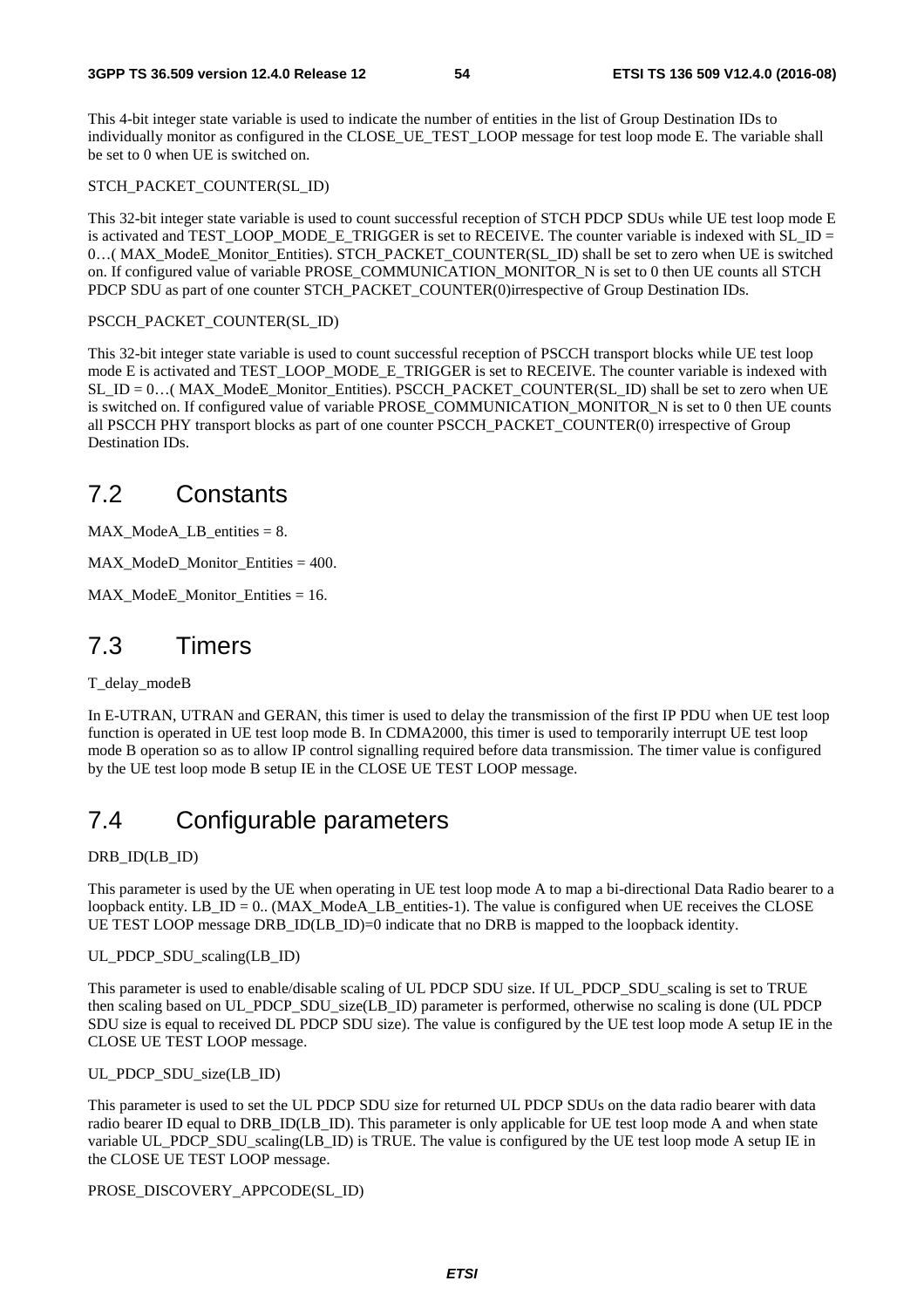This parameter is used by the UE when operating in UE test loop mode D and TEST\_LOOP\_MODE\_D\_TRIGGER is set to MONITOR to map the LSBs of the ProSe App Code to monitor to the entity index SL\_ID = 0…( MAX\_ModeD\_Monitor\_Entities-1). The value is configured in the CLOSE UE TEST LOOP message.

#### PROSE\_COMMUNICATION\_DEST\_ID(SL\_ID)

This parameter is used by the UE when operating in UE test loop mode E and TEST\_LOOP\_MODE\_E\_TRIGGER is set to RECEIVE to map the Group Destination ID to monitor to the entity index SL ID  $=$ 0...( MAX\_ModeE\_Monitor\_Entities-1). The value is configured in the CLOSE UE TEST LOOP message.

# 8 Electrical Man Machine Interface (EMMI)

The EMMI is used for automation of conformance testing. The commands used on the EMMI by the System Simulator, shall be limited to those specified in TS 36.523-3 [32]. An illustration is given in figure 8-1 as an example.

At the System Simulator side, the logical EMMI using mandatory AT commands shall interface with the Main Test Component (MTC) of TTCN test cases which hosts the Upper Tester. The physical EMMI interface towards the UE may be for example a standard USB interface. Other interfaces of proprietary or standardized type shall not be precluded.

At the UE side an adapter needs to be provided by the UE manufacturer for converting the commands into the UE manufacturer specific interface and format.

The use of EMMI is optional for the UE.



**Figure 8-1: An example of EMMI and its use for automation of signalling testing**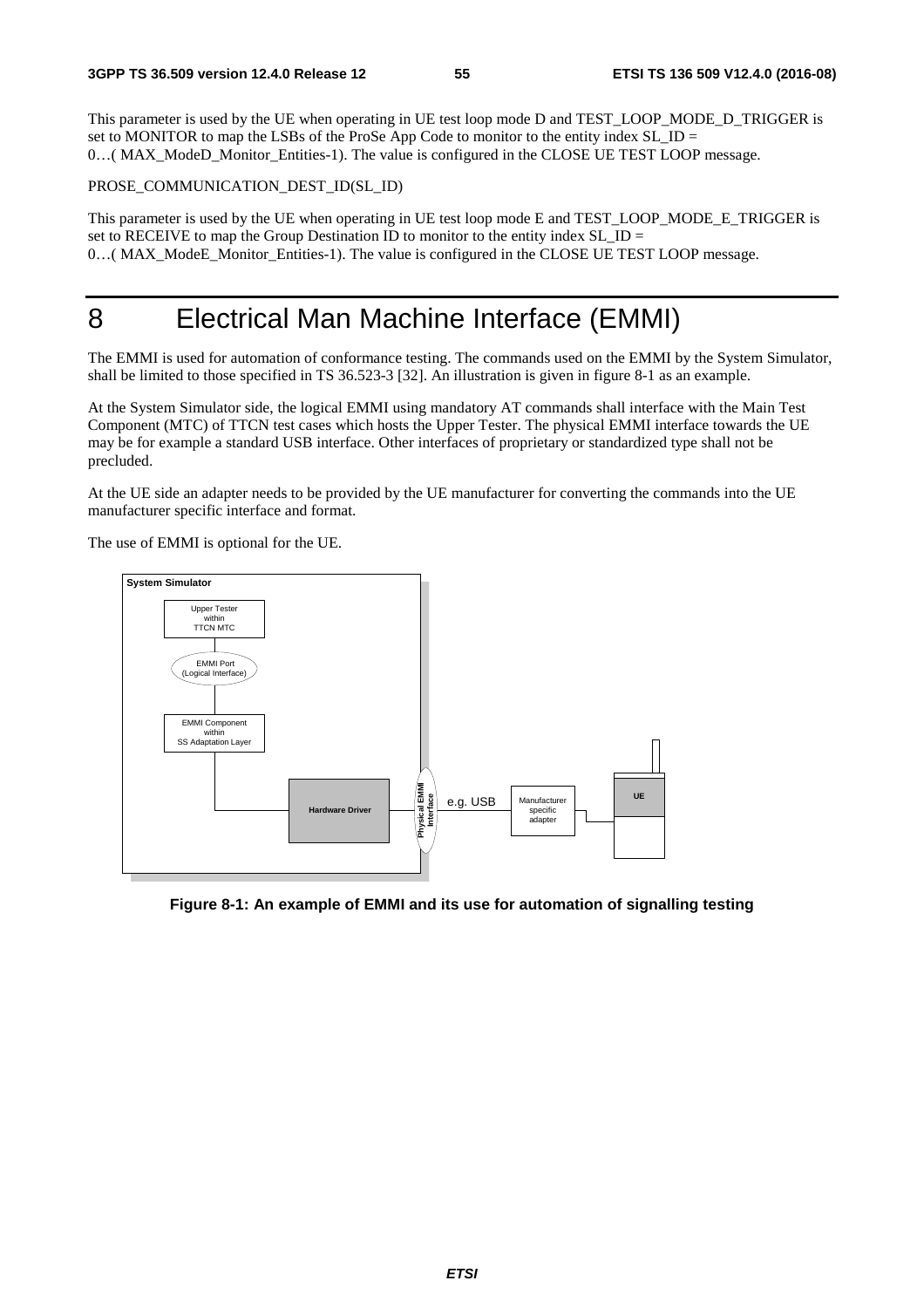# Annex A (informative): Void

Void.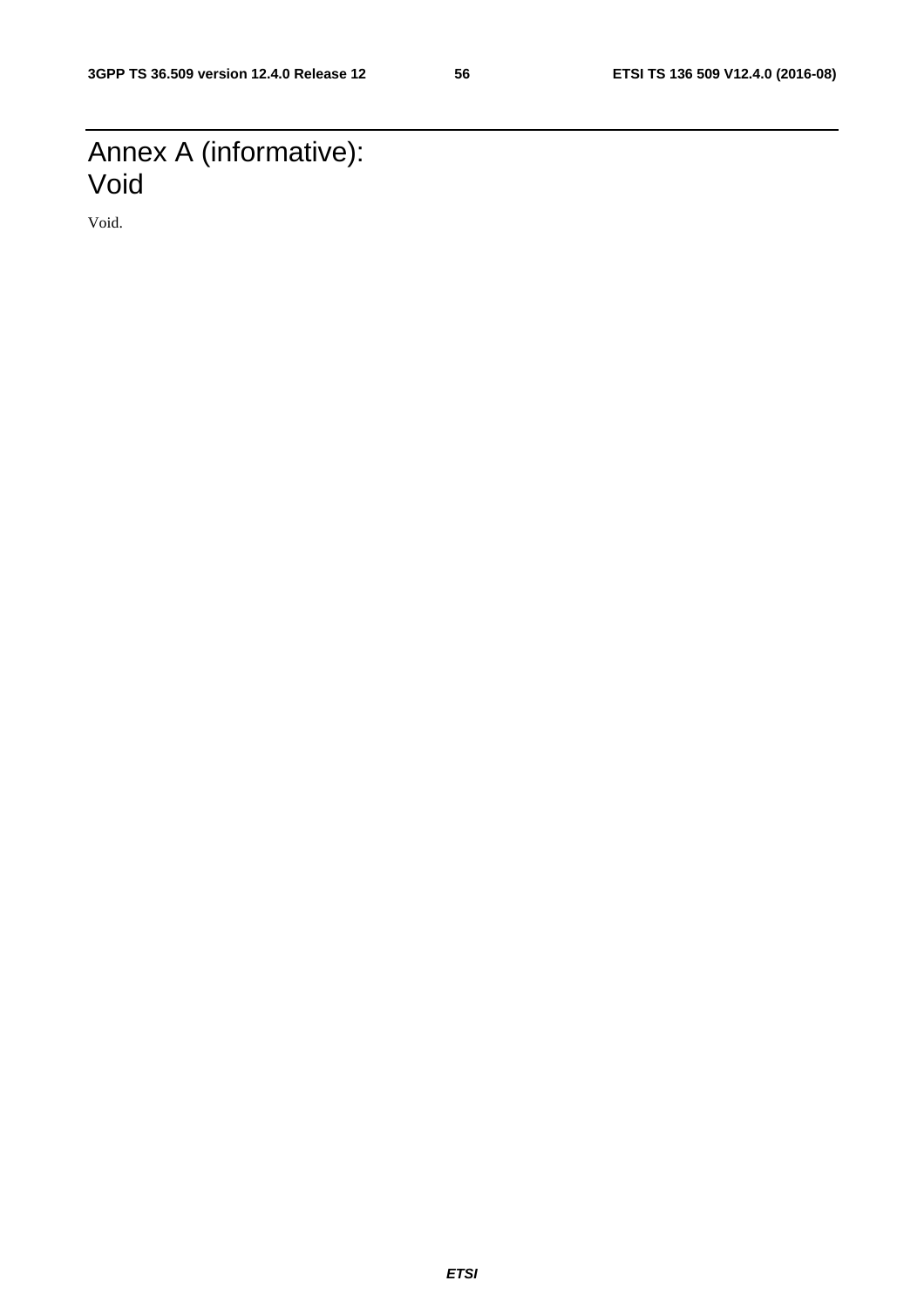# Annex B (informative): Change history

| <b>Change history</b> |                |                 |           |     |                                                                          |               |            |  |  |
|-----------------------|----------------|-----------------|-----------|-----|--------------------------------------------------------------------------|---------------|------------|--|--|
| <b>Date</b>           | TSG#           | <b>TSG Doc.</b> | <b>CR</b> | Rev | Subject/Comment                                                          | Old           | <b>New</b> |  |  |
| 2008-01               | RAN5#38        | R5-080327       |           |     | Initial skeleton proposal                                                |               |            |  |  |
| 2008-05               | <b>RAN5#39</b> | R5-081117       |           |     | First draft (text proposal)                                              |               | 0.0.1      |  |  |
| 2008-05               | RAN5#39        | R5-081343       |           |     | Outcome of RAN5 #39 meeting agreements                                   | 0.0.1         | 0.1.0      |  |  |
| 2008-08               | RAN5#40        | R5-083498       |           |     | Outcome of RAN5 #40 meeting agreements                                   | 0.1.0         | 1.0.0      |  |  |
| 2008-10               | <b>RAN5#40</b> | R5-084269       |           |     | Outcome of RAN5 #40"bis" meeting agreements                              | 1.0.0         | 1.1.0      |  |  |
|                       | bis            |                 |           |     |                                                                          |               |            |  |  |
| 2008-11               | <b>RAN5#41</b> | R5-085324       |           |     | Outcome of RAN5 #41 meeting agreements                                   | 1.1.0         | Draft      |  |  |
|                       |                |                 |           |     |                                                                          |               | 2.0.0      |  |  |
| 2008-11               | <b>RAN5#41</b> | R5-085526       |           |     | Outcome of post-RAN5 #41 email agreements                                | Draft         | 2.0.0      |  |  |
|                       |                |                 |           |     |                                                                          | 2.0.0         |            |  |  |
| 2008-12               | <b>RAN#42</b>  | R5-080885       |           |     | Approval of version 2.0.0 at RAN#42, then put to version                 | 2.0.0         | 8.0.0      |  |  |
|                       |                |                 |           |     | 8.0.0.                                                                   |               |            |  |  |
| 2009-01               |                |                 |           |     | Editorial corrections.                                                   | 8.0.0         | 8.0.1      |  |  |
| 2009-03               | <b>RAN#43</b>  | R5-086335       | 0001      |     | Corrections to 36.509                                                    | 8.0.1         | 8.1.0      |  |  |
| 2009-03               | <b>RAN#43</b>  | R5-086371       | 0002      |     | Correction to 36.509 v8.0.0                                              | 8.0.1         | 8.1.0      |  |  |
| 2009-03               | <b>RAN#43</b>  | R5-090433       | 0003      |     | Update of Abbreviations in 36.509                                        | 8.0.1         | 8.1.0      |  |  |
|                       |                |                 |           |     |                                                                          |               |            |  |  |
| 2009-03               | <b>RAN#43</b>  | R5-090700       | 0004      |     | Corrections to 36.509                                                    | 8.0.1         | 8.1.0      |  |  |
| 2009-04               | <b>RAN5#43</b> | R5-092315       | 0005      |     | Corrections to section 6 of 36.509.                                      | 8.1.0         | 8.2.0      |  |  |
| 2009-04               | <b>RAN5#43</b> | R5-092361       | 0006      |     | Clarification to TS 36.509                                               | 8.1.0         | 8.2.0      |  |  |
| 2009-04               | <b>RAN5#43</b> | R5-092511       | 0007      |     | Corrections and clarifications to TS 36.509                              | 8.1.0         | 8.2.0      |  |  |
| 2009-04               | <b>RAN5#43</b> | R5-092766       | 0008      |     | Support of mandatory AT commands via EMMI                                | 8.1.0         | 8.2.0      |  |  |
| 2009-08               | <b>RAN5#44</b> | R5-094063       | 0009      |     | Clarification on UL data in UE test loop mode                            | 8.2.0         | 8.3.0      |  |  |
| 2009-08               | <b>RAN5#44</b> | R5-094181       | 0010      |     | Editorial and More corrections to TS 36.509                              | 8.2.0         | 8.3.0      |  |  |
| 2009-08               | <b>RAN5#44</b> | R5-094309       | 0011      |     | Clarification to TS 36.509 activation and de-activation of UE            | 8.2.0         | 8.3.0      |  |  |
|                       |                |                 |           |     | Test Mode                                                                |               |            |  |  |
| 2009-10               | <b>RAN5#45</b> | R5-096062       | 0012      |     | Clarification on encoding of DRB Identity in LB setup DRB IE             | 8.3.0         | 8.4.0      |  |  |
| 2009-10               | <b>RAN5#45</b> | R5-096711       | 0013      | 3   | IP control signalling in UE test mode                                    | 8.3.0         | 8.4.0      |  |  |
| 2010-03               | <b>RAN5#46</b> | R5-100616       | 0014      |     | Clarification of UL and DL PDCP SDU size                                 | 8.4.0         | 8.5.0      |  |  |
| 2010-03               | <b>RAN#47</b>  |                 |           |     | Moved to v9.0.0 with no change                                           | 8.5.0         | 9.0.0      |  |  |
| 2010-06               | <b>RAN#48</b>  | R5-103164       | 0015      |     | Corrections and clarifications to TS 36.509 Rel-9                        | 9.0.0         | 9.1.0      |  |  |
| 2010-09               | <b>RAN#49</b>  | R5-104118       | 0016      |     | Addition of RESET command for LCS                                        | 9.1.0         | 9.2.0      |  |  |
| 2010-12               | <b>RAN#50</b>  | R5-106154       | 0017      |     | Correction to the section 5.4.2.3 of TS36.509                            | 9.2.0         | 9.3.0      |  |  |
| 2011-06               | <b>RAN#52</b>  | R5-112397       | 0019      | ä,  | Additional UE positioning test mode procedures for OTDOA                 | 9.3.0         | 9.4.0      |  |  |
|                       |                |                 |           |     | minimum performance test cases                                           |               |            |  |  |
| 2011-06               | <b>RAN#52</b>  | R5-112675       | 0022      |     | Introduction of UE Test Loop Mode C for LTE MBMS testing                 | 9.3.0         | 9.4.0      |  |  |
| 2011-06               | <b>RAN#52</b>  | R5-112700       | 0021      |     | Corrections to TS 36.509 Rel-9                                           | 9.3.0         | 9.4.0      |  |  |
| 2011-09               | <b>RAN#53</b>  | R5-113241       | 0023      |     | Update of IP PDU handling when in CDMA2000 mode                          | 9.4.0         | 9.5.0      |  |  |
| 2011-09               | <b>RAN#53</b>  | R5-113750       | 0024      |     | Update of LTE MBMS test function                                         | 9.4.0         | 9.5.0      |  |  |
| 2012-09               | <b>RAN#57</b>  | R5-123083       | 0025      |     | Clarification of DL IP Header                                            | 9.5.0         | 9.6.0      |  |  |
| 2012-09               | <b>RAN#57</b>  | R5-123791       | 0026      |     | Addition of Location Information functionality to 36.509                 | 9.6.0         | 10.0.0     |  |  |
| 2013-06               | <b>RAN#60</b>  | R5-132057       | 0027      |     | Removal of FFS from UPDATE UE LOCATION                                   | 10.0.0        | 10.1.0     |  |  |
|                       |                |                 |           |     | <b>INFORMATION</b> support                                               |               |            |  |  |
| 2014-03               | <b>RAN#63</b>  | R5-140999       | 0028      |     | Update to UE test mode procedure for CSG proximity testing 10.1.0 10.2.0 |               |            |  |  |
| 2014-09               | <b>RAN#65</b>  | R5-144454       | 0029      |     | Reservation of message types for antenna test function                   | 10.2.0 10.3.0 |            |  |  |
| 2015-06               | <b>RAN#68</b>  |                 |           |     | moved to v11.0.0 with no change                                          | 10.3.0 11.0.0 |            |  |  |
| 2015-06               | <b>RAN#68</b>  | R5-152059       | 0141      |     | Addition of Device to Device Proximity Services Test Loop                | 11.0.0 12.0.0 |            |  |  |
| 2015-09               | <b>RAN#69</b>  | R5-153211       | 0142      |     | Correction to Device to Device Proximity Services Test Loop              | 12.0.0 12.1.0 |            |  |  |
|                       |                |                 |           |     |                                                                          |               |            |  |  |
| 2015-09               | <b>RAN#69</b>  | R5-153223       | 0143      |     | Add minimum loopback buffer size requirement for Category<br>0 UE        | 12.0.0 12.1.0 |            |  |  |
| 2015-09               | <b>RAN#69</b>  | R5-153970       | 0144      | 1   | Update to Loopback data procedure with IMS signalling                    | 12.0.0 12.1.0 |            |  |  |
|                       |                |                 | 0149      |     |                                                                          |               |            |  |  |
| 2015-12               | <b>RAN#70</b>  | R5-155362       |           |     | ProSe test loop modes Enhancements                                       | 12.1.0 12.2.0 |            |  |  |
| 2016-03               | <b>RAN#71</b>  | R5-160768       | 0151      | 1   | ProSe test loop modes Clarification\Updates                              | 12.2.0 12.3.0 |            |  |  |
| 2016-06               | <b>RAN#72</b>  | R5-162059       | 0153      |     | Various updates                                                          | 12.3.0 12.4.0 |            |  |  |
| 2016-06               | <b>RAN#72</b>  | R5-162132       | 0154      |     | D2D Prose: Various updates                                               | 12.3.0 12.4.0 |            |  |  |
| 2016-06               | <b>RAN#72</b>  | R5-162144       | 0155      |     | Handling of multi-PDNs-configured UEs                                    | 12.3.0 12.4.0 |            |  |  |
| 2016-06               | <b>RAN#72</b>  |                 |           |     | Updates to Clause 6.1 CLOSE UE TEST LOOP and 6.14 UE                     | 12.3.0 12.4.0 |            |  |  |
|                       |                | R5-162908       | 0156      | 1   | TEST LOOP PROSE PACKET COUNTER RESPONSE                                  |               |            |  |  |
| 2016-06               | <b>RAN#72</b>  | R5-162909       | 0158      | 1   | Update of 36509 modes E&D D2D                                            | 12.3.0 12.4.0 |            |  |  |